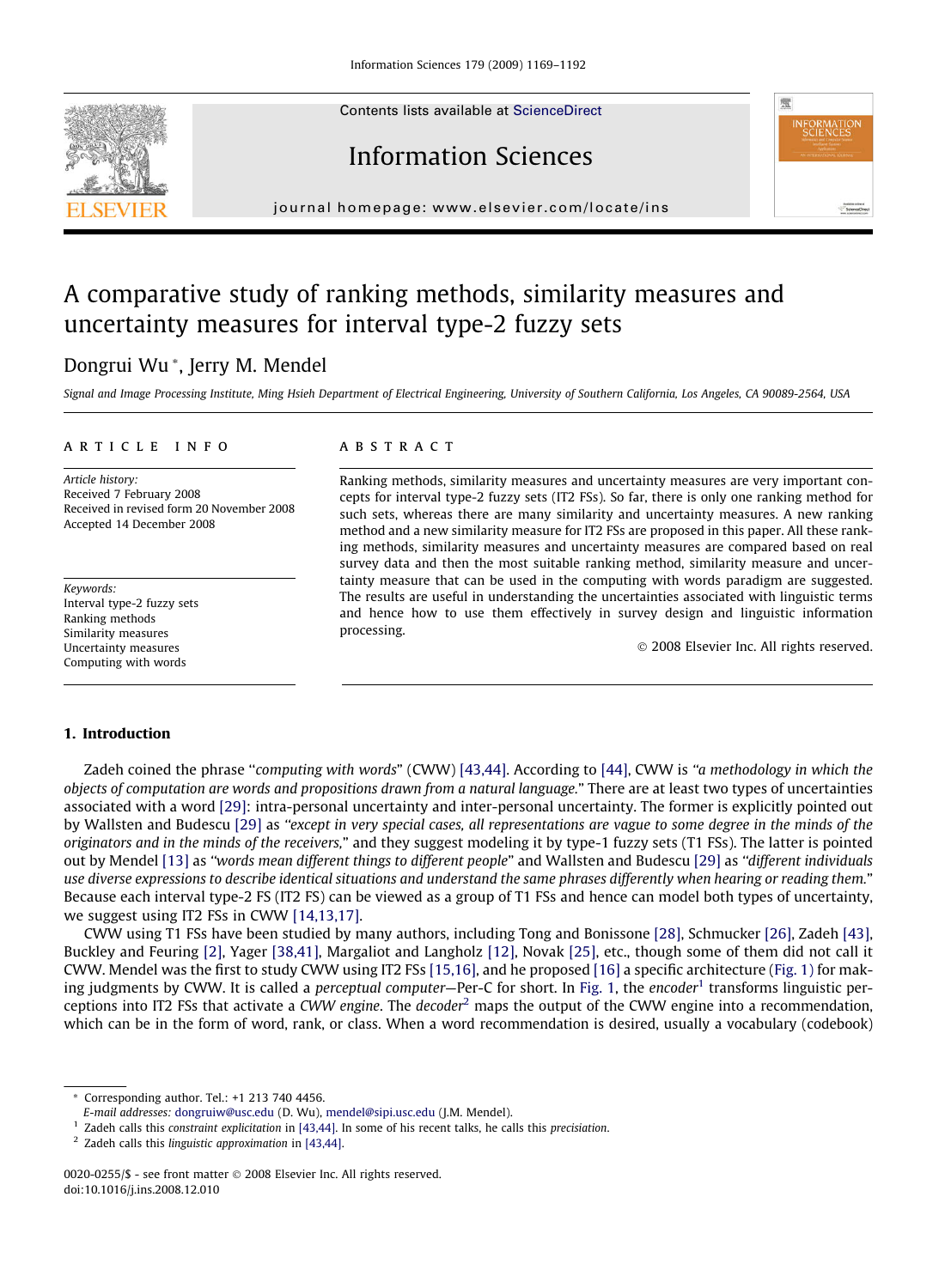is available, in which every word is modeled as an IT2 FS. The output of the CWW engine is mapped into a word (in that vocabulary) most similar to it.

To operate the Per-C, we need to solve the following problems:

- (i) How to transform linguistic perceptions into IT2 FSs, i.e. the encoding problem. Two approaches have appeared in the literature: the person membership function (MF) approach [\[17\]](#page-22-0) and the interval end-points approach [\[20,22\]](#page-22-0). Recently, Liu and Mendel [\[11\]](#page-22-0) proposed a new method called the *interval approach*, which captures the strong points of both the person-MF and interval end-points approaches.
- (ii) How to construct the CWW engine, which maps IT2 FSs into IT2 FSs. There may be different kinds of CWW engines, e.g., the linguistic weighted average<sup>3</sup> (LWA) [\[32,33,35\],](#page-23-0) perceptual reasoning (PR) [\[18,19\],](#page-22-0) etc.
- (iii) How to map the output of the CWW engine into a word recommendation (linguistic label). To map an IT2 FS into a word, it must be possible to compare the similarity between two IT2 FSs. There are five existing similarity measures for IT2 FSs in the literature [\[3,5,23,37,45\]](#page-22-0).
- (iv) How to rank the outputs of the CWW engine. Ranking is needed when several alternatives are compared to find the best. Because the performance of each alternative is represented by an IT2 FS obtained from the CWW engine, a ranking method for IT2 FSs is needed. Only one such method has been proposed so far by Mitchell [\[24\].](#page-22-0)
- (v) How to quantify the uncertainty associated with an IT2 FS. As pointed out by Klir [\[9\],](#page-22-0) ''once uncertainty (and information) measures become well justified, they can very effectively be utilized for managing uncertainty and the associated information. For example, they can be utilized for extrapolating evidence, assessing the strength of relationship between given groups of variables, assessing the influence of given input variables on given output variables, measuring the loss of information when a system is simplified, and the like." Several basic principles of uncertainty have been proposed [\[6,9\],](#page-22-0) e.g., the principles of minimum uncertainty, maximum uncertainty, and uncertainty invariance. Five uncertainty measures have been proposed in [\[34\];](#page-23-0) however, an open problem is which one to use.

Only problems (iii)–( $v$ ) are considered in this paper. Our objectives are to:

- (i) Evaluate ranking methods, similarity measures and uncertainty measures for IT2 FSs based on real survey data; and,
- (ii) Suggest the most suitable ranking method, similarity measure and uncertainty measure that can be used in the Per-C instantiation of the CWW paradigm.

The rest of this paper is organized as follows: Section 2 presents the 32 word FOUs used in this study. Section 3 proposes a new ranking method for IT2 FSs and compares it with Mitchell's method. Section 4 proposes a new similarity measure for IT2 FSs and compares it with the existing five methods. Section 5 computes uncertainty measures for the 32 words and studies their relationships. Section 6 draws conclusions.

#### 2. Word FOUs

The dataset used herein was collected from 28 subjects at the Jet Propulsion Laboratory<sup>4</sup> (JPL). Thirty-two words were randomly ordered and presented to the subjects. Each subject was asked to provide the end-points of an interval for each word on the scale 0–10. The 32 words can be grouped into three classes: small-sounding words (little, low amount, somewhat small, a smidgen, none to very little, very small, very little, teeny-weeny, small amount and tiny), medium-sounding words (fair amount, modest amount, moderate amount, medium, good amount, a bit, some to moderate and some), and large-sounding words (sizeable, large, quite a bit, humongous amount, very large, extreme amount, considerable amount, a lot, very sizeable, high amount, maximum amount, very high amount and substantial amount).

Liu and Mendel's interval approach for word modeling [\[11\]](#page-22-0) was used to map these data intervals into footprints of uncertainty (FOUs). For each word, after some pre-processing, during which some intervals (e.g., outliers) were eliminated, each of the remaining intervals was classified as either an interior, left-shoulder or right-shoulder IT2 FS. Then, each of the word's data intervals was individually mapped into its respective T1 interior, left-shoulder or right-shoulder MF, after which the union of all of these T1 MFs was taken, and the union was upper and lower bounded. The result is an FOU for an IT2 FS model of the word, which is completely described by these lower and upper bounds, called the lower membership function (LMF) and the upper membership function (UMF), respectively. The 32 word FOUs are depicted in [Fig. 2](#page-2-0), and their parameters are shown in [Table 1](#page-3-0). The actual survey data for the 32 words and the software are available online at http://sipi.usc.edu/ $\sim$ men[del/software](http://sipi.usc.edu/~mendel/software).

Note that although all of our numerical computations and results are for the [Fig. 2](#page-2-0) FOUs and [Table 1](#page-3-0) data, they can easily be re-computed for new data. Note also that the 32 word vocabulary can be partitioned into several smaller sub-vocabularies, each of which covers the domain [0,10]. Some examples of the sub-vocabularies are given in [\[11\].](#page-22-0) All of our numerical computations can be repeated for these sub-vocabularies.

 $^3$  An LWA is expressed as  $\widetilde{Y}=\sum_{i=1}^N \widetilde{X}_i \widetilde{W}_i/\sum_{i=1}^N \widetilde{W}_i$  where  $\widetilde{X}_i$  and  $\widetilde{W}_i$  are words modeled by IT2 FSs.

<sup>4</sup> This was done in 2002 when Mendel gave an in-house short course on fuzzy sets and systems at JPL.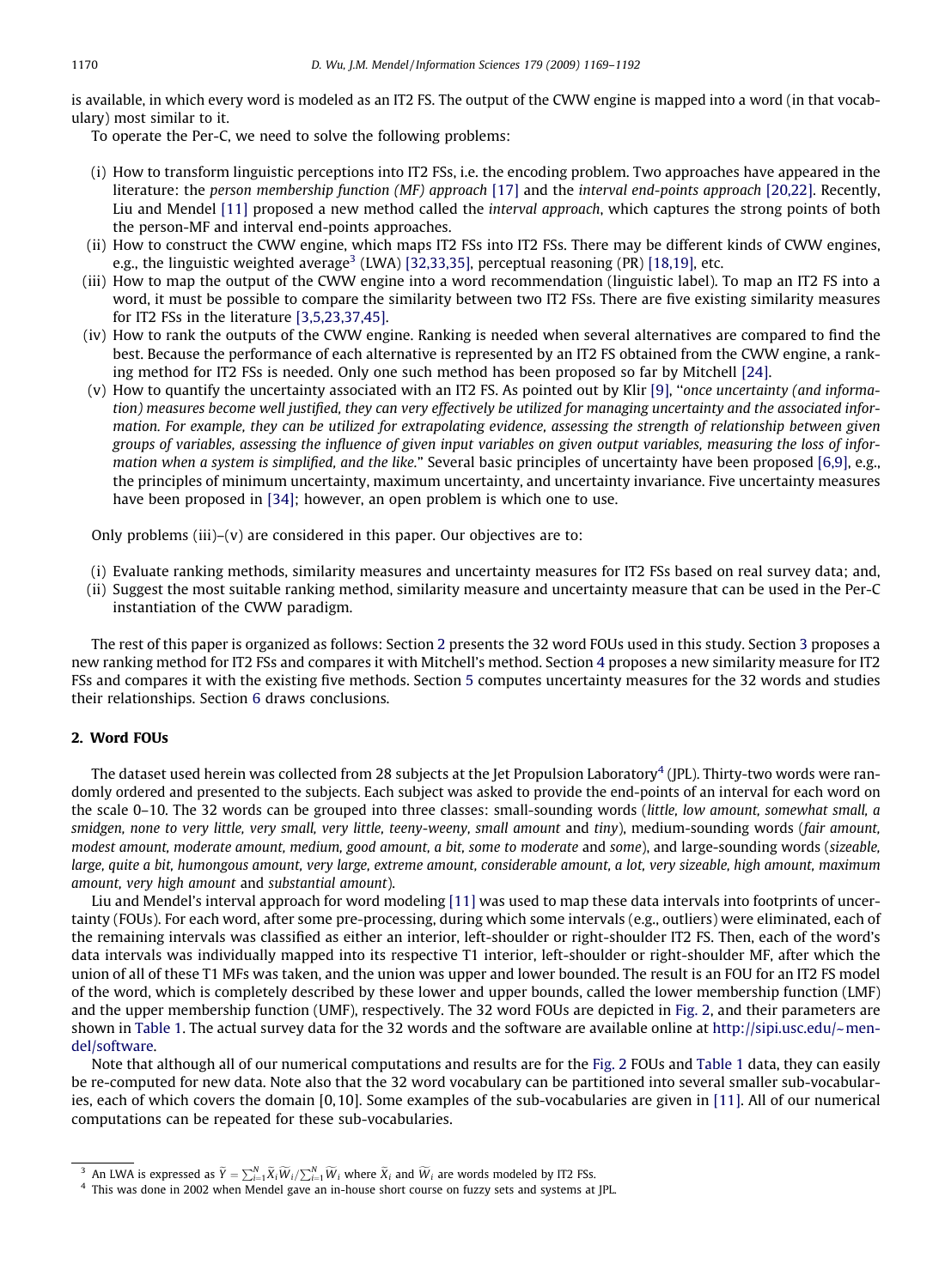<span id="page-2-0"></span>

Fig. 1. Conceptual structure of CWW.



Fig. 2. The 32 word FOUs ranked by their centers of centroid. To read this figure, scan from left to right starting at the top of the page.

## 3. Ranking methods for IT2 FSs

Though there are more than 35 reported different methods for ranking type-1 fuzzy numbers [\[30,31\],](#page-22-0) to the best knowledge of the authors, only one method on ranking IT2 FSs has been published, namely Mitchell's method in [\[24\]](#page-22-0). We will first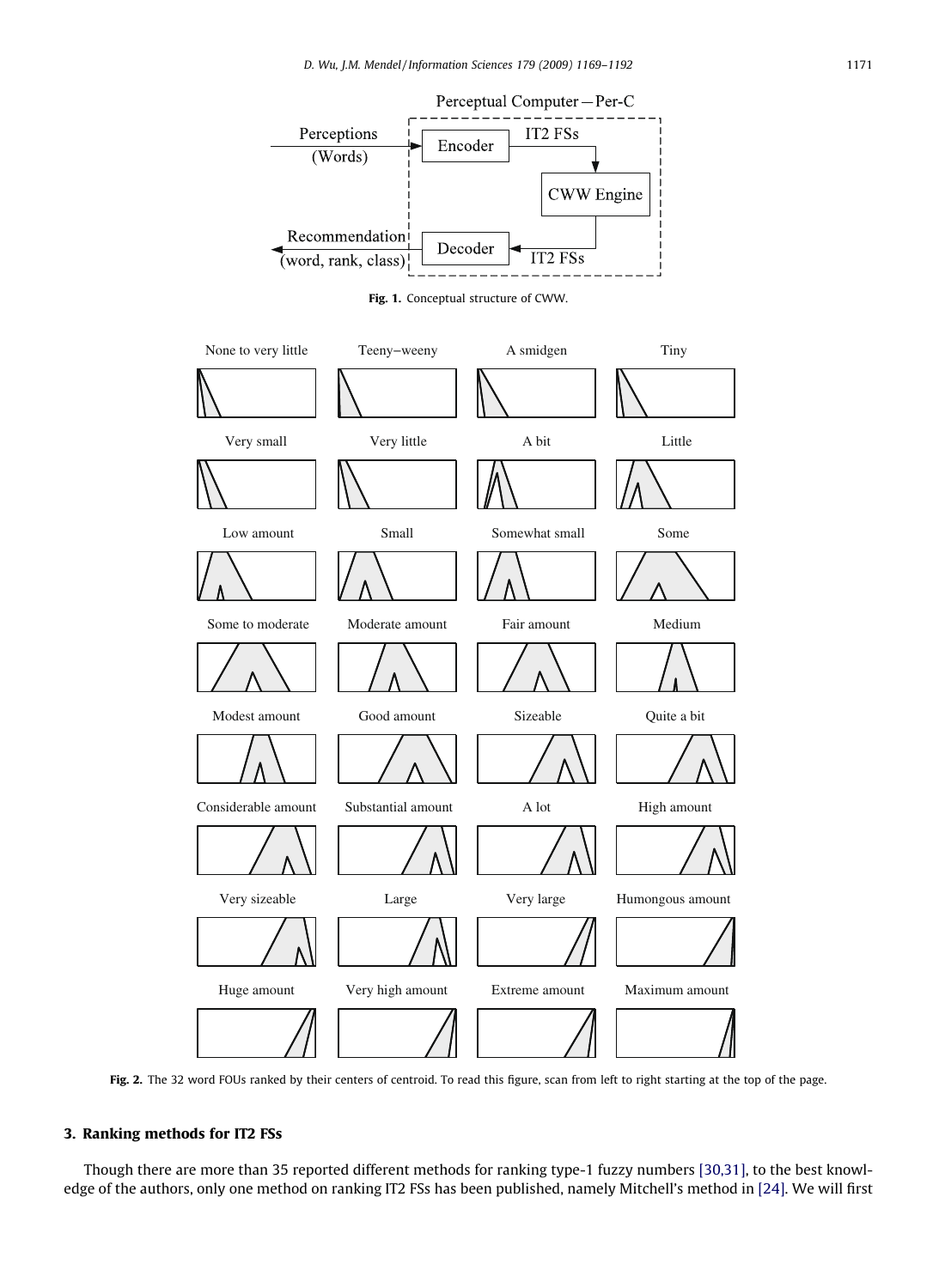<span id="page-3-0"></span>Parameters of the 32 word FOUs. As shown in Fig. 3, each UMF is represented by  $(a, b, c, d)$ , and each LMF is represented  $(e, f, g, i, h)$ .

| Word                    | <b>UMF</b>               | <b>LMF</b>                     | $C(A_i)$     | $c(\widetilde{A}_i)$ |
|-------------------------|--------------------------|--------------------------------|--------------|----------------------|
| 1. None to very little  | [0, 0, 0.14, 1.97]       | [0, 0, 0.05, 0.66, 1]          | [0.22, 0.73] | 0.47                 |
| 2. Teeny-weeny          | [0, 0, 0.14, 1.97]       | [0, 0, 0.01, 0.13, 1]          | [0.05, 1.07] | 0.56                 |
| 3. A smidgen            | [0, 0, 0.26, 2.63]       | [0, 0, 0.05, 0.63, 1]          | [0.21, 1.05] | 0.63                 |
| 4. Tiny                 | [0, 0, 0.36, 2.63]       | [0, 0, 0.05, 0.63, 1]          | [0.21, 1.06] | 0.64                 |
| 5. Very small           | [0, 0, 0.64, 2.47]       | [0, 0, 0.10, 1.16, 1]          | [0.39, 0.93] | 0.66                 |
| 6. Very little          | [0, 0, 0.64, 2.63]       | [0, 0, 0.09, 0.99, 1]          | [0.33, 1.01] | 0.67                 |
| 7. A bit                | [0.59, 1.50, 2.00, 3.41] | [0.79, 1.68, 1.68, 2.21, 0.74] | [1.42, 2.08] | 1.75                 |
| 8. Little               | [0.38, 1.50, 2.50, 4.62] | [1.09, 1.83, 1.83, 2.21, 0.53] | [1.31, 2.95] | 2.13                 |
| 9. Low amount           | [0.09, 1.25, 2.50, 4.62] | [1.67, 1.92, 1.92, 2.21, 0.30] | [0.92, 3.46] | 2.19                 |
| 10. Small               | [0.09, 1.50, 3.00, 4.62] | [1.79, 2.28, 2.28, 2.81, 0.40] | [1.29, 3.34] | 2.32                 |
| 11. Somewhat small      | [0.59, 2.00, 3.25, 4.41] | [2.29, 2.70, 2.70, 3.21, 0.42] | [1.76, 3.43] | 2.59                 |
| 12. Some                | [0.38, 2.50, 5.00, 7.83] | [2.88, 3.61, 3.61, 4.21, 0.35] | [2.04, 5.77] | 3.90                 |
| 13. Some to moderate    | [1.17, 3.50, 5.50, 7.83] | [4.09, 4.65, 4.65, 5.41, 0.40] | [3.02, 6.11] | 4.56                 |
| 14. Moderate amount     | [2.59, 4.00, 5.50, 7.62] | [4.29, 4.75, 4.75, 5.21, 0.38] | [3.74, 6.16] | 4.95                 |
| 15. Fair amount         | [2.17, 4.25, 6.00, 7.83] | [4.79, 5.29, 5.29, 6.02, 0.41] | [3.85, 6.41] | 5.13                 |
| 16. Medium              | [3.59, 4.75, 5.50, 6.91] | [4.86, 5.03, 5.03, 5.14, 0.27] | [4.19, 6.19] | 5.19                 |
| 17. Modest amount       | [3.59, 4.75, 6.00, 7.41] | [4.79, 5.30, 5.30, 5.71, 0.42] | [4.57, 6.24] | 5.41                 |
| 18. Good amount         | [3.38, 5.50, 7.50, 9.62] | [5.79, 6.50, 6.50, 7.21, 0.41] | [5.11, 7.89] | 6.50                 |
| 19. Sizeable            | [4.38, 6.50, 8.00, 9.41] | [6.79, 7.38, 7.38, 8.21, 0.49] | [6.17, 8.15] | 7.16                 |
| 20. Quite a bit         | [4.38, 6.50, 8.00, 9.41] | [6.79, 7.38, 7.38, 8.21, 0.49] | [6.17, 8.15] | 7.16                 |
| 21. Considerable amount | [4.38, 6.50, 8.25, 9.62] | [7.19, 7.58, 7.58, 8.21, 0.37] | [5.97, 8.52] | 7.25                 |
| 22. Substantial amount  | [5.38, 7.50, 8.75, 9.81] | [7.79, 8.22, 8.22, 8.81, 0.45] | [6.95, 8.86] | 7.90                 |
| 23. A lot               | [5.38, 7.50, 8.75, 9.83] | [7.69, 8.19, 8.19, 8.81, 0.47] | [6.99, 8.83] | 7.91                 |
| 24. High amount         | [5.38, 7.50, 8.75, 9.81] | [7.79, 8.30, 8.30, 9.21, 0.53] | [7.19, 8.82] | 8.01                 |
| 25. Very sizeable       | [5.38, 7.50, 9.00, 9.81] | [8.29, 8.56, 8.56, 9.21, 0.38] | [6.95, 9.10] | 8.03                 |
| 26. Large               | [5.98, 7.75, 8.60, 9.52] | [8.03, 8.36, 8.36, 9.17, 0.57] | [7.50, 8.75] | 8.12                 |
| 27. Very large          | [7.37, 9.41, 10, 10]     | [8.72, 9.91, 10, 10, 1]        | [9.03, 9.57] | 9.30                 |
| 28. Humongous amount    | [7.37, 9.82, 10, 10]     | [9.74, 9.98, 10, 10, 1]        | [8.70, 9.91] | 9.31                 |
| 29. Huge amount         | [7.37, 9.59, 10, 10]     | [8.95, 9.93, 10, 10, 1]        | [9.03, 9.65] | 9.34                 |
| 30. Very high amount    | [7.37, 9.73, 10, 10]     | [9.34, 9.95, 10, 10, 1]        | [8.96, 9.78] | 9.37                 |
| 31. Extreme amount      | [7.37, 9.82, 10, 10]     | [9.37, 9.95, 10, 10, 1]        | [8.96, 9.79] | 9.38                 |
| 32. Maximum amount      | [8.68, 9.91, 10, 10]     | [9.61, 9.97, 10, 10, 1]        | [9.50, 9.87] | 9.69                 |



Fig. 3. The nine points to determine an FOU.  $(a, b, c, d)$  determines a normal trapezoidal UMF, and  $(e, f, g, i, h)$  determines a trapezoidal LMF with height h.

introduce some reasonable ordering properties for IT2 FSs, and then compare Mitchell's method against them. A new ranking method for IT2 FSs is proposed at the end of this section.

## 3.1. Reasonable ordering properties for IT2 FSs

Wang and Kerre [\[30,31\]](#page-22-0) performed a comprehensive study of T1 FSs ranking methods based on seven reasonable ordering properties for T1 FSs. When extended to IT2 FSs, these properties are<sup>5</sup>:

[P1.] If  $A \succeq B$  and  $B \succeq A$ , then  $A \sim B$ . [P2.] If  $A \succeq B$  and  $B \succeq C$ , then  $A \succeq C$ . [P3.] If  $A \cap B = \emptyset$  and A is on the right of B, then  $A \succeq B$ .

[P4.] The order of A and B is not affected by the other IT2 FSs under comparison.

 $^5$  There is another property saying that ''for any IT2 FS  $\widetilde{A}$ ,  $\widetilde{A} \succeq \widetilde{A}$ ," however, it is not included here since it sounds weird, though our centroid-based ranking method satisfies it.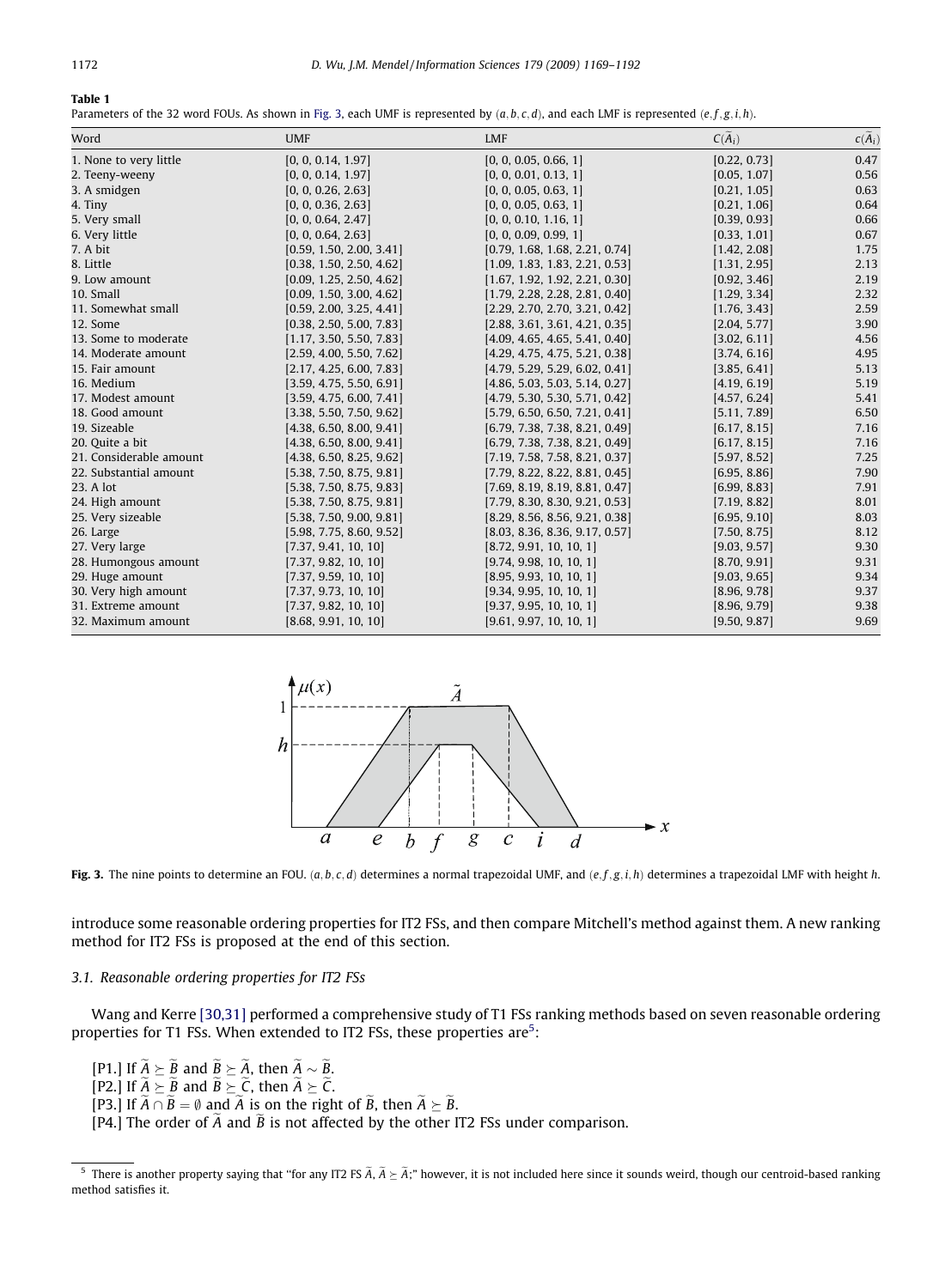<span id="page-4-0"></span>[P5.] If  $\widetilde{A} \succeq \widetilde{B}$ , then<sup>6</sup>  $\widetilde{A} + \widetilde{C} \succeq \widetilde{B} + \widetilde{C}$ . [P6.] If  $\widetilde{A} \succeq \widetilde{B}$ , then<sup>7</sup>  $\widetilde{A}\widetilde{C} \succeq \widetilde{B}\widetilde{C}$ .

where  $\succeq$  means "larger than or equal to in the sense of ranking,"  $\sim$  means "the same rank," and A  $\cap$  B = Ø is defined in: **Definition 1.**  $\tilde{A} \cap \tilde{B} \neq \emptyset$ , i.e.,  $\tilde{A}$  and  $\tilde{B}$  overlap, if  $\exists x$  such that  $\min(\bar{\mu}_{\widetilde{A}}(x), \bar{\mu}_{\widetilde{B}}(x)) > 0$ .  $\tilde{A} \cap \tilde{B} = \emptyset$ , i.e.,  $\tilde{A}$  and  $\tilde{B}$  do not overlap, if  $\min(\bar{\mu}_{\widetilde{A}}(x), \bar{\mu}_{\widetilde{B}}(x)) = 0$  for  $\forall x$ .

All the six properties are intuitive. P4 may look trivial, but it is worth emphasizing because some ranking methods [\[30,31\]](#page-22-0) first set up reference set(s) and then all FSs are compared with the reference set(s). The reference set(s) may depend on the FSs under consideration, so it is possible (but not desirable) that  $A \succeq B$  when  $\{A, B, C\}$  are ranked whereas  $A \prec B$  when  $\{\widetilde{A},\widetilde{B},\widetilde{D}\}$  are ranked.

### 3.2. Mitchell's method for ranking IT2 FSs

Mitchell [\[24\]](#page-22-0) proposed a ranking method for general type-2 FSs. When specialized to M IT2 FSs  $A_m$   $(m=1,\ldots,M)$ , the procedure is:

- (i) Discretize the primary variable's universe of discourse, X, into N points, that are used by all  $A_m$ ,  $m=1,\ldots,M$ .
- (ii) Find H random embedded T1 FSs $^8$ , A $_e^{mh}$ ,  $h=1,\ldots,H$ , for each of the M IT2 FSs  $\widetilde{A}_m$ , as:

$$
\mu_{A_{\epsilon}^{mh}}(x_n) = r_{mh}(x_n) \times [\bar{\mu}_{\widetilde{A}_m}(x_n) - \underline{\mu}_{\widetilde{A}_m}(x_n)] + \underline{\mu}_{\widetilde{A}_m}(x_n) \quad n = 1, 2, ..., N
$$
\n(1)

where  $r_{mh}(x_n)$  is a random number chosen uniformly in [0, 1], and  $\underline{\mu}_{\widetilde{A}_m}(x_n)$  and  $\overline{\mu}_{\widetilde{A}_m}(x_n)$  are the lower and upper memberships of  $A_m$  at  $x_n$ .

- (iii) Form the  $H^M$  different combinations of  $\{A^{1h}_e,A^{2h}_e,\ldots,A^{Mh}_{e_1}\}_i$   $i=1,\ldots,H^M$ .
- (iv) Use a T1 FS ranking method to rank each of the  $M^H$   $\{A^{1h}_e,A^{2h}_e,\ldots,A^{Mh}_e\}_i$ . Denote the rank of  $A^e_m$  in  $\{A^{1h}_e,A^{2h}_e,\ldots,A^{Mh}_e\}_i$  as  $r_{\rm mi}$ .
- (v) Compute the final rank of  $A_m$  as

$$
r_m = \frac{1}{H^M} \sum_{i=1}^{H^M} r_{mi}, \quad m = 1, \dots, M
$$
 (2)

Observe from the above procedure that:

- (i) The output ranking,  $r_m$ , is a crisp number; however, usually it is not an integer. These  $r_m$  ( $m = 1, \ldots, M$ ) need to be sorted in order to find the correct ranking.
- (ii) A total of  $H^M$  T1 FS rankings must be evaluated before  $r_m$  can be computed. For our problem, where 32 IT2 FSs have to be ranked, even if H is chosen as a small number, say 2,  $2^{32} \approx 4.295 \times 10^9$  T1 FS rankings have to be evaluated, and each evaluation involves 32 T1 FSs. This is highly impractical. Although two fast algorithms are proposed in [\[24\]](#page-22-0), because our FOUs have lots of overlap, the computational cost cannot be reduced significantly. Note also that choosing the number of realizations  $H$  as  $2$  is not meaningful; it should be much larger, and for larger  $H$ , the number of rankings becomes astronomical.
- (iii) Because there are random numbers involved,  $r_m$  is random and will change from experiment to experiment. When H is large, some kind of stochastic convergence can be expected to occur for  $r_m$  (e.g., convergence in probability); however, as mentioned in (ii), the computational cost is prohibitive.
- (iv) Because of the random nature of Mitchell's ranking method, it only satisfies P3 of the six reasonable properties proposed in Section 3.1.

#### 3.3. A new centroid-based ranking method

A simple ranking method based on the centroids of IT2 FSs is proposed in this subsection.

 $^6$   $\widetilde{A} + \widetilde{C}$  is computed using  $\alpha$ -cuts [\[10\]](#page-22-0) and Extension Principle [\[42\]](#page-23-0), i.e., let  $\widetilde{A}^{\alpha}$ ,  $\widetilde{C}^{\alpha}$  and  $(\widetilde{A} + \widetilde{C})^{\alpha}$  be  $\alpha$ -cuts on  $\widetilde{A}$ ,  $\widetilde{C}$  and  $\widetilde{A} + \widetilde{C}$ , respective  $(\widetilde{A} + \widetilde{C})^{\alpha} = \widetilde{A}^{\alpha} + \widetilde{C}^{\alpha}$  for  $\forall \alpha \in [0, 1].$ 

 $\tilde{A}$   $\tilde{A}$  is computed using  $\alpha$ -cuts [\[10\]](#page-22-0) and extension principle [\[42\],](#page-23-0) i.e., let  $\tilde{A}^{\alpha}$ ,  $\tilde{C}^{\alpha}$  and  $(\tilde{A}\tilde{C})^{\alpha}$  be  $\alpha$ -cuts on  $\tilde{A}$ ,  $\tilde{C}$  and  $\tilde{A}\tilde{C}$ , respectively; then,  $(\tilde{A}\$  $\forall \alpha \in [0, 1].$ 

<sup>&</sup>lt;sup>8</sup> Visually, an embedded T1 FS of an IT2 FS is a T1 FS whose membership function lies within the FOU of the IT2 FS. A more precise mathematical definition can be found in [\[13\].](#page-22-0)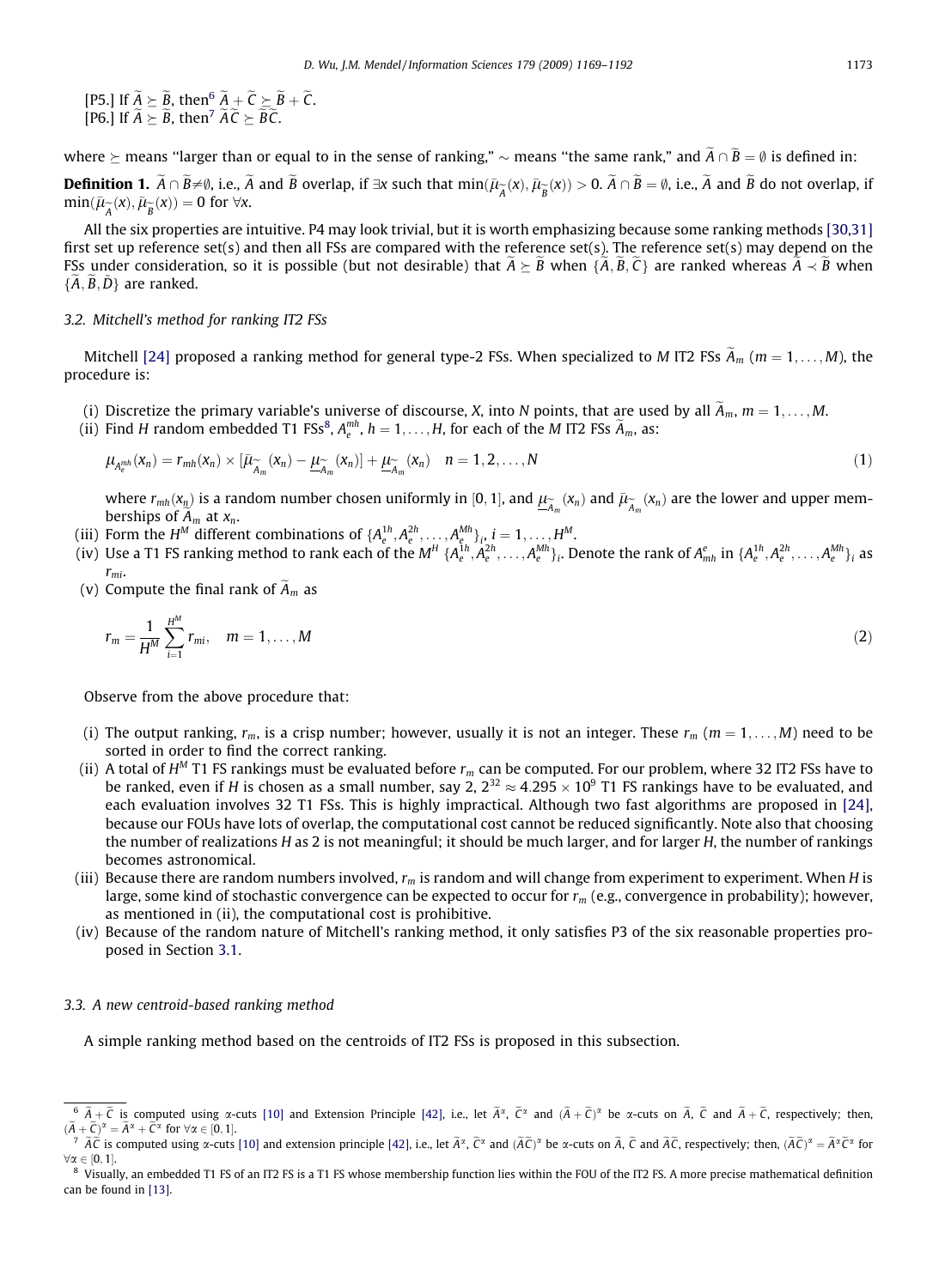<span id="page-5-0"></span>

**Fig. 4.** Counter-examples for P5 and P6. (a) A is the solid curve and B is the dashed curve.  $c(A) = 1.55$  and  $c(B) = 1.50$  and hence  $A \succeq B$ .  $\textit{UMF}(A) = [0.05, 0.55, 2.55, 3.05], \textit{LMF}(A) = [1.05, 1.55, 1.55, 2.05, 0.6], \textit{UMF}(B) = [0, 1, 2, 3]$  and  $\textit{LMF}(B) = [0.5, 1, 2, 2.5, 0.6]$ ; (b) C' used in demonstrating P5 and C" used in demonstrating P6.  $UMF(C') = [0, 5.5, 6.5, 7]$ ,  $LMF(C') = [6, 6.5, 6.5, 7, 0.6]$ ,  $UMF(C'') = [0, 1.5, 2, 3]$  and  $LMF(C'') = [0.5, 1.5, 2, 2.5, 0.6]$ ; (c)  $A' = A + C'$  is the solid curve and  $B' = B + C'$  is the dashed curve.  $c(A') = 6.53$  and  $c(B') = 6.72$  and hence  $A' \preceq B'$ ; (d)  $A'' = AC''$  is the solid curve and  $B'' = BC''$  is the dashed curve.  $c(A'') = 3.44$  and  $c(B'') = 3.47$  and hence  $A'' \preceq B''$ .

**Definition 2.** [\[13\]](#page-22-0) The centroid  $C(A)$  of an IT2 FS A is the union of the centroids of all its embedded T1 FSs  $A_e$ , i.e.,

$$
C(\widetilde{A}) \equiv \bigcup_{\forall A_e} c(A_e) = [c_I(\widetilde{A}), c_r(\widetilde{A})],
$$
\n(3)

where  $| \cdot |$  is the union operation, and

 $c_l(A) = \min$  $\forall A_e$  $c(A_e)$  (4)

$$
c_r(\widetilde{A}) = \max_{\forall A} c(A_e) \tag{5}
$$

$$
c(A_e) = \frac{\sum_{i=1}^{N} x_i \mu_{A_e}(x_i)}{\sum_{i=1}^{N} \mu_{A_e}(x_i)}.
$$
 (6)

It has been shown [\[8,13,21\]](#page-22-0) that  $c_l(A)$  and  $c_r(A)$  can be expressed as

$$
c_l(\widetilde{A}) = \frac{\sum_{i=1}^L x_i \overline{\mu}_{\widetilde{A}}(x_i) + \sum_{i=L+1}^N x_i \underline{\mu}_{\widetilde{A}}(x_i)}{\sum_{i=1}^L \overline{\mu}_{\widetilde{A}}(x_i) + \sum_{i=L+1}^N \underline{\mu}_{\widetilde{A}}(x_i)}
$$
(7)

$$
c_r(\widetilde{A}) = \frac{\sum_{i=1}^R x_i \underline{\mu}_{\widetilde{A}}(x_i) + \sum_{i=R+1}^N x_i \overline{\mu}_{\widetilde{A}}(x_i)}{\sum_{i=1}^R \underline{\mu}_{\widetilde{A}}(x_i) + \sum_{i=R+1}^N \overline{\mu}_{\widetilde{A}}(x_i)}.
$$
(8)

Switch points L and R, as well as  $c_l(A)$  and  $c_r(A)$ , are computed by iterative KM Algorithms [\[8,13,36\]](#page-22-0).

Centroid-based ranking method: First compute the average centroid for each IT2 FS  $A_i$ ,

$$
c(\widetilde{A}_i) = \frac{c_l(A_i) + c_r(A_i)}{2}, \quad i = 1, \dots, N
$$
\n(9)

and then sort  $c(A_i)$  to obtain the rank of  $A_i$ .

The ranking method can be viewed as a generalization of Yager's first ranking method for T1 FSs [\[39\]](#page-23-0) to IT2 FSs.

**Theorem 1.** The centroid-based ranking method satisfies the first four reasonable properties.

Proof 1. P1-P4 in Section 3.1 are proved in order.

[P1.]  $A \succeq B$  means  $c(A) \geq c(B)$  and  $B \succeq A$  means  $c(B) \geq c(A)$ , and hence  $c(A) = c(B)$ , i.e.,  $A \sim B$ .

[P2.] For the centroid-based ranking method,  $A \succeq B$  means  $c(A) \geq c(B)$  and  $B \succeq C$  means  $c(B) \geq c(C)$ , and hence  $c(A) \geqslant c(C)$ , i.e.,  $A \succeq C$ .

[P3.] If  $A \cap B = \emptyset$  and A is on the right of B, then  $c(A) > c(B)$ , i.e.,  $A \succeq B$ .

[P4.] Because the order of A and B is completely determined by  $c(A)$  and  $c(B)$ , which have nothing to do with the other IT2 FSs under comparison, the order of  $\widetilde{A}$  and  $\widetilde{B}$  is not affected by the other IT2 FSs.  $\Box$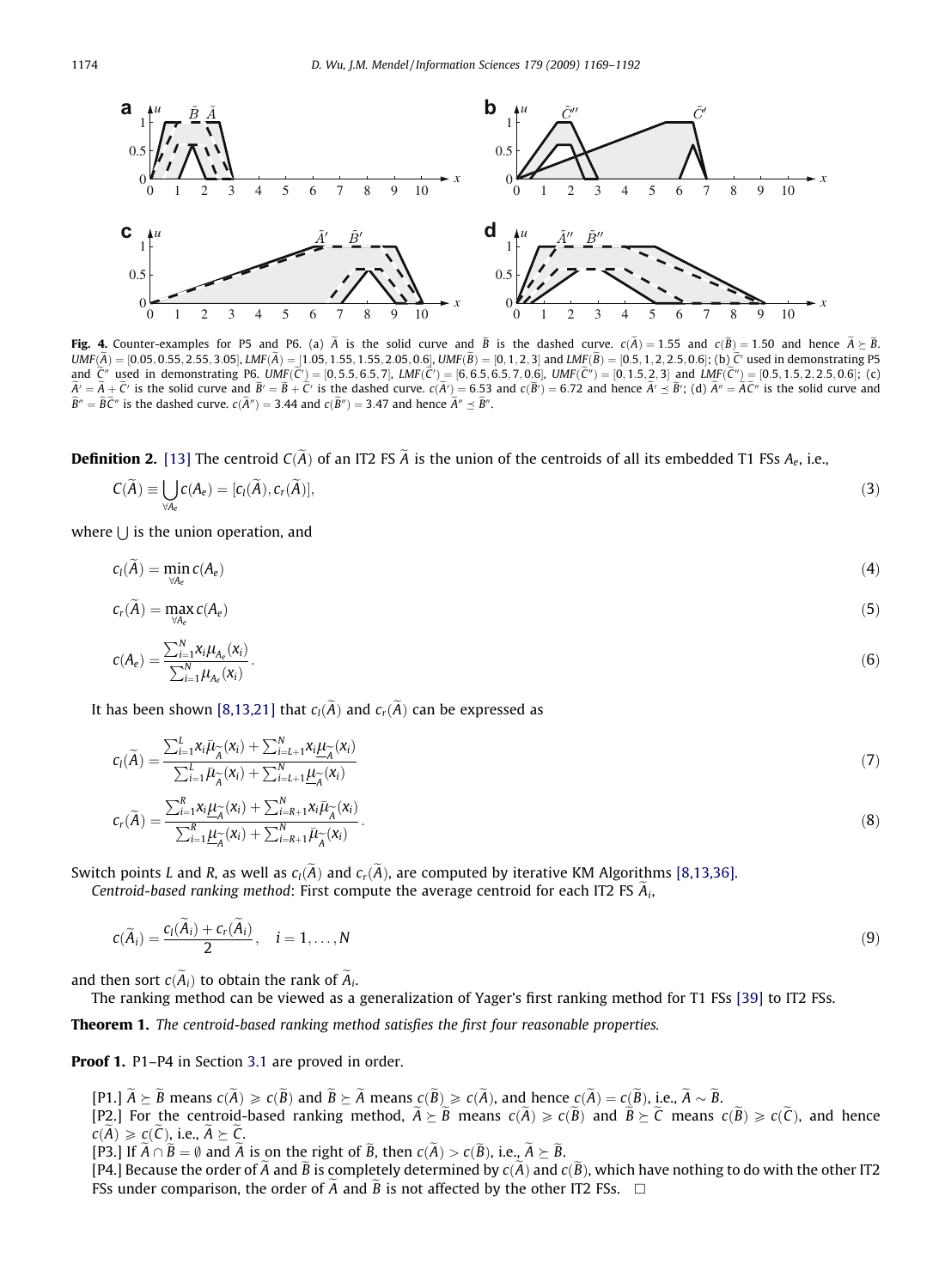<span id="page-6-0"></span>

Fig. 5. Ranking of the first eight word FOUs using Mitchell's method: (a)  $H = 2$ ; and (b)  $H = 3$ .

The centroid-based ranking method does not always satisfy P5 and P6. A counter-example of P5 is shown in [Fig. 4](#page-5-0), and a counter-example of P6 is shown in [Fig. 4](#page-5-0); however, they happen only when  $c(A)$  and  $c(B)$  are very close to each other. For most cases, P5 and P6 are still satisfied. In summary, the centroid-based ranking method satisfies three more of the reasonable ordering properties than Mitchell's method.

3.4. Comparative study

In this section, the performances of the two IT2 FS ranking methods are compared using the 32 word FOUs. The ranking of the 32 word FOUs using this centroid-based method has already been presented in [Fig. 2.](#page-2-0) Observe that:

- (i) The six smallest terms are left-shoulders, the six largest terms are right shoulders, and the terms in-between have interior FOUs.
- (ii) Visual examination shows that the ranking is reasonable; it also coincides with the meanings of the words.

Because it is computationally prohibitive to rank all 32 words in one pass using Mitchell's method, only the first eight words in [Fig. 2](#page-2-0) were used to evaluate Mitchell's method. To be consistent, the T1 FS ranking method used in Mitchell's method is a special case of the centroid-based ranking method for IT2 FSs, i.e., the centroids of the T1 FSs were computed and then were used to rank the corresponding T1 FSs. Ranking results with  $H = 2$  and  $H = 3$  are shown in Fig. 5a and b, respectively. Words which have a different rank than that in [Fig. 2](#page-2-0) are shaded more darkly. Observe that:

- (i) The ranking is different from that obtained from the centroid-based ranking method.
- (ii) The rankings from  $H = 2$  and  $H = 3$  do not agree.

In summary, the centroid-based ranking method for IT2 FSs seems to be a better choice than Mitchell's method for CWW.

## 4. Similarity measures

In this section, five existing similarity measures [\[3,5,23,37,45\]](#page-22-0) for IT2 FSs are briefly reviewed, and then a new similarity measure, having reduced computational cost, is proposed. Before that, a definition is introduced.



**Fig. 6.** An illustration of  $\widetilde{A} \leq \widetilde{B}$ .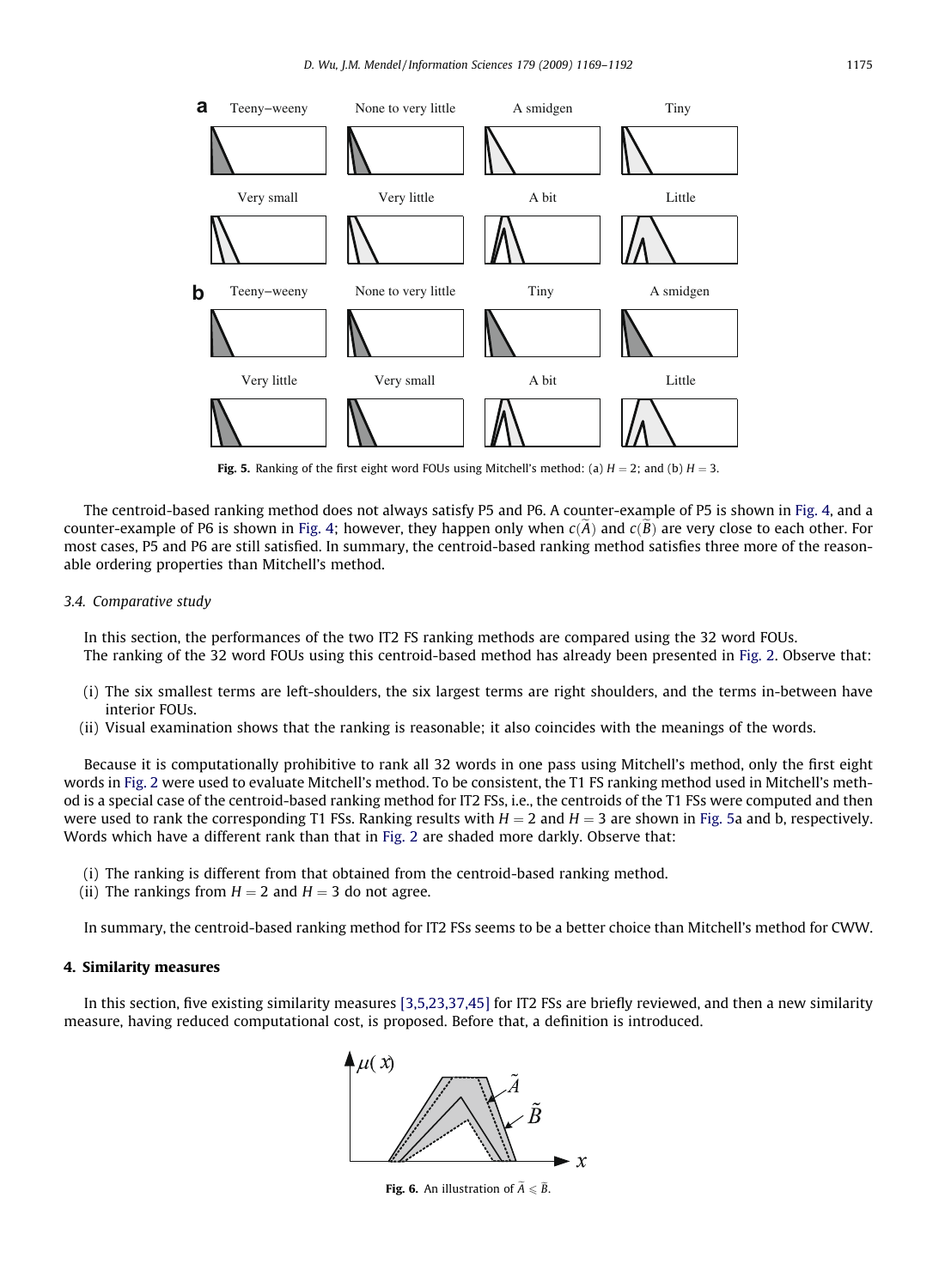<span id="page-7-0"></span>**Definition 3.**  $\tilde{A} \leqslant \tilde{B}$  if  $\bar{\mu}_{\widetilde{A}}(x) \leqslant \bar{\mu}_{\widetilde{B}}(x)$  and  $\underline{\mu}_{\widetilde{A}}(x) \leqslant \underline{\mu}_{\widetilde{B}}(x)$  for  $\forall x \in X$ .

An illustration of  $\overline{A} \leqslant \overline{B}$  is shown in [Fig. 6.](#page-6-0) The following four properties<sup>9</sup> [\[37\]](#page-23-0) serve as criteria in the comparisons of the six measures:

[P1.] Reflexivity:  $s(A, B) = 1 \Longleftrightarrow A = B$ . [P2.] Symmetry:  $s(A, B) = s(B, A)$ . [P3.] Transitivity: If  $A \le \widetilde{B} \le \widetilde{C}$ , then  $s(A, \widetilde{B}) \ge s(A, \widetilde{C})$ . [P4.] Overlapping: If  $A \cap B \neq \emptyset$ , then  $s(A, B) > 0$ ; otherwise,  $s(A, B) = 0$ .

#### 4.1. Mitchell's IT2 FS similarity measure

Mitchell was the first to define a similarity measure for general T2 FSs [\[23\].](#page-22-0) For the purpose of this paper, only its special case is explained, when both  $A$  and  $B$  are IT2 FSs:

- (i) Discretize the primary variable's universe of discourse,  $X$ , into  $N$  points, that are used by both  $A$  and  $B$ .
- (ii) Find H embedded T1 FSs for IT2 FS A  $(h = 1, 2, \ldots, H)$ , i.e.

$$
\mu_{A_e^h}(x_n) = r_h(x_n) \times \left[\bar{\mu}_{\widetilde{A}}(x_n) - \underline{\mu}_{\widetilde{A}}(x_n)\right] + \underline{\mu}_{\widetilde{A}}(x_n), \qquad n = 1, 2, \dots, N \tag{10}
$$

where  $r_h(x_n)$  is a random number chosen uniformly in [0, 1], and  $\underline{\mu}_{\widetilde{A}}(x_n)$  and  $\overline{\mu}_{\widetilde{A}}(x_n)$  are the lower and upper member-<br>shine of  $\widetilde{A}$  at u ships of  $A$  at  $x_n$ .

(iii) Similarly, find K embedded T1 FSs,  $\mu_{B_e^k}$   $(k = 1, 2, \ldots, K)$ , for IT2 FS  $\widetilde{B}$ , i.e.,

$$
\mu_{B_e^k}(x_n) = r_k(x_n) \times [\bar{\mu}_{\widetilde{B}}(x_n) - \underline{\mu}_{\widetilde{B}}(x_n)] + \underline{\mu}_{\widetilde{B}}(x_n), \quad n = 1, 2, ..., N
$$
\n(11)

(iv) Compute an IT2 FS similarity measure  $s_M(A,B)$  as an average of T1 FS similarity measures  $s_{hk}$  that are computed for all of the HK combinations of the embedded T1 FSs for A and B, i.e.,

$$
s_M(\widetilde{A}, \widetilde{B}) = \frac{1}{HK} \sum_{h=1}^H \sum_{k=1}^K s_{hk},\tag{12}
$$

where

$$
s_{hk} = s(A_e^h, A_e^k) \tag{13}
$$

and  $s_{hk}$  can be any T1 FS similarity measure. Jaccard's similarity measure [\[7\]](#page-22-0)

$$
s_J(A, B) = \frac{p(A \cap B)}{p(A \cup B)} = \frac{\int_X \mu_{A \cap B}(x) dx}{\int_X \mu_{A \cup B}(x) dx}
$$
\n(14)

is used in this study, where  $p(A \cap B)$  and  $p(A \cap B)$  are the cardinalities of  $A \cap B$  and  $A \cup B$ , respectively.

Mitchell's IT2 FS similarity measure has the following difficulties:

- (i) It does not satisfy reflexivity, i.e.,  $s_M(A,B)\neq 1$  when  $A=B$  because the randomly generated embedded T1 FSs from A and  $B$  cannot always be the same.
- (ii) It does not satisfy symmetry because of the random numbers.
- (iii)  $s_M(A, B)$  may change from experiment to experiment. When both H and K are large, some kind of stochastic convergence can be expected to occur for  $s_M(A, B)$  (e.g., convergence in probability); however, the computational cost is heavy because the computation of (12) requires direct enumeration of all HK embedded T1 FSs.

#### 4.2. Gorzalczany's IT2 FS compatibility measure

Gorzalczany [\[5\]](#page-22-0) defined the *degree of compatibility*,  $s_G(A, B)$ , between two IT2 FSs A and B as

$$
s_{G}(\widetilde{A}, \widetilde{B}) = \left[ \min \left( \frac{\max_{x \in X} \{ \min(\underline{\mu}_{\widetilde{A}}(x), \underline{\mu}_{\widetilde{B}}(x)) \}}{\max_{x \in X} \underline{\mu}_{\widetilde{A}}(x)}, \frac{\max_{x \in X} \{ \min(\overline{\mu}_{\widetilde{A}}(x), \overline{\mu}_{\widetilde{B}}(x)) \}}{\max_{x \in X} \overline{\mu}_{\widetilde{A}}(x)} \right), \max \left( \frac{\max_{x \in X} \{ \min(\underline{\mu}_{\widetilde{A}}(x), \underline{\mu}_{\widetilde{B}}(x)) \}}{\max_{x \in X} \{\min(\underline{\mu}_{\widetilde{A}}(x), \overline{\mu}_{\widetilde{B}}(x)) \}}, \frac{\max_{x \in X} \{\min(\overline{\mu}_{\widetilde{A}}(x), \overline{\mu}_{\widetilde{B}}(x)) \}}{\max_{x \in X} \overline{\mu}_{\widetilde{A}}(x)} \right) \right].
$$
\n(15)

 $9$  Transitivity and overlapping used in this paper are stronger than their counterparts in [\[37\].](#page-23-0)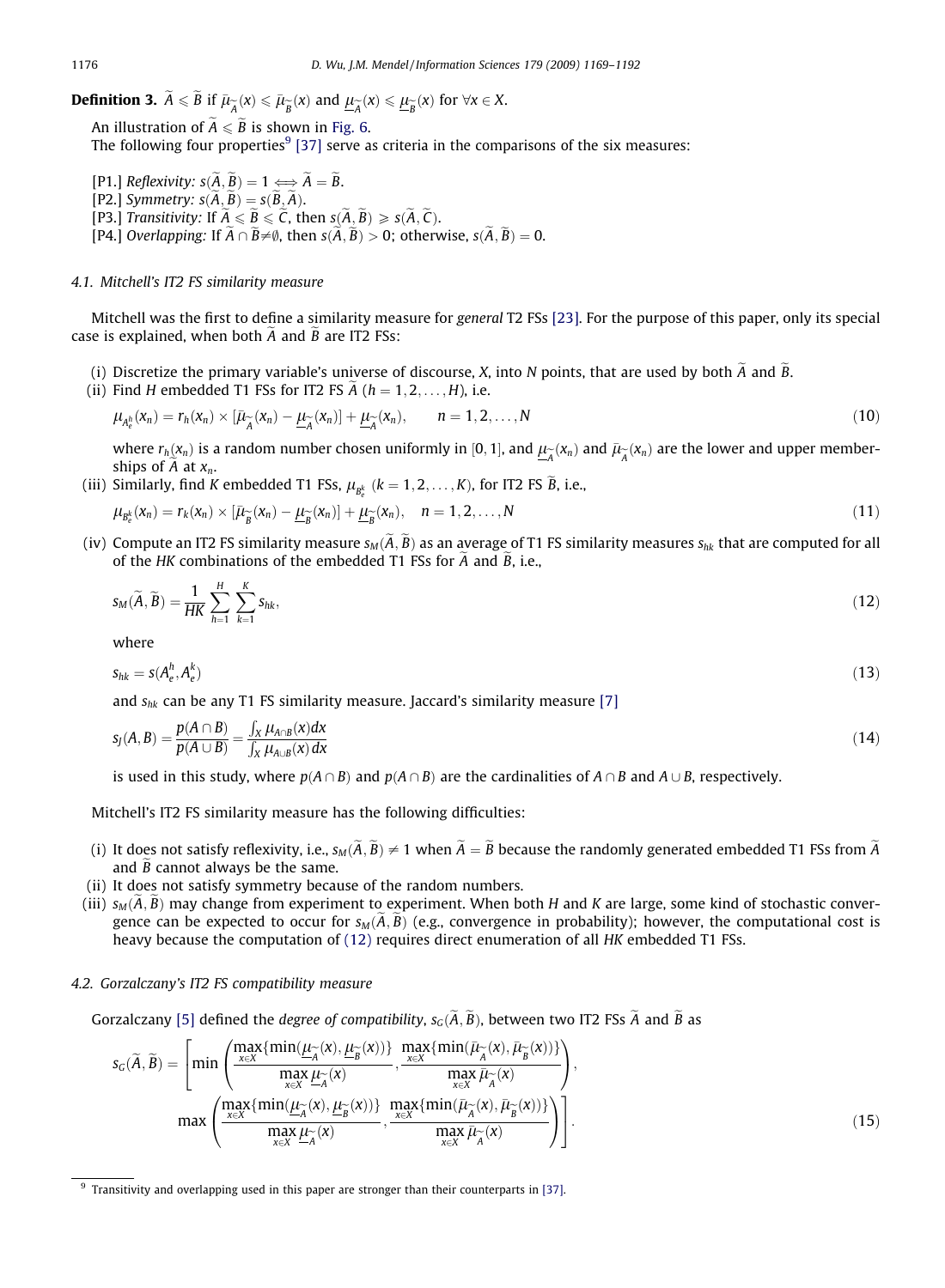#### <span id="page-8-0"></span>4.3. Bustince's IT2 FS similarity measure

Bustince's interval valued normal similarity measure [\[3\]](#page-22-0) is defined as

$$
s_B(A, B) = [s_L(A, B), s_U(A, B)] \tag{16}
$$

where

$$
s_{L}(\widetilde{A}, \widetilde{B}) = \Upsilon_{L}(\widetilde{A}, \widetilde{B}) \star \Upsilon_{L}(\widetilde{B}, \widetilde{A})
$$
\n(17)

and

$$
s_{U}(\widetilde{A}, \widetilde{B}) = \Upsilon_{U}(\widetilde{A}, \widetilde{B}) \star \Upsilon_{U}(\widetilde{B}, \widetilde{A}), \tag{18}
$$

 $\star$  can be any t-norm (e.g., minimum), and  $[\Upsilon_L(\tilde{A}, \tilde{B}), \Upsilon_U(\tilde{A}, \tilde{B})]$  is an interval valued inclusion grade indicator of  $\tilde{A}$  in  $\tilde{B}$ .  $\Upsilon_L(\tilde{A}, \tilde{B})$ and  $\Upsilon_U(A,B)$  used in this study (and taken from [\[3\]\)](#page-22-0) are computed as

$$
\Upsilon_L(\widetilde{A}, \widetilde{B}) = \inf_{x \in X} \left\{ 1, \min(1 - \underline{\mu}_{\widetilde{A}}(x) + \underline{\mu}_{\widetilde{B}}(x), 1 - \bar{\mu}_{\widetilde{A}}(x) + \bar{\mu}_{\widetilde{B}}(x)) \right\}
$$
(19)

$$
\Upsilon_U(\widetilde{A}, \widetilde{B}) = \inf_{x \in X} \left\{ 1, \max(1 - \underline{\mu}_{\widetilde{A}}(x) + \underline{\mu}_{\widetilde{B}}(x), 1 - \bar{\mu}_{\widetilde{A}}(x) + \bar{\mu}_{\widetilde{B}}(x)) \right\}
$$
(20)

It has been shown [\[37\]](#page-23-0) that Bustince's similarity measure does not satisfy overlapping i.e., when A and B are disjoint, no matter how far away they are from each other,  $s_{\rm B}(A,B)$  will always be a nonzero constant, whereas  $s_{\rm B}(A,B)=0$  is expected.

#### 4.4. Zeng and Li's IT2 FS similarity measure

Zeng and Li [\[45\]](#page-23-0) proposed the following similarity measure for IT2 FSs if the universes of discourse of A and B are discrete:

$$
s_Z(\widetilde{A}, \widetilde{B}) = 1 - \frac{1}{2N} \sum_{i=1}^N \left( \left| \underline{\mu}_{\widetilde{A}}(x_i) - \underline{\mu}_{\widetilde{B}}(x_i) \right| + \left| \bar{\mu}_{\widetilde{A}}(x_i) - \bar{\mu}_{\widetilde{B}}(x_i) \right| \right),\tag{21}
$$

and, if the universes of discourse of A and B are continuous in  $[a,b],$ 

$$
s_Z(\widetilde{A}, \widetilde{B}) = 1 - \frac{1}{2(b-a)} \int_a^b (|\underline{\mu}_{\widetilde{A}}(x) - \underline{\mu}_{\widetilde{B}}(x)| + |\bar{\mu}_{\widetilde{A}}(x) - \bar{\mu}_{\widetilde{B}}(x)|) dx.
$$
 (22)

A problem [\[37\]](#page-23-0) with this approach is that when A and B are disjoint, the similarity is a nonzero constant, or increases as the distance increases, i.e., it does not satisfy overlapping.

#### 4.5. Vector similarity measure

Recently, Wu and Mendel [\[37\]](#page-23-0) proposed a vector similarity measure (VSM), which has two components:

$$
\mathbf{S}_{\nu}(\widetilde{A}, \widetilde{B}) = (\mathbf{S}_1(\widetilde{A}, \widetilde{B}), \mathbf{S}_2(\widetilde{A}, \widetilde{B}))^T
$$
(23)

where  $s_1(A,B) \in [0,1]$  is a similarity measure on the shapes of A and B, and  $s_2(A,B) \in [0,1]$  is a similarity measure on the proximity of A and B.

To compute  $s_1(A, B)$ , first  $c(A)$  and  $c(B)$  are computed, and then B is moved to B' so that  $c(A) = c(B')$ .  $s_1(A, B)$  is then com-puted as the ratio of the average cardinalities [see [\(41\)\]](#page-18-0) of  $A \cap B'$  and  $A \cup B'$ , i.e.

$$
s_1(\widetilde{A}, \widetilde{B}) = \frac{p(\widetilde{A} \cap \widetilde{B}')}{p(\widetilde{A} \cup \widetilde{B}')}
$$
  
\n
$$
= \frac{p(\widetilde{\mu}_{\widetilde{A}}(x) \cap \widetilde{\mu}_{\widetilde{B}'}(x)) + p(\mu_{\widetilde{A}}(x) \cap \mu_{\widetilde{B}'}(x))}{p(\mu_{\widetilde{A}}(x) \cup \mu_{\widetilde{B}'}(x)) + p(\mu_{\widetilde{A}}(x) \cup \mu_{\widetilde{B}'}(x))}
$$
  
\n
$$
= \frac{\int_X \min(\widetilde{\mu}_{\widetilde{A}}(x), \widetilde{\mu}_{\widetilde{B}'}(x))dx + \int_X \min(\mu_{\widetilde{A}}(x), \mu_{\widetilde{B}'}(x))dx}{\int_X \max(\widetilde{\mu}_{\widetilde{A}}(x), \widetilde{\mu}_{\widetilde{B}'}(x))dx + \int_X \max(\mu_{\widetilde{A}}(x), \mu_{\widetilde{B}'}(x))dx},
$$
\n(24)

Observe that when all uncertainty disappears,  $\tilde{A}$  and  $\tilde{B}'$  become T1 FSs A and B', and (24) reduces to Jaccard's similarity measure (see [\(14\)](#page-7-0)).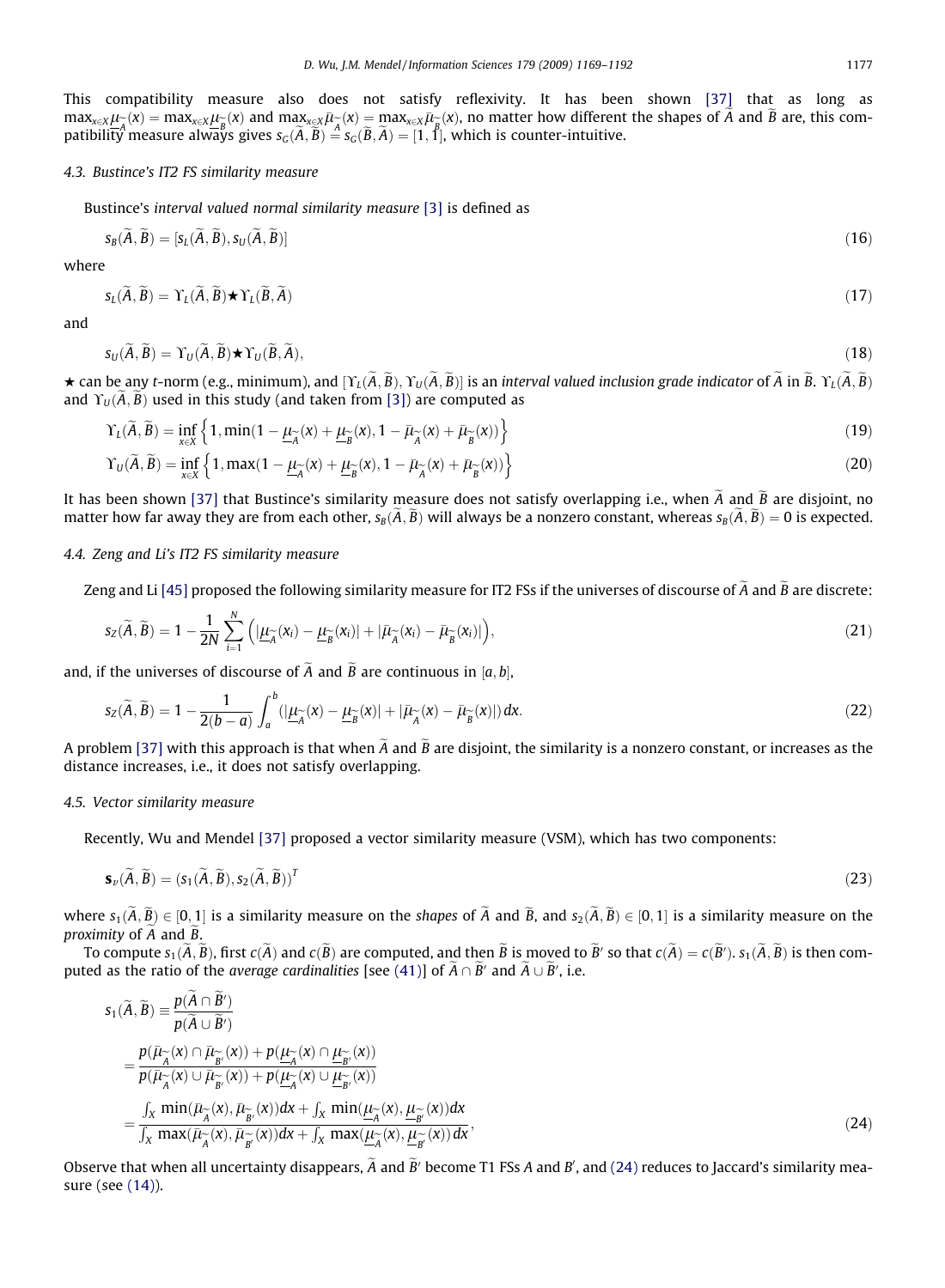<span id="page-9-0"></span> $s_2(A, B)$  measures the proximity of A and B, and is defined as

$$
s_2(\widetilde{A}, \widetilde{B}) = e^{-rd(A,B)},\tag{25}
$$

where r is a positive constant.  $s_2(A, B)$  is chosen as an exponential function because the similarity between two FSs should decrease rapidly as the distance between them increases.

A scalar similarity measure is then computed from the VSM as

$$
s_{s}(\tilde{A}, \tilde{B}) = s_{1}(\tilde{A}, \tilde{B}) \times s_{2}(\tilde{A}, \tilde{B})
$$
\n<sup>(26)</sup>

Though  $s_{\rm s}(A,B)$  decreases as the distance between A and B increases,  $s_{\rm s}(A,B)$  does not satisfy overlapping, i.e., when A and B are disjoint,  $s_s(A, B) > 0$ . This is because:

(i) In  $s_1(A, B)$  (see [\(24\)](#page-8-0)) B' has the same average centroid as A, and hence  $A \cap B' \neq \emptyset$ , i.e.,  $s_1(A, B) > 0$ .

(ii)  $s_2(A, B)$  is an exponential function, which is always larger than 0.

## 4.6. The Jaccard similarity measure for IT2 FSs

A new similarity measure, which is an extension of Jaccard's similarity measure for T1 FSs (see [\(14\)](#page-7-0)), is proposed in this subsection. It is motivated by [\(24\):](#page-8-0) if  $p(A \cap B)/p(A \cup B)$  is computed directly instead of  $p(A \cap B')/p(A \cup B')$ , then both shape and proximity information are utilized simultaneously without having to align  $A$  and  $B$  and compute their centroids. The new similarity measure is defined as:

$$
s_{J}(\widetilde{A}, \widetilde{B}) \equiv \frac{p(\widetilde{A} \cap \widetilde{B})}{p(\widetilde{A} \cup \widetilde{B})} = \frac{\int_{X} \min(\overline{\mu}_{\widetilde{A}}(x), \overline{\mu}_{\widetilde{B}}(x)) dx + \int_{X} \min(\underline{\mu}_{\widetilde{A}}(x), \underline{\mu}_{\widetilde{B}}(x)) dx}{\int_{X} \max(\overline{\mu}_{\widetilde{A}}(x), \overline{\mu}_{\widetilde{B}}(x)) dx + \int_{X} \max(\underline{\mu}_{\widetilde{A}}(x), \underline{\mu}_{\widetilde{B}}(x)) dx}.
$$
\n(27)

**Theorem 2.** The Jaccard similarity measure satisfies reflexivity, symmetry, transitivity and overlapping.

Proof 2. The four properties are proved in order next.

[P1.] Reflexivity: Consider first the necessity, i.e.,  $s_j(A, B) = 1 \Rightarrow A = B$ . When the areas of the FOUs are not zero,  $\min(\underline{\mu}_{\widetilde{A}}(x), \underline{\mu}_{\widetilde{B}}(x)) < \max(\overline{\mu}_{\widetilde{A}}(x), \overline{\mu}_{\widetilde{B}}(x))$ ; hence, the only way that  $s_j(\widetilde{A}, \widetilde{B}) = 1$  (see (27)) is when  $\min(\overline{\mu}_{\widetilde{A}}(x), \overline{\mu}_{\widetilde{B}}(x)) =$  $\max(\bar{\mu}_{\widetilde{A}}(x), \bar{\mu}_{\widetilde{B}}(x))$  and  $\min(\underline{\mu}_{\widetilde{A}}(x), \underline{\mu}_{\widetilde{B}}(x)) = \max(\underline{\mu}_{\widetilde{A}}(x), \underline{\mu}_{\widetilde{B}}(x))$ , in which case  $\bar{\mu}_{\widetilde{A}}(x) = \bar{\mu}_{\widetilde{B}}(x)$  and  $\underline{\mu}_{\widetilde{A}}(x) = \underline{\mu}_{\widetilde{B}}(x)$ , i.e.,  $\widetilde{A} = \widetilde{B}$ . Consider next the sufficiency, i.e.,  $\tilde{A} = \tilde{B} \Rightarrow s_j(\tilde{A}, \tilde{B}) = 1$ . When  $\tilde{A} = \tilde{B}$ , i.e.,  $\bar{\mu}_{\tilde{A}}(x) = \bar{\mu}_{\tilde{B}}(x)$  and  $\underline{\mu}_{\tilde{A}}(x) = \underline{\mu}_{\tilde{B}}(x)$ , it follows that  $\min(\bar{\mu}_{\widetilde{A}}(x),\bar{\mu}_{\widetilde{B}}(x)) = \max(\bar{\mu}_{\widetilde{A}}(x),\bar{\mu}_{\widetilde{B}}(x))$  and  $\min(\underline{\mu}_{\widetilde{A}}(x),\underline{\mu}_{\widetilde{B}}(x)) = \max(\underline{\mu}_{\widetilde{A}}(x),\underline{\mu}_{\widetilde{B}}(x))$ . Consequently, it follows from (27) that  $s_J(A, B) = 1.$ 

[P2.] Symmetry: Observe from (27) that  $s_j(A, B)$  does not depend on the order of A and B; so,  $s_j(A, B) = s_j(B, A)$ . [P3.] Transitivity: If  $\widetilde{A} \le \widetilde{B} \le \widetilde{C}$  (see [Definition 3\)](#page-7-0), then

$$
s_{J}(\widetilde{A}, \widetilde{B}) = \frac{\int_{X} \min(\overline{\mu}_{\widetilde{A}}(x), \overline{\mu}_{\widetilde{B}}(x))dx + \int_{X} \min(\underline{\mu}_{\widetilde{A}}(x), \underline{\mu}_{\widetilde{B}}(x))dx}{\int_{X} \max(\overline{\mu}_{\widetilde{A}}(x), \overline{\mu}_{\widetilde{B}}(x))dx + \int_{X} \max(\underline{\mu}_{\widetilde{A}}(x), \underline{\mu}_{\widetilde{B}}(x))dx}
$$
\n
$$
= \frac{\int_{X} \overline{\mu}_{\widetilde{A}}(x)dx + \int_{X} \underline{\mu}_{\widetilde{A}}(x)dx}{\int_{X} \overline{\mu}_{\widetilde{B}}(x)dx + \int_{X} \underline{\mu}_{\widetilde{B}}(x)dx}
$$
\n
$$
s_{J}(\widetilde{A}, \widetilde{C}) = \frac{\int_{X} \min(\overline{\mu}_{\widetilde{A}}(x), \overline{\mu}_{\widetilde{C}}(x))dx + \int_{X} \min(\underline{\mu}_{\widetilde{A}}(x), \underline{\mu}_{\widetilde{C}}(x))dx}{\int_{X} \max(\overline{\mu}_{\widetilde{A}}(x), \overline{\mu}_{\widetilde{C}}(x))dx + \int_{X} \max(\underline{\mu}_{\widetilde{A}}(x), \underline{\mu}_{\widetilde{C}}(x))dx}
$$
\n
$$
= \frac{\int_{X} \overline{\mu}_{\widetilde{A}}(x)dx + \int_{X} \underline{\mu}_{\widetilde{A}}(x)dx}{\int_{X} \overline{\mu}_{\widetilde{C}}(x)dx + \int_{X} \underline{\mu}_{\widetilde{C}}(x)dx}
$$
\n(29)

Because  $\widetilde{B} \leq \widetilde{C}$ , it follows that  $\int_{X} \overline{\mu}_{\widetilde{B}}(x) dx + \int_{X} \underline{\mu}_{\widetilde{B}}(x) dx \leq \int_{X} \overline{\mu}_{\widetilde{C}}(x) dx + \int_{X} \underline{\mu}_{\widetilde{C}}(x) dx$ , and hence  $s_j(\widetilde{A}, \widetilde{B}) \geq s_j(\widetilde{A}, \widetilde{C})$ .

[P4.] Overlapping: If  $\widetilde{A} \cap \widetilde{B} \neq \emptyset$  (see [Definition 1\)](#page-4-0),  $\exists x$  such that  $\min(\overline{\mu}_{\widetilde{A}}(x), \overline{\mu}_{\widetilde{B}}(x)) > 0$ , then, in the numerator of (27),

$$
\int_{X} \min(\bar{\mu}_{\widetilde{A}}(x), \bar{\mu}_{\widetilde{B}}(x))dx + \int_{X} \min(\underline{\mu}_{\widetilde{A}}(x), \underline{\mu}_{\widetilde{B}}(x))dx > 0
$$
\n(30)

In the denominator of  $(27)$ ,

$$
\int_{X} \max(\bar{\mu}_{\widetilde{A}}(x), \bar{\mu}_{\widetilde{B}}(x)) dx + \int_{X} \max(\underline{\mu}_{\widetilde{A}}(x), \underline{\mu}_{\widetilde{B}}(x)) dx
$$
\n
$$
\geq \int_{X} \min(\bar{\mu}_{\widetilde{A}}(x), \bar{\mu}_{\widetilde{B}}(x)) dx + \int_{X} \min(\underline{\mu}_{\widetilde{A}}(x), \underline{\mu}_{\widetilde{B}}(x)) dx > 0
$$
\n(31)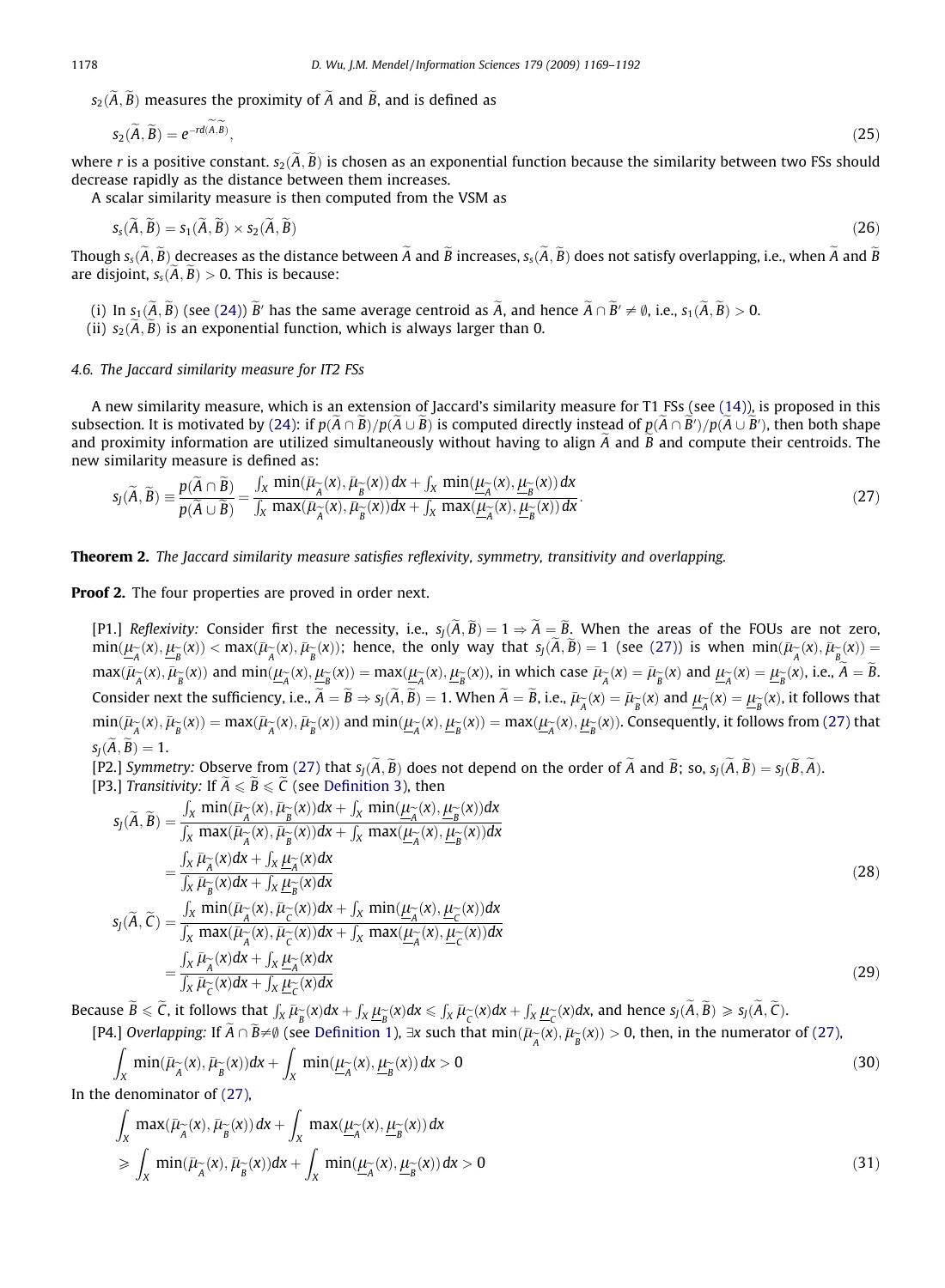Consequently,  $s_j(\tilde{A}, \tilde{B}) > 0$ . On the other hand, when  $\tilde{A} \cap \tilde{B} = \emptyset$ , i.e.,  $\min(\bar{\mu}_{\tilde{A}}(x), \bar{\mu}_{\tilde{B}}(x)) = \min(\underline{\mu}_{\tilde{A}}(x), \underline{\mu}_{\tilde{B}}(x)) = 0$  for  $\forall x$ , then, in the numerator of [\(27\)](#page-9-0),

$$
\int_{X} \min(\bar{\mu}_{\widetilde{A}}(x), \bar{\mu}_{\widetilde{B}}(x)) dx + \int_{X} \min(\underline{\mu}_{\widetilde{A}}(x), \underline{\mu}_{\widetilde{B}}(x)) dx = 0
$$
\n(32)

Consequently,  $s_j(\tilde{A}, \tilde{B}) = 0$ .  $\Box$ 

#### 4.7. Comparative studies

We have shown that the Jaccard similarity measure satisfies all four desirable properties of a similarity measure. Next, the performances of the six similarity measure are compared using the 32 word FOUs depicted in [Fig. 2](#page-2-0). The similarities are summarized in [Tables 2–7](#page-11-0) respectively. Each table contains a matrix of 1024 entries, so we shall guide the reader next to their critical highlights. Observe that:

- (i) [Table 2:](#page-11-0) Examining the diagonal elements of this table, we see that Mitchell's method gives  $s_{M}(A,A)< 1.$  Also, because  $s_M(A, B) \neq s_M(B, A)$ , the matrix is not symmetric.
- (ii) [Table 3](#page-12-0): Examining the block of ones at the bottom-right corner of this table, we see that Gorzalczany's method indicates ''very large (27)," ''humongous amount (28)," ''huge amount (29)," ''very high amount (30)," ''extreme amount (31)" and ''maximum amount (32)" are equivalent, which is counter-intuitive because their FOUs are not completely the same (see [Fig. 2](#page-2-0)).
- (iii) [Table 4:](#page-13-0) Examining element (6,7) of this table, we see that Bustince's method shows the similarity between ''very little" and "a bit" is zero, and examining element (26,27), we see that the similarity between "large" and "very large" is also zero, both of which are counter-intuitive.
- (iv) [Table 5:](#page-14-0) Examining this table, we see that all similarities are larger than 0.50, i.e., Zeng and Li's method gives large similarity whether or not A and B overlap. Examining the first line of this table, we see that the similarity generally decreases and then increases as two words get further away, whereas a monotonically decreasing trend is expected.
- (v) [Table 6:](#page-15-0) Examining this table, we see that the VSM gives very reasonable results. Generally the similarity decreases monotonically as two words gets further away<sup>10</sup>. Note also that there are zeros in the table because only two digits are used. Theoretically  $s_j(A, B)$  is always larger than zero (see the arguments under [\(26\)\)](#page-9-0).
- (vi) [Table 7](#page-16-0): Comparing this table with [Table 6,](#page-15-0) we see that Jaccard's similarity measure gives similar results to the VSM, but they are more reliable (e.g., the zeros are true zeros instead of the results of roundoff). Also, simulations show that Jaccard's method is about 3.5 times faster than the VSM.
- (vii) Except for Mitchell's method, all other similarity measures indicate that ''sizeable (19)" and ''quite a bit (20)" are equivalent, and ''high amount (23)" and ''substantial amount (24)" are equivalent (i.e., their similarities equal 1), which seems reasonable because [Table 1](#page-3-0) shows that the FOUs of "sizeable" and "quite a bit" are exactly the same, and the FOUs of ''high amount" and ''substantial amount" are also exactly the same.

These results suggest that Jaccard's similarity measure should be used for CWW.

It is also interesting to know which words are similar to a particular word with similarity values larger than a pre-specified threshold. When the Jaccard similarity measure is used, the groups of similar words for different thresholds are shown in [Table 8,](#page-17-0) e.g., Row 1 shows that the words "teeny-weeny (2)," "a smidgen (3)" and "tiny (4)" are similar to the word "none to very little  $(1)$ " to degree  $\geq 0.7$ , and that these three words as wells as the words "very small  $(5)$ " and "very little  $(6)$ " are similar to "none to very little  $(1)$ " to degree  $\geqslant 0.6$ . Observe that except for the word "maximum amount  $(32)$ ," every word in the 32 word vocabulary has at least one word similar to it with similarity larger than or equal to 0.6. Observe, also, that there are five words [considerable amount (21), substantial amount (22), a lot (23), high amount (24), and very sizeable (25)] with the most number (7 in this example) of neighbors with similarity larger than or equal to 0.5, and all of them have interior FOUs (see [Fig. 2](#page-2-0)). The fact that so many of the 32 words are similar to many other words suggest that it is possible to create many sub-vocabularies that cover the interval  $[0, 10]$ . Some examples of five word vocabularies are given in [\[11\].](#page-22-0)

#### 5. Uncertainty measures

Wu and Mendel [\[34\]](#page-23-0) proposed five uncertainty measures for IT2 FSs: centroid, cardinality, fuzziness, variance and skewness; however, an open question is which one to use. In this section, this question is tackled by distinguishing between intra-personal uncertainty and inter-personal uncertainty [\[29\]](#page-22-0), and studying which uncertainty measure best captures both of them.

 $10$  There are cases where the similarity does not decrease monotonically, e.g., elements 4 and 5 in the first row. This is because the distances among the words are determined by a ranking method which considers only the centroids but not the shapes of the IT2 FSs. Additional discussions are given in the last paragraph of this subsection.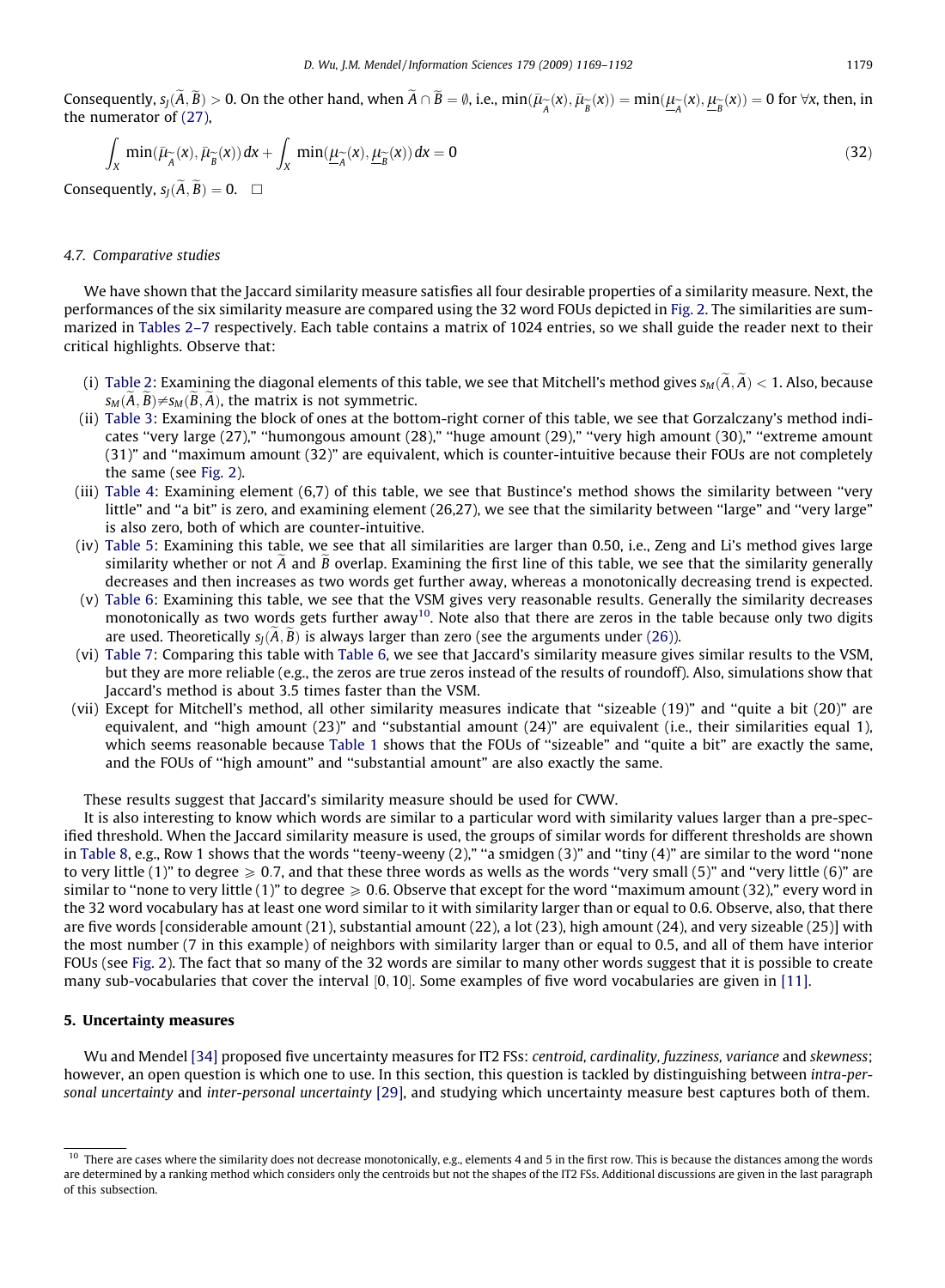<span id="page-11-0"></span>

| Table 2                                                       |  |  |
|---------------------------------------------------------------|--|--|
| Similarity matrix when Mitchell's similarity measure is used. |  |  |

|                            | $\mathbf{1}$ | 2            | 3              | 4              | 5              | 6            | $7\overline{ }$ | 8            | 9            | 10       | 11           | 12           | 13             | 14           | 15       | 16           | 17           | 18           | 19           | 20             | 21           | 22       | 23             | 24           | 25             | 26           | 27           | 28       | 29       | 30             | 31               | 32             |
|----------------------------|--------------|--------------|----------------|----------------|----------------|--------------|-----------------|--------------|--------------|----------|--------------|--------------|----------------|--------------|----------|--------------|--------------|--------------|--------------|----------------|--------------|----------|----------------|--------------|----------------|--------------|--------------|----------|----------|----------------|------------------|----------------|
| 1. None to very<br>little  |              | $.71$ .57    | .62            | .61            | .60            | .60          | .11             | .09          | .13          | .11      | .06          | .04          | .01            | $\mathbf{0}$ | $\Omega$ | $\mathbf{0}$ | $\Omega$     | $\mathbf{0}$ | $\Omega$     | $\Omega$       | $\mathbf{0}$ | $\Omega$ | $\mathbf{0}$   | $\mathbf{0}$ | $\Omega$       | $\mathbf{0}$ | $\mathbf{0}$ | $\Omega$ | $\Omega$ | $\mathbf{0}$   | $\mathbf{0}$     | $\mathbf{0}$   |
| 2. Teeny-weeny             | .57          | .54          | .50            | .48            | .46            | .46          | .12             | .10          | .13          | .11      | .07          | .04          | .01            |              |          | $\Omega$     | $\Omega$     | $\Omega$     |              | C              | $\Omega$     |          | 0              | 0            | $\Omega$       | $\Omega$     |              | $\Omega$ |          | 0              | $\bf{0}$         | $\Omega$       |
| 3. A smidgen               | .62          | .50          | .65            | .65            | .66            | .65          | .18             | .16          | .20          | .17      | .11          | .07          | .03            | $\Omega$     |          | $\mathbf{0}$ | $\mathbf{0}$ | $\mathbf{0}$ | $\Omega$     | $\overline{0}$ | $\Omega$     | $\Omega$ | 0              | $\mathbf{0}$ | $\mathbf{0}$   | $\mathbf{0}$ | $\mathbf{0}$ | $\Omega$ | $\Omega$ | $\overline{0}$ | $\mathbf{0}$     | $\overline{0}$ |
| 4. Tiny                    | .60          | .49          | .65            | .65            | .66            | .66          | .20             | .16          | .20          | .17      | .12          | .07          | .03            | $\Omega$     |          | $\Omega$     | $\Omega$     | $\Omega$     | $\Omega$     | $\Omega$       | $\Omega$     | $\Omega$ | $\Omega$       | $\mathbf{0}$ | $\Omega$       | $\Omega$     | $\Omega$     | $\Omega$ | $\Omega$ | $\Omega$       | $\mathbf{0}$     | $\Omega$       |
| 5. Very small              | .60          | .49          | .64            | .66            | .75            | .72          | .18             | .16          | .19          | .17      | .10          | .07          | .02            | $\Omega$     |          | $\Omega$     | $\Omega$     | $\Omega$     | $\Omega$     | $\mathbf 0$    | $\Omega$     | $\Omega$ | $\Omega$       | $\mathbf{0}$ | $\Omega$       | $\bf{0}$     | $\Omega$     | $\Omega$ | $\Omega$ | $\Omega$       | $\mathbf{0}$     | $\Omega$       |
| 6. Very little             | .59          | .47          | .65            | .65            | .72            | .71          | .20             | .17          | .21          | .18      | .11          | .08          | .03            | $\mathbf{0}$ |          | $\Omega$     | $\Omega$     | $\Omega$     | $\Omega$     | $\Omega$       | $\Omega$     | $\Omega$ | $\Omega$       | $\mathbf{0}$ | $\Omega$       | $\mathbf{0}$ | $\Omega$     | $\Omega$ | $\Omega$ | $\Omega$       | $\mathbf{0}$     | $\Omega$       |
| 7. A bit                   | .11          | .11          | .19            | .19            | .18            | .20          | .70             | .50          | .44          | .42      | .36          | .17          | .09            | .02          | .03      | $\mathbf{0}$ | $\mathbf{0}$ | $\mathbf{0}$ | $\Omega$     | $\Omega$       | $\Omega$     | $\Omega$ | $\overline{0}$ | $\mathbf{0}$ | $\Omega$       | $\Omega$     | $\Omega$     | $\Omega$ | $\Omega$ | $\Omega$       | $\boldsymbol{0}$ | $\Omega$       |
| 8. Little                  | .09          | .10          | .16            | .17            | .15            | .17          | .51             | .58          | .52          | .53      | .49          | .29          | .17            | .08          | .10      | .03          | .02          | .02          | $\mathbf{0}$ | $\overline{0}$ | $\mathbf{0}$ | $\Omega$ | 0              | $\bf{0}$     | $\Omega$       | $\Omega$     | $\Omega$     | $\Omega$ | $\Omega$ | $\Omega$       | $\overline{0}$   | $\Omega$       |
| 9. Low amount              | .13          | .13          | .19            | .19            | .20            | .22          | .44             | .53          | .51          | .52      | .47          | .27          | .17            | .08          | .09      | .03          | .02          | .02          | $\mathbf{0}$ | $\Omega$       | $\mathbf{0}$ | $\Omega$ | $\Omega$       | $\mathbf{0}$ | $\Omega$       | $\mathbf{0}$ | $\Omega$     | $\Omega$ | $\Omega$ | $\Omega$       | $\mathbf{0}$     | $\Omega$       |
| 10. Small                  | .11          | .11          | .16            | .17            | .16            | .18          | .42             | .52          | .52          | .54      | .50          | .31          | .19            | .09          | .10      | .03          | .03          | .02          | $\mathbf{0}$ | $\overline{0}$ | $\mathbf{0}$ | $\Omega$ | $\bf{0}$       | $\mathbf{0}$ | $\overline{0}$ | $\mathbf{0}$ | $\Omega$     | $\Omega$ | $\bf{0}$ | $\overline{0}$ | $\mathbf{0}$     | $\overline{0}$ |
| 11. Somewhat<br>small      | .07          | .07          | .11            | .11            | .10            | .11          | .36             | .48          | .45          | .50      | .55          | .30          | .21            | .09          | .11      | .03          | .02          | .02          | $\Omega$     | $\Omega$       | $\Omega$     |          | $\Omega$       | $\mathbf{0}$ | $\Omega$       | $\Omega$     | $\Omega$     | $\Omega$ | $\Omega$ | $\Omega$       | $\mathbf{0}$     | $\Omega$       |
| 12. Some                   | .04          | .04          | .07            | .07            | .07            | .08          | .19             | .27          | .26          | .31      | .30          | .53          | .49            | .38          | .39      | .25          | .29          | .21          | .13          | .13            | .13          | .06      | .06            | .07          | .06            | .04          | $\mathbf 0$  | $\Omega$ | $\Omega$ | 0              | $\bf{0}$         | $\mathbf 0$    |
| 13. Some to<br>moderate    | .01          | .01          | .03            | .03            | .02            | .03          | .09             | .17          | .17          | .19      | .21          | .49          | .54            | .46          | .47      | .32          | .38          | .27          | .16          | .15            | .16          | .08      | .07            | .08          | .08            | .05          | $\mathbf{0}$ | $\Omega$ | $\Omega$ | $\Omega$       | $\mathbf{0}$     | $\Omega$       |
| 14. Moderate<br>amount     | $\mathbf{0}$ | $\bf{0}$     | $\Omega$       | $\mathbf{0}$   | $\Omega$       | $\Omega$     | .02             | .08          | .08          | .10      | .09          | .39          | .47            | .55          | .52      | .40          | .44          | .30          | .18          | .17            | .16          | .08      | .08            | .08          | .08            | .05          | $\sqrt{ }$   | $\Omega$ | $\Omega$ | $\Omega$       | $\mathbf{0}$     | $\Omega$       |
| 15. Fair amount            | $\mathbf{0}$ | $\Omega$     | 0              | $\Omega$       | $\Omega$       | $\bf{0}$     | .03             | .10          | .09          | .10      | .11          | .39          | .48            | .51          | .55      | .38          | .44          | .34          | .22          | .21            | .20          | .10      | .09            | .09          | .10            | .06          |              | $\Omega$ | 0        | 0              | $\Omega$         | $\Omega$       |
| 16. Medium                 | $\Omega$     | $\Omega$     | $\Omega$       | $\mathbf{0}$   | $\Omega$       | $\bf{0}$     | $\Omega$        | .03          | .03          | .03      | .03          | .25          | .33            | .40          | .39      | .51          | .48          | .27          | .15          | .16            | .15          | .06      | .05            | .06          | .06            | .02          | $\Omega$     | $\Omega$ | $\Omega$ | $\Omega$       | $\mathbf{0}$     | $\Omega$       |
| 17. Modest amount          | $\Omega$     | $\Omega$     | $\Omega$       | $\Omega$       | $\Omega$       | $\Omega$     | $\Omega$        | .02          | .02          | .03      | .02          | .28          | .37            | .44          | .46      | .48          | .55          | .35          | .20          | .20            | .20          | .09      | .09            | .08          | .09            | .05          | $\Omega$     | $\Omega$ | $\Omega$ | $\Omega$       | $\mathbf{0}$     | $\Omega$       |
| 18. Good amount            | $\Omega$     | $\Omega$     | $\Omega$       | $\Omega$       | $\Omega$       | $\Omega$     | $\Omega$        | .02          | .02          | .02      | .02          | .21          | .27            | .30          | .35      | .27          | .35          | .55          | .46          | .48            | .46          | .32      | .32            | .31          | .31            | .27          | .08          | .08      | .08      | .08            | .08              | .02            |
| 19. Sizeable               | $\Omega$     | $\mathbf{0}$ | $\Omega$       | $\mathbf{0}$   | $\Omega$       | $\bf{0}$     | $\bf{0}$        | $\mathbf{0}$ | $\mathbf{0}$ | $\Omega$ | $\mathbf{0}$ | .13          | .16            | .17          | .20      | .15          | .22          | .48          | .57          | .58            | .54          | .42      | .43            | .41          | .40            | .37          | .10          | .09      | .09      | .09            | .09              | .02            |
| 20. Quite a bit            | $\bf{0}$     | $\Omega$     | $\Omega$       | $\bf{0}$       | $\overline{0}$ | $\mathbf{0}$ | $\mathbf{0}$    | $\Omega$     | $\mathbf{0}$ | $\Omega$ | $\Omega$     | .13          | .16            | .17          | .20      | .15          | .21          | .48          | .58          | .58            | .54          | .41      | .43            | .44          | .41            | .37          | .10          | .10      | .09      | .09            | .10              | .02            |
| 21. Considerable<br>amount | $\mathbf{0}$ | $\Omega$     | $\Omega$       | $\mathbf{0}$   | $\Omega$       | $\Omega$     | $\Omega$        | $\Omega$     | $\Omega$     | $\Omega$ | $\Omega$     | .12          | .16            | .17          | .20      | .15          | .20          | .45          | .54          | .54            | .54          | .44      | .44            | .45          | .42            | .39          | .12          | .12      | .12      | .12            | .12              | .03            |
| 22. Substantial<br>amount  | $\mathbf{0}$ |              | 0              | 0              | $\Omega$       | $\Omega$     | 0               | $\Omega$     | $\Omega$     | $\Omega$ | $\mathbf{0}$ | .06          | .08            | .08          | .10      | .06          | .09          | .32          | .43          | .43            | .45          | .57      | .56            | .57          | .54            | .52          | .20          | .19      | .18      | .19            | .17              | .06            |
| 23. A lot                  | $\Omega$     | $\Omega$     | $\Omega$       | $\Omega$       | $\Omega$       | $\Omega$     | O               | $\Omega$     | $\Omega$     | $\Omega$ | $\Omega$     | .06          | .08            | .08          | .10      | .06          | .09          | .31          | .43          | .44            | .45          | .56      | .57            | .58          | .53            | .52          | .20          | .19      | .20      | .18            | .19              | .06            |
| 24. High amount            | $\bf{0}$     | $\mathbf 0$  | $\overline{0}$ | $\bf{0}$       | $\mathbf{0}$   | $\Omega$     | $\mathbf 0$     | $\Omega$     | $\Omega$     | $\Omega$ | $\mathbf{0}$ | .06          | .07            | .08          | .10      | .05          | .09          | .31          | .41          | .41            | .45          | .57      | .58            | .59          | .57            | .55          | .21          | .20      | .19      | .19            | .18              | .06            |
| 25. Very sizeable          | $\mathbf{0}$ | $\Omega$     | $\Omega$       | $\Omega$       | $\Omega$       | $\Omega$     | $\Omega$        | $\Omega$     | $\Omega$     | $\Omega$ | $\mathbf{0}$ | .06          | .08            | .08          | .10      | .06          | .09          | .31          | .40          | .40            | .43          | .54      | .54            | .56          | .53            | .50          | .23          | .21      | .22      | .20            | .20              | .07            |
| 26. Large                  | $\Omega$     | $\Omega$     | $\Omega$       | $\mathbf{0}$   | $\Omega$       | $\Omega$     | $\mathbf 0$     | $\Omega$     | $\Omega$     | $\Omega$ | $\mathbf{0}$ | .04          | .05            | .05          | .07      | .03          | .05          | .26          | .37          | .37            | .41          | .53      | .53            | .55          | .50            | .61          | .19          | .19      | .18      | .18            | .18              | .04            |
| 27. Very large             | $\mathbf{0}$ | $\mathbf 0$  | $\bf{0}$       | $\mathbf{0}$   | $\bf{0}$       | $\mathbf 0$  | $\mathbf 0$     | $\Omega$     | $\Omega$     | $\Omega$ | $\mathbf{0}$ | $\mathbf{0}$ | $\overline{0}$ | $\mathbf{0}$ | $\Omega$ | $\Omega$     | $\mathbf{0}$ | .08          | .10          | .10            | .12          | .20      | .20            | .21          | .23            | .18          | .76          | .56      | .74      | .66            | .64              | .39            |
| 28. Humongous<br>amount    | $\Omega$     | $\Omega$     | $\Omega$       | $\Omega$       | $\Omega$       | $\Omega$     | $\Omega$        | $\Omega$     | $\Omega$     | $\Omega$ | $\Omega$     | $\Omega$     | $\Omega$       | $\Omega$     | $\Omega$ | $\Omega$     | $\Omega$     | .08          | .10          | .10            | .11          | .19      | .19            | .20          | .20            | .19          | .55          | .57      | .59      | .57            | .58              | .43            |
| 29. Huge amount            | $\bf{0}$     | $\Omega$     | 0              | 0              | 0              | $\Omega$     | 0               | $\Omega$     | $\Omega$     | $\Omega$ | $\Omega$     | $\Omega$     | $\bf{0}$       | $\Omega$     | $\Omega$ | $\mathbf{0}$ | $\bf{0}$     | .08          | .10          | .09            | .11          | .19      | .20            | .20          | .21            | .18          | .74          | .58      | .73      | .68            | .66              | .43            |
| 30. Very high<br>amount    | $\Omega$     | $\Omega$     | $\Omega$       | $\overline{0}$ | $\Omega$       | $\Omega$     | $\Omega$        | $\Omega$     | $\Omega$     | $\Omega$ | $\mathbf{0}$ | $\Omega$     | $\Omega$       | $\Omega$     | $\Omega$ | $\mathbf{0}$ | $\mathbf{0}$ | .07          | .09          | .10            | .11          | .18      | .19            | .19          | .20            | .18          | .66          | .58      | .68      | .66            | .66              | .46            |
| 31. Extreme<br>amount      | 0            |              | 0              | $\bf{0}$       | $\Omega$       | $\Omega$     | 0               | $\Omega$     | $\Omega$     | $\Omega$ | 0            | $\Omega$     | $\bf{0}$       | $\Omega$     | $\Omega$ | $\mathbf{0}$ | $\bf{0}$     | .08          | .09          | .09            | .11          | .18      | .18            | .19          | .20            | .18          | .65          | .58      | .66      | .66            | .66              | .46            |
| 32. Maximum<br>amount      | $\Omega$     |              | $\Omega$       | $\Omega$       | $\Omega$       | $\Omega$     |                 |              |              | 0        | $\Omega$     | $\Omega$     | $\Omega$       |              |          | $\Omega$     | $\Omega$     | .02          | .02          | .02            | .03          | .06      | .06            | .06          | .07            | .04          | .40          | .44      | .43      | .46            | .47              | .69            |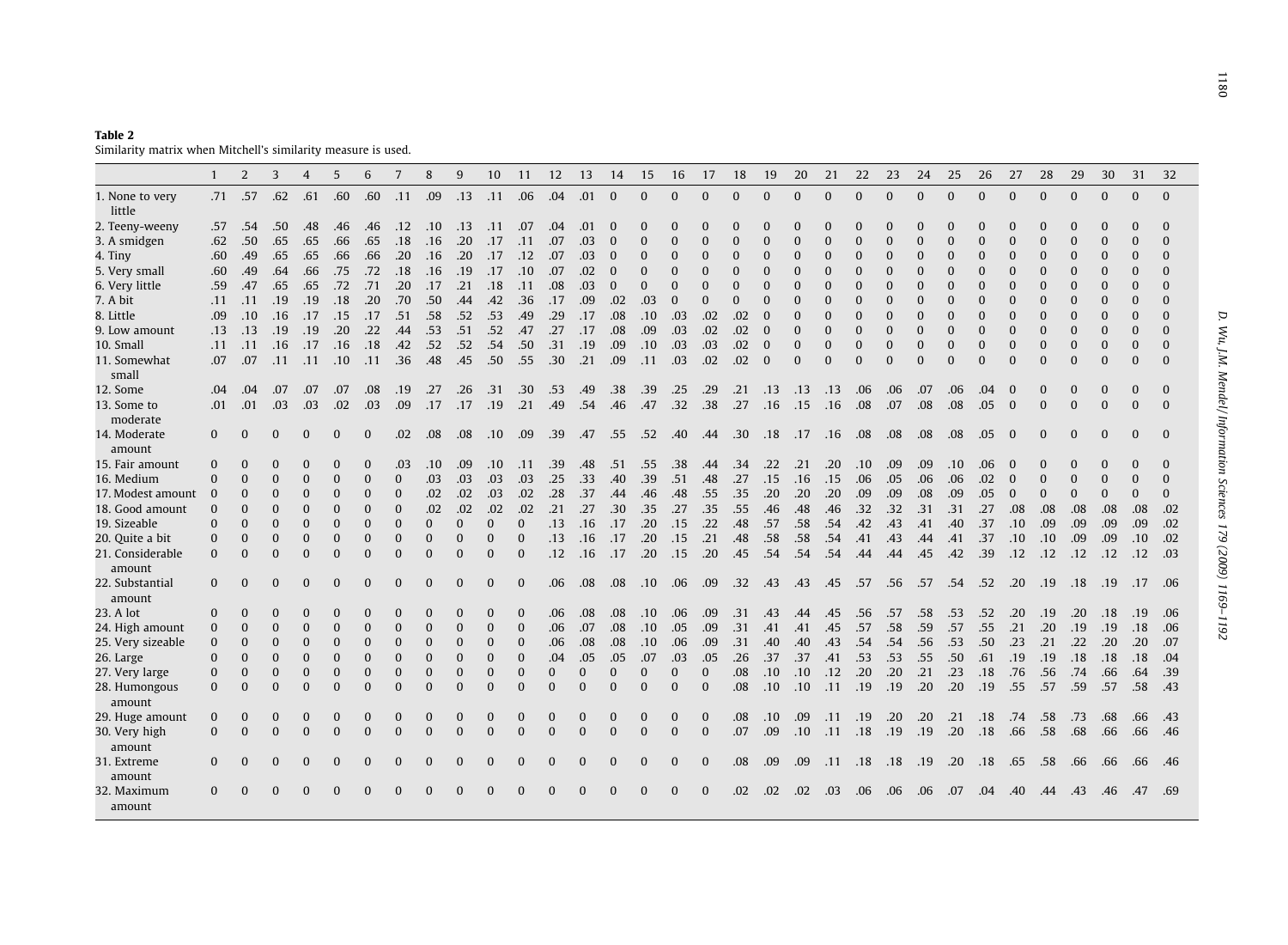<span id="page-12-0"></span>Similarity matrix when Gorzalczany's similarity measure is used.

|                           | $\mathbf{1}$   | 2            | 3            | $\overline{4}$ | 5            | 6              | 7            | 8        | 9        | 10           | 11             | 12       | 13  | 14           | 15           | 16             | 17           | 18       | 19           | 20           | 21           | 22             | 23           | 24             | 25             | 26       | 27           | 28           | 29           | 30           | 31               | 32                       |
|---------------------------|----------------|--------------|--------------|----------------|--------------|----------------|--------------|----------|----------|--------------|----------------|----------|-----|--------------|--------------|----------------|--------------|----------|--------------|--------------|--------------|----------------|--------------|----------------|----------------|----------|--------------|--------------|--------------|--------------|------------------|--------------------------|
| 1. None to very<br>little | -1             | $\mathbf{1}$ | $\mathbf{1}$ | 1              | 1            | 1              | .25          | .27      | .31      | .29          | .21            | .20      | .09 | $\mathbf{0}$ | $\mathbf{0}$ | $\Omega$       | $\Omega$     | $\Omega$ | $\Omega$     | $\Omega$     | $\Omega$     | $\Omega$       | $\Omega$     | $\Omega$       | $\overline{0}$ | $\Omega$ | $\mathbf{0}$ | $\Omega$     | $\Omega$     | $\Omega$     | $\mathbf{0}$     | $\mathbf{0}$             |
| 2. Teeny-weeny            |                | -1           | .99          | .99            | .99          | .99            | .25          | .27      | .31      | .29          | .21            | .20      | .09 | $\Omega$     | 0            | $\Omega$       | $\Omega$     | $\Omega$ | $\Omega$     | $\Omega$     | $\Omega$     | $\Omega$       | 0            | $\Omega$       | $\Omega$       | $\Omega$ | $\Omega$     | 0            |              | 0            | $\Omega$         | $\bf{0}$                 |
| 3. A smidgen              | $\mathbf{1}$   | .99          | $\mathbf{1}$ |                | $\mathbf{1}$ | $\mathbf{1}$   | .31          | .32      | .36      | .34          | .27            | .25      | .15 | $\mathbf{0}$ | .05          | $\Omega$       | $\Omega$     | $\Omega$ | $\Omega$     | $\Omega$     | $\Omega$     | $\Omega$       | $\Omega$     | $\mathbf{0}$   | $\Omega$       | $\Omega$ | $\Omega$     | $\Omega$     |              | $\Omega$     | $\mathbf{0}$     | $\mathbf{0}$             |
| 4. Tiny                   | $\mathbf{1}$   | .99          |              |                | $\mathbf{1}$ | $\mathbf{1}$   | .32          | .33      | .37      | .34          | .28            | .25      | .16 | $\Omega$     | .05          | $\Omega$       | $\Omega$     | $\Omega$ | $\Omega$     | $\Omega$     | $\Omega$     | $\Omega$       | $\mathbf{0}$ | $\Omega$       | $\Omega$       | $\Omega$ | $\Omega$     | $\Omega$     |              | $\Omega$     | $\mathbf{0}$     | $\Omega$                 |
| 5. Very small             | 1              | .99          |              |                |              |                | .42          | .37      | .40      | .37          | .29            | .26      | .15 | $\Omega$     | .03          | $\overline{0}$ | $\Omega$     | $\Omega$ | $\Omega$     | $\Omega$     | $\Omega$     | $\overline{0}$ | $\bf{0}$     | $\Omega$       | $\Omega$       | $\Omega$ | $\Omega$     | O            |              | $\Omega$     | $\bf{0}$         | $\bf{0}$                 |
| 6. Very little            | $\mathbf{1}$   | .99          | $\mathbf{1}$ | $\mathbf{1}$   | $\mathbf{1}$ | $\overline{1}$ | .40          | .36      | .40      | .37          | .30            | .27      | .17 | $\mathbf{0}$ | .05          | $\Omega$       | $\Omega$     | $\Omega$ | $\Omega$     | $\Omega$     | $\Omega$     | $\Omega$       | $\Omega$     | $\mathbf{0}$   | $\Omega$       | $\Omega$ | $\Omega$     | $\Omega$     |              | $\Omega$     | $\Omega$         | $\Omega$                 |
| 7. A bit                  | .25            | .25          | .31          | .32            | .45          | .41            | -1           | .85      | .70      | .64          | .50            | .43      | .30 | .14          | .18          | $\Omega$       | $\Omega$     | $\Omega$ | $\Omega$     | $\mathbf{0}$ | $\Omega$     | $\mathbf{0}$   | $\mathbf{0}$ | $\Omega$       | $\Omega$       | $\Omega$ | $\Omega$     | $\Omega$     | $\Omega$     | $\Omega$     | $\mathbf{0}$     | $\Omega$                 |
| 8. Little                 | .27            | .27          | .32          | .33            | .38          | .36            | .99          | .99      | .78      | .70          | .50            | .50      | .39 | .28          | .29          | .15            | .15          | .14      | .03          | .03          | .03          | $\bf{0}$       | $\mathbf{0}$ | $\mathbf{0}$   | $\Omega$       | $\Omega$ | $\Omega$     | $\Omega$     | $\Omega$     | $\Omega$     | $\mathbf{0}$     | $\Omega$                 |
| 9. Low amount             | .31            | .31          | .36          | .37            | .40          | .40            | .99          | .99      | .99      | .81          | .50            | .50      | .38 | .29          | .29          | .15            | .15          | .15      | .02          | .02          | .02          | $\mathbf{0}$   | $\Omega$     | $\mathbf{0}$   | $\Omega$       | $\Omega$ | $\Omega$     | $\Omega$     | $\Omega$     | $\Omega$     | $\Omega$         | $\Omega$                 |
| 10. Small                 | .29            | .29          | .34          | .34            | .37          | .37            | .76          | .76      | .73      | .99          | .78            | .50      | .43 | .33          | .33          | .18            | .18          | .16      | .03          | .03          | .03          | $\mathbf{0}$   | $\mathbf{0}$ | $\mathbf{0}$   | $\Omega$       | $\Omega$ | $\Omega$     | $\mathbf{0}$ | $\Omega$     | 0            | $\mathbf{0}$     | $\mathbf{0}$             |
| 11. Somewhat              | .21            | .21          | .27          | .28            | .29          | .30            | .50          | .50      | .50      | .77          | .99            | .61      | .46 | .35          | .34          | .18            | .18          | .15      | $\mathbf{0}$ | $\mathbf{0}$ | $\Omega$     | $\mathbf{0}$   | $\mathbf{0}$ | $\mathbf{0}$   | $\Omega$       | $\Omega$ | $\Omega$     | $\Omega$     | $\Omega$     | $\Omega$     | $\mathbf{0}$     | $\mathbf{0}$             |
| small                     |                |              |              |                |              |                |              |          |          |              |                |          |     |              |              |                |              |          |              |              |              |                |              |                |                |          |              |              |              |              |                  |                          |
| 12. Some                  | .20            | .20          | .25          | .25            | .26          | .27            | .43          | .50      | .50      | .50          | .63            | .99      | .55 | .50          | .50          | .50            | .50          | .45      | .35          | .35          | .34          | .24            | .25          | .24            | .24            | .20      | .04          | .04          | .04          | .04          | .04              | $\overline{\mathbf{0}}$  |
| 13. Some to<br>moderate   | .09            | .09          | .15          | .16            | .15          | .17            | .30          | .39      | .38      | .43          | .46            | .55      | .99 | .95          | .75          | .77            | .75          | .50      | .39          | .39          | .39          | .27            | .27          | .27            | .27            | .22      | .05          | .05          | .05          | .05          | .05              | $\overline{\mathbf{0}}$  |
| 14. Moderate<br>amount    | $\mathbf{0}$   | $\bf{0}$     | $\bf{0}$     | $\mathbf{0}$   | 0            | $\bf{0}$       | .14          | .28      | .29      | .33          | .35            | .50      | .97 | -1           | .73          | .75            | .72          | .50      | .38          | .38          | .38          | .26            | .26          | .26            | .26            | .21      | .03          | .02          | .02          | .02          | .02              | $\overline{\phantom{0}}$ |
| 15. Fair amount           | $\bf{0}$       | $\mathbf{0}$ | .05          | .05            | .03          | .05            | .18          | .29      | .29      | .33          | .34            | .50      | .74 | .71          | .99          | .75            | .99          | .57      | .44          | .44          | .44          | .31            | .31          | .31            | .31            | .25      | .06          | .05          | .05          | .05          | .05              | $\bf{0}$                 |
| 16. Medium                | $\mathbf{0}$   | $\mathbf{0}$ | $\mathbf{0}$ | $\mathbf{0}$   | $\mathbf{0}$ | $\mathbf{0}$   | $\mathbf{0}$ | .15      | .15      | .18          | .18            | .50      | .90 | .85          | .88          | .98            | .88          | .50      | .36          | .36          | .35          | .22            | .21          | .22            | .22            | .15      | $\bf{0}$     | $\mathbf{0}$ | $\mathbf{0}$ | $\mathbf{0}$ | $\boldsymbol{0}$ | $\bf{0}$                 |
| 17. Modest<br>amount      | $\Omega$       | $\Omega$     | $\Omega$     | $\Omega$       | $\Omega$     | $\Omega$       | $\Omega$     | .15      | .15      | .18          | .18            | .50      | .74 | .70          | .98          | .75            | .99          | .50      | .43          | .43          | .43          | .28            | .28          | .28            | .28            | .22      | $\Omega$     | $\Omega$     | $\Omega$     | $\Omega$     | $\Omega$         | $\Omega$                 |
| 18. Good amount           | $\bf{0}$       | $\Omega$     | $\Omega$     | 0              | $\bf{0}$     | $\Omega$       | $\bf{0}$     | .14      | .15      | .16          | .15            | .45      | .50 | .50          | .57          | .50            | .50          |          | .67          | .67          | .50          | .50            | .50          | .50            | .50            | .46      | .27          | .25          | .26          | .25          | .25              | .14                      |
| 19. Sizeable              | $\Omega$       | $\Omega$     | $\Omega$     | $\Omega$       | $\mathbf{0}$ | $\Omega$       | $\Omega$     | .03      | .02      | .03          | $\mathbf{0}$   | .35      | .39 | .38          | .44          | .36            | .43          | .64      | .99          | .99          | .87          | .66            | .69          | .66            | .50            | .58      | .29          | .26          | .28          | .27          | .26              | .14                      |
| 20. Quite a bit           | $\mathbf{0}$   | $\bf{0}$     | $\mathbf{0}$ | $\bf{0}$       | $\mathbf{0}$ | $\mathbf 0$    | $\mathbf{0}$ | .03      | .02      | .03          | $\mathbf{0}$   | .35      | .39 | .38          | .44          | .36            | .43          | .64      | .99          | .99          | .87          | .66            | .69          | .66            | .50            | .58      | .29          | .26          | .28          | .27          | .26              | .14                      |
| 21. Considerable          | $\Omega$       | $\mathbf{0}$ | $\Omega$     | $\Omega$       | $\mathbf{0}$ | $\mathbf{0}$   | $\Omega$     | .03      | .02      | .03          | $\overline{0}$ | .34      | .39 | .38          | .44          | .35            | .43          | .50      | $\mathbf{1}$ | $\mathbf{1}$ | $\mathbf{1}$ | .71            | .75          | .71            | .50            | .60      | .33          | .29          | .31          | .30          | .29              | .18                      |
| amount                    |                |              |              |                |              |                |              |          |          |              |                |          |     |              |              |                |              |          |              |              |              |                |              |                |                |          |              |              |              |              |                  |                          |
| 22. Substantial           | $\mathbf{0}$   | $\mathbf{0}$ | $\Omega$     | $\bf{0}$       | 0            | $\overline{0}$ | $\Omega$     | $\Omega$ | $\Omega$ | 0            | $\bf{0}$       | .24      | .27 | .26          | .31          | .22            | .28          | .50      | .67          | .67          | .67          | .99            | .99          | .99            | .78            | .95      | .42          | .35          | .37          | .36          | .35              | .25                      |
| amount                    |                |              |              |                |              |                |              |          |          |              |                |          |     |              |              |                |              |          |              |              |              |                |              |                |                |          |              |              |              |              |                  |                          |
| 23. A lot                 | $\Omega$       | $\Omega$     | $\Omega$     | 0              | $\mathbf{0}$ | $\Omega$       | $\Omega$     | $\Omega$ | $\Omega$ | $\Omega$     | $\Omega$       | .25      | .27 | .26          | .31          | .21            | .28          | .50      | .70          | .70          | .70          | .97            | .99          | .97            | .77            | .93      | .42          | .35          | .37          | .36          | .35              | .25                      |
| 24. High amount           | $\overline{0}$ | $\mathbf{0}$ | $\Omega$     | $\Omega$       | $\mathbf{0}$ | $\Omega$       | $\Omega$     | $\Omega$ | $\Omega$ | $\bf{0}$     | $\mathbf{0}$   | .24      | .27 | .26          | .31          | .22            | .28          | .50      | .64          | .64          | .64          | .92            | .92          | $\overline{1}$ | .85            | .98      | .54          | .35          | .45          | .36          | .35              | .25                      |
| 25. Very sizeable         | $\bf{0}$       | $\bf{0}$     | $\bf{0}$     | $\Omega$       | $\mathbf{0}$ | $\Omega$       | $\Omega$     | $\Omega$ | $\Omega$ | $\bf{0}$     | $\mathbf{0}$   | .24      | .27 | .26          | .31          | .22            | .28          | .50      | .50          | .50          | .50          | .83            | .84          | .99            | .99            | .99      | .64          | .37          | .52          | .38          | .37              | .27                      |
| 26. Large                 | $\mathbf{0}$   | $\Omega$     | $\Omega$     | $\Omega$       | $\Omega$     | $\Omega$       | $\Omega$     | $\Omega$ | $\Omega$ | $\mathbf{0}$ | $\Omega$       | .20      | .22 | .21          | .25          | .15            | .22          | .46      | .57          | .57          | .57          | .85            | .86          | .95            | .83            | .99      | .51          | .32          | .42          | .33          | .32              | .19                      |
| 27. Very large            | $\bf{0}$       | $\mathbf{0}$ | $\Omega$     | $\Omega$       | $\mathbf{0}$ | $\Omega$       | $\Omega$     | $\Omega$ | $\Omega$ | $\pmb{0}$    | $\mathbf{0}$   | .04      | .05 | .03          | .06          | $\Omega$       | $\mathbf{0}$ | .27      | .29          | .29          | .33          | .40            | .41          | .47            | .51            | .44      | $\mathbf{1}$ |              |              |              | $\mathbf{1}$     | $\overline{1}$           |
| 28. Humongous             | $\mathbf{0}$   | $\mathbf{0}$ | $\Omega$     | $\Omega$       | $\mathbf{0}$ | $\Omega$       | $\Omega$     | $\Omega$ | $\Omega$ | $\mathbf{0}$ | $\Omega$       | .04      | .05 | .02          | .05          | $\Omega$       | $\Omega$     | .25      | .26          | .26          | .29          | .35            | .35          | .35            | .37            | .32      | $\mathbf{1}$ |              |              |              |                  | $\mathbf{1}$             |
| amount                    |                |              |              |                |              |                |              |          |          |              |                |          |     |              |              |                |              |          |              |              |              |                |              |                |                |          |              |              |              |              |                  |                          |
| 29. Huge amount           | $\mathbf{0}$   | $\Omega$     | $\Omega$     | 0              | 0            | $\Omega$       | 0            | $\Omega$ | $\Omega$ | 0            | $\Omega$       | .04      | .05 | .02          | .05          | $\Omega$       | $\Omega$     | .26      | .28          | .28          | .31          | .37            | .37          | .41            | .45            | .38      |              |              |              |              |                  |                          |
| 30. Very high<br>amount   | $\mathbf{0}$   | $\Omega$     | $\Omega$     | $\Omega$       | $\mathbf{0}$ | $\Omega$       | $\Omega$     | $\Omega$ | $\Omega$ | $\mathbf{0}$ | $\mathbf{0}$   | .04      | .05 | .02          | .05          | $\mathbf{0}$   | $\Omega$     | .25      | .27          | .27          | .30          | .36            | .36          | .36            | .38            | .33      |              |              |              |              |                  | $\mathbf{1}$             |
| 31. Extreme               | $\Omega$       | $\mathbf{0}$ | $\mathbf{0}$ | $\bf{0}$       | 0            | $\Omega$       | $\Omega$     | $\Omega$ | $\Omega$ | $\bf{0}$     | $\bf{0}$       | .04      | .05 | .02          | .05          | $\bf{0}$       | $\mathbf{0}$ | .25      | .26          | .26          | .29          | .35            | .35          | .35            | .37            | .32      |              |              |              |              | 1                | $\overline{1}$           |
| amount                    |                |              |              |                |              |                |              |          |          |              |                |          |     |              |              |                |              |          |              |              |              |                |              |                |                |          |              |              |              |              |                  |                          |
| 32. Maximum<br>amount     | $\mathbf{0}$   | $\Omega$     | $\Omega$     | $\bf{0}$       | $\mathbf{0}$ | $\mathbf 0$    | $\Omega$     | $\Omega$ | $\Omega$ | $\mathbf{0}$ | $\Omega$       | $\Omega$ | 0   | $\mathbf{0}$ | $\mathbf{0}$ | $\bf{0}$       | $\mathbf 0$  | .14      | .14          | .14          | .18          | .25            | .25          | .25            | .27            | .19      |              |              |              |              |                  | -1                       |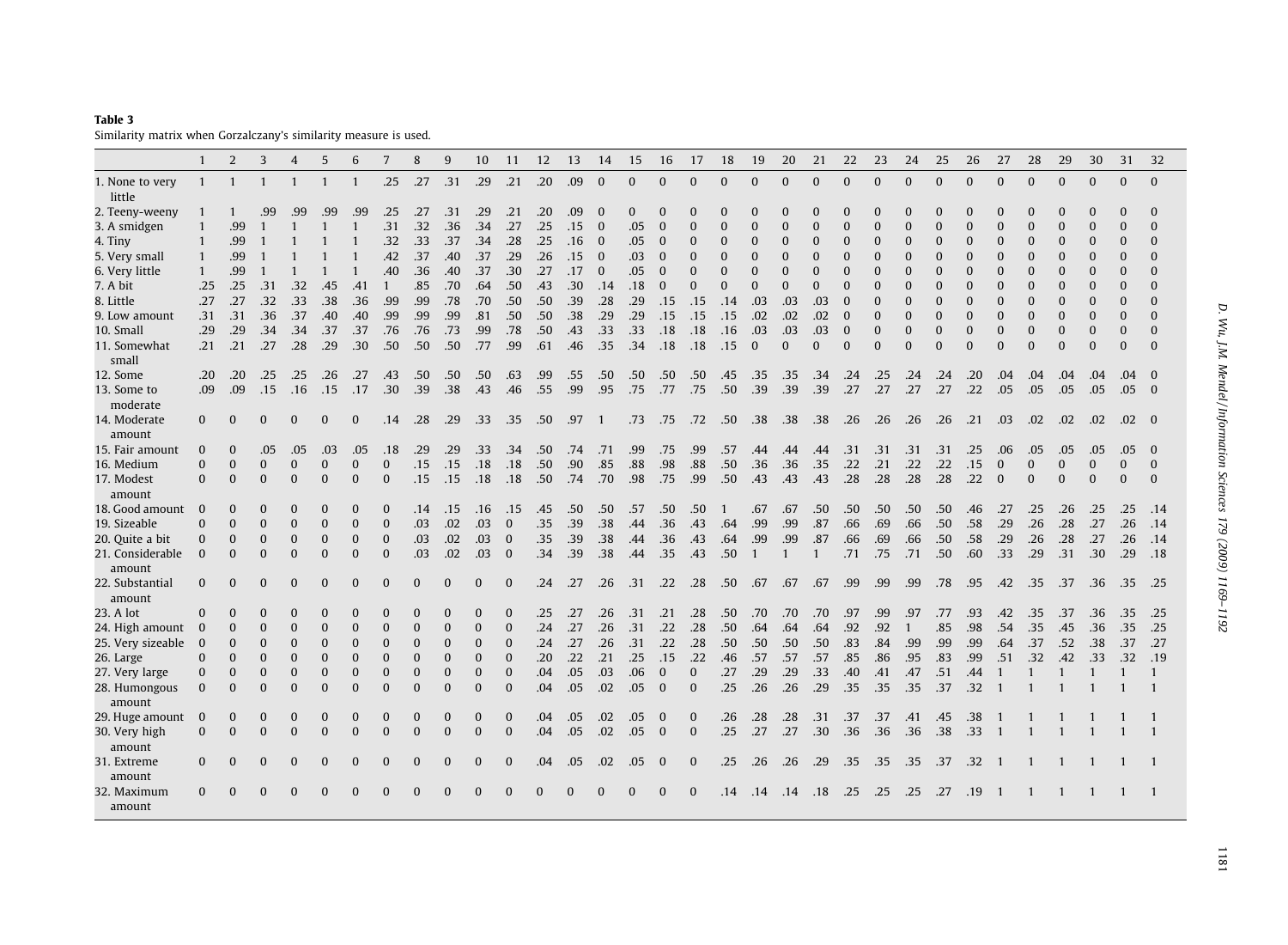<span id="page-13-0"></span>Similarity matrix when Bustince's similarity measure is used.

|                           | $\mathbf{1}$ | $\overline{2}$ | 3              | $\overline{4}$ | 5            | 6            | $\overline{7}$ | 8            | 9            | 10           | 11           | 12           | 13           | 14             | 15           | 16           | 17       | 18       | 19           | 20             | 21             | 22           | 23             | 24             | 25           | 26           | 27           | 28           | 29           | 30               | 31               | 32             |
|---------------------------|--------------|----------------|----------------|----------------|--------------|--------------|----------------|--------------|--------------|--------------|--------------|--------------|--------------|----------------|--------------|--------------|----------|----------|--------------|----------------|----------------|--------------|----------------|----------------|--------------|--------------|--------------|--------------|--------------|------------------|------------------|----------------|
| 1. None to very<br>little | $\mathbf{1}$ | .57            | .86            | .86            | .63          | .68          | $\mathbf{0}$   | $\Omega$     | $\mathbf{0}$ | $\mathbf{0}$ | $\mathbf{0}$ | $\mathbf{0}$ | $\Omega$     | $\mathbf{0}$   | $\mathbf{0}$ | $\Omega$     | $\Omega$ | $\Omega$ | $\mathbf{0}$ | $\Omega$       | $\Omega$       | $\mathbf{0}$ | $\Omega$       | $\overline{0}$ | $\mathbf{0}$ | $\Omega$     | $\mathbf{0}$ | $\Omega$     | $\mathbf{0}$ | $\mathbf{0}$     | $\mathbf{0}$     | $\Omega$       |
| 2. Teeny-weeny            | .57          | -1             | .52            | .50            | .38          | .38          | .03            | .05          | .05          | .05          | .05          | .12          | .12          | .12            | .12          | .10          | .11      | .16      | .15          | .15            | .16            | .16          | .16            | .16            | .16          | .16          | $\Omega$     | .06          | $\Omega$     | $\Omega$         | $\Omega$         | .03            |
| 3. A smidgen              | .86          | .52            | $\mathbf{1}$   | .98            | .67          | .72          | $\Omega$       | $\Omega$     | $\Omega$     | $\Omega$     | $\Omega$     | $\Omega$     | $\Omega$     | $\Omega$       | $\Omega$     | $\Omega$     | $\Omega$ | $\Omega$ | $\Omega$     | $\Omega$       | $\Omega$       | $\Omega$     | $\Omega$       | $\Omega$       | $\Omega$     | $\Omega$     | $\Omega$     | $\Omega$     | $\Omega$     | $\Omega$         | $\Omega$         | $\mathbf{0}$   |
| 4. Tiny                   | .86          | .50            | .98            | 1              | .69          | .74          | $\bf{0}$       | $\Omega$     | $\bf{0}$     | $\Omega$     | $\Omega$     | $\Omega$     | $\Omega$     | 0              | $\Omega$     | $\Omega$     | $\Omega$ | $\Omega$ | $\mathbf{0}$ | $\Omega$       | $\overline{0}$ | $\Omega$     | $\Omega$       | $\Omega$       | $\mathbf{0}$ | $\mathbf{0}$ | $\Omega$     | $\Omega$     | $\Omega$     | $\mathbf{0}$     | $\bf{0}$         | $\Omega$       |
| 5. Very small             | .63          | .38            | .67            | .69            | $\mathbf{1}$ | .92          | $\Omega$       | $\Omega$     | $\mathbf{0}$ | $\Omega$     | $\Omega$     | $\Omega$     | $\Omega$     | $\overline{0}$ | $\Omega$     | $\Omega$     | $\Omega$ | $\Omega$ | $\mathbf{0}$ | $\Omega$       | $\Omega$       | $\mathbf{0}$ | $\Omega$       | $\Omega$       | $\Omega$     | $\mathbf{0}$ | $\Omega$     | $\Omega$     | $\Omega$     | $\Omega$         | $\mathbf{0}$     | $\Omega$       |
| 6. Very little            | .68          | .38            | .72            | .74            | .92          |              | $\Omega$       | $\Omega$     | $\mathbf{0}$ | $\Omega$     | $\Omega$     | $\Omega$     | $\mathbf{0}$ | $\mathbf{0}$   | $\mathbf{0}$ | $\Omega$     | $\Omega$ | $\Omega$ | $\mathbf{0}$ | $\Omega$       | $\Omega$       | $\mathbf{0}$ | $\mathbf{0}$   | $\overline{0}$ | $\Omega$     | $\Omega$     | $\Omega$     | $\Omega$     | $\Omega$     | $\Omega$         | $\mathbf{0}$     | $\mathbf{0}$   |
| 7. A bit                  | $\Omega$     | .03            | $\Omega$       | $\mathbf{0}$   | $\Omega$     | $\Omega$     |                | .72          | .64          | .48          | .35          | .26          | .13          | .13            | .13          | .14          | .13      | .13      | .14          | .14            | .13            | .14          | .14            | .14            | .14          | .14          | $\bf{0}$     | .06          | $\Omega$     | $\Omega$         | $\bf{0}$         | .02            |
| 8. Little                 | $\mathbf{0}$ | .05            | $\Omega$       | $\mathbf{0}$   | $\Omega$     | $\Omega$     | .72            | $\mathbf{1}$ | .79          | .71          | .58          | .30          | .24          | .24            | .24          | .24          | .24      | .24      | .24          | .24            | .24            | .24          | .25            | .24            | .24          | .22          | $\bf{0}$     | .06          | $\mathbf{0}$ | $\bf{0}$         | $\mathbf{0}$     | .03            |
| 9. Low amount             | $\mathbf{0}$ | .05            | $\Omega$       | $\mathbf{0}$   | $\Omega$     | $\Omega$     | .64            | .79          | $\mathbf{1}$ | .76          | .63          | .33          | .30          | .31            | .30          | .36          | .30      | .30      | .26          | .26            | .32            | .28          | .27            | .24            | .32          | .22          | $\mathbf{0}$ | .06          | $\mathbf{0}$ | $\Omega$         | $\mathbf{0}$     | .03            |
| 10. Small                 | $\mathbf{0}$ | .05            | $\Omega$       | $\mathbf{0}$   | $\mathbf{0}$ | $\mathbf{0}$ | .48            | .71          | .76          | $\mathbf{1}$ | .77          | .33          | .30          | .30            | .30          | .30          | .30      | .30      | .26          | .26            | .30            | .28          | .27            | .24            | .30          | .22          | $\mathbf{0}$ | .06          | $\mathbf{0}$ | $\mathbf{0}$     | $\mathbf{0}$     | .03            |
| 11. Somewhat              | $\mathbf{0}$ | .05            | $\mathbf{0}$   | $\mathbf{0}$   | $\mathbf{0}$ | $\mathbf{0}$ | .35            | .58          | .63          | .77          |              | .34          | .30          | .29            | .30          | .29          | .29      | .29      | .26          | .26            | .29            | .28          | .27            | .24            | .29          | .22          | $\mathbf{0}$ | .06          | $\mathbf{0}$ | $\mathbf{0}$     | $\mathbf{0}$     | .02            |
| small                     |              |                |                |                |              |              |                |              |              |              |              |              |              |                |              |              |          |          |              |                |                |              |                |                |              |              |              |              |              |                  |                  |                |
| 12. Some                  | $\mathbf{0}$ | .12            | $\Omega$       | $\Omega$       | $\mathbf 0$  | $\bf{0}$     | .26            | .30          | .33          | .33          | .34          |              | .72          | .34            | .42          | .33          | .33      | .30      | .26          | .26            | .32            | .28          | .27            | .24            | .32          | .22          | $\mathbf{0}$ | .06          | $\mathbf{0}$ | $\Omega$         | $\mathbf{0}$     | .03            |
| 13. Some to               | $\Omega$     | .12            | $\Omega$       | $\mathbf{0}$   | $\mathbf{0}$ | $\mathbf{0}$ | .13            | .24          | .30          | .30          | .30          | .72          |              | .70            | .72          | .38          | .38      | .32      | .26          | .26            | .31            | .28          | .27            | .24            | .31          | .22          | $\mathbf{0}$ | .05          | $\Omega$     | $\mathbf{0}$     | $\mathbf{0}$     | .02            |
| moderate                  |              |                |                |                |              |              |                |              |              |              |              |              |              |                |              |              |          |          |              |                |                |              |                |                |              |              |              |              |              |                  |                  |                |
| 14. Moderate<br>amount    | $\Omega$     | .12            | $\mathbf{0}$   | $\bf{0}$       | $\bf{0}$     | $\bf{0}$     | .13            | .24          | .31          | .30          | .29          | .34          | .70          | $\overline{1}$ | .73          | .55          | .55      | .33      | .26          | .26            | .32            | .28          | .27            | .24            | .31          | .22          | $\Omega$     | .04          | $\Omega$     | $\Omega$         | $\Omega$         | .01            |
| 15. Fair amount           | $\bf{0}$     | .12            | $\bf{0}$       | $\bf{0}$       | $\bf{0}$     | $\bf{0}$     | .13            | .24          | .30          | .30          | .30          | .42          | .72          | .73            |              | .58          | .66      | .41      | .26          | .26            | .30            | .28          | .27            | .24            | .30          | .22          | $\mathbf{0}$ | .04          | $\mathbf{0}$ | $\Omega$         | $\mathbf{0}$     | .01            |
| 16. Medium                | $\mathbf{0}$ | .10            | $\mathbf{0}$   | $\mathbf{0}$   | $\mathbf{0}$ | $\mathbf{0}$ | .14            | .24          | .36          | .30          | .29          | .33          | .38          | .55            | .58          | $\mathbf{1}$ | .75      | .30      | .26          | .26            | .32            | .28          | .27            | .24            | .31          | .22          | $\mathbf{0}$ | .03          | $\mathbf{0}$ | $\overline{0}$   | $\mathbf{0}$     | $\mathbf{0}$   |
| 17. Modest<br>amount      | $\Omega$     | .11            | $\mathbf{0}$   | $\mathbf{0}$   | $\mathbf{0}$ | $\Omega$     | .13            | .24          | .30          | .30          | .29          | .33          | .38          | .55            | .66          | .75          |          | .31      | .26          | .26            | .29            | .28          | .27            | .24            | .29          | .22          | $\mathbf{0}$ | .03          | $\mathbf{0}$ | $\mathbf{0}$     | $\mathbf{0}$     | $\mathbf{0}$   |
| 18. Good amount           | $\bf{0}$     | .16            | 0              | $\Omega$       | $\mathbf{0}$ | $\bf{0}$     | .13            | .24          | .30          | .30          | .29          | .30          | .32          | .33            | .41          | .30          | .31      |          | .67          | .67            | .67            | .32          | .33            | .31            | .32          | .26          | $\bf{0}$     | .03          | $\Omega$     | $\Omega$         | $\Omega$         | $\bf{0}$       |
| 19. Sizeable              | $\Omega$     | .15            | $\Omega$       | $\Omega$       | $\Omega$     | $\Omega$     | .14            | .24          | .26          | .26          | .26          | .26          | .26          | .26            | .26          | .26          | .26      | .67      | $\mathbf{1}$ | $\mathbf{1}$   | .84            | .59          | .59            | .54            | .46          | .42          | $\Omega$     | .02          | $\mathbf{0}$ | $\Omega$         | $\Omega$         | $\Omega$       |
| 20. Quite a bit           | $\mathbf{0}$ | .15            | $\bf{0}$       | $\mathbf{0}$   | $\mathbf{0}$ | $\Omega$     | .14            | .24          | .26          | .26          | .26          | .26          | .26          | .26            | .26          | .26          | .26      | .67      | $\mathbf{1}$ | $\mathbf{1}$   | .84            | .59          | .59            | .54            | .46          | .42          | $\bf{0}$     | .02          | $\bf{0}$     | $\boldsymbol{0}$ | $\boldsymbol{0}$ | $\bf{0}$       |
| 21. Considerable          | $\mathbf{0}$ | .16            | $\mathbf{0}$   | $\Omega$       | $\mathbf{0}$ | $\Omega$     | .13            | .24          | .32          | .30          | .29          | .32          | .31          | .32            | .30          | .32          | .29      | .67      | .84          | .84            | $\mathbf{1}$   | .66          | .66            | .59            | .57          | .50          | $\mathbf{0}$ | .02          | $\mathbf{0}$ | $\mathbf{0}$     | $\Omega$         | $\Omega$       |
| amount                    |              |                |                |                |              |              |                |              |              |              |              |              |              |                |              |              |          |          |              |                |                |              |                |                |              |              |              |              |              |                  |                  |                |
| 22. Substantial           | $\mathbf{0}$ | .16            | $\bf{0}$       | $\bf{0}$       | $\bf{0}$     | $\mathbf{0}$ | .14            | .24          | .28          | .28          | .28          | .28          | .28          | .28            | .28          | .28          | .28      | .32      | .59          | .59            | .66            |              | .95            | .88            | .70          | .86          | $\mathbf{0}$ | .01          | $\Omega$     | $\Omega$         | $\mathbf{0}$     | $\mathbf{0}$   |
| amount<br>23. A lot       | $\Omega$     | .16            | $\mathbf{0}$   | $\Omega$       | $\mathbf{0}$ | $\Omega$     | .14            | .25          | .27          | .27          | .27          | .27          | .27          | .27            | .27          | .27          | .27      | .33      | .59          | .59            | .66            | .95          | $\overline{1}$ | .88            | .69          | .83          | $\Omega$     | .01          | $\Omega$     | $\Omega$         | $\bf{0}$         | $\mathbf{0}$   |
| 24. High amount           | $\bf{0}$     | .16            | $\mathbf{0}$   | $\mathbf{0}$   | $\mathbf{0}$ | $\mathbf{0}$ | .14            | .24          | .24          | .24          | .24          | .24          | .24          | .24            | .24          | .24          | .24      | .31      | .54          | .54            | .59            | .88          | .88            | 1              | .74          | .85          | $\bf{0}$     | .01          | $\bf{0}$     | $\Omega$         | $\mathbf{0}$     | $\mathbf{0}$   |
| 25. Very sizeable         | $\bf{0}$     | .16            | $\Omega$       | $\Omega$       | $\mathbf{0}$ | $\mathbf{0}$ | .14            | .24          | .32          | .30          | .29          | .32          | .31          | .31            | .30          | .31          | .29      | .32      | .46          | .46            | .57            | .70          | .69            | .74            | $\mathbf{1}$ | .75          | $\mathbf{0}$ | .01          | $\bf{0}$     | $\bf{0}$         | $\bf{0}$         | $\mathbf{0}$   |
| 26. Large                 | $\mathbf{0}$ | .16            | $\mathbf 0$    | $\mathbf{0}$   | $\mathbf{0}$ | $\Omega$     | .14            | .22          | .22          | .22          | .22          | .22          | .22          | .22            | .22          | .22          | .22      | .26      | .42          | .42            | .50            | .86          | .83            | .85            | .75          | $\mathbf{1}$ | $\Omega$     | $\mathbf{0}$ | $\mathbf{0}$ | $\mathbf{0}$     | $\mathbf{0}$     | $\mathbf{0}$   |
| 27. Very large            | $\bf{0}$     | $\mathbf{0}$   | $\Omega$       | $\mathbf{0}$   | $\mathbf{0}$ | $\mathbf{0}$ | $\Omega$       | $\Omega$     | $\mathbf{0}$ | $\Omega$     | $\Omega$     | $\Omega$     | $\Omega$     | $\mathbf{0}$   | $\Omega$     | $\Omega$     | $\Omega$ | $\Omega$ | $\mathbf{0}$ | $\overline{0}$ | $\mathbf{0}$   | $\mathbf{0}$ | $\Omega$       | $\overline{0}$ | $\mathbf{0}$ | $\Omega$     | $\mathbf{1}$ | .49          | .86          | .67              | .64              | .40            |
| 28. Humongous             | $\mathbf{0}$ | .06            | $\mathbf{0}$   | $\mathbf{0}$   | $\Omega$     | $\Omega$     | .06            | .06          | .06          | .06          | .06          | .06          | .05          | .04            | .04          | .03          | .03      | .03      | .02          | .02            | .02            | .01          | .01            | .01            | .01          | $\bf{0}$     | .49          | $\mathbf{1}$ | .55          | .66              | .68              | .73            |
| amount                    |              |                |                |                |              |              |                |              |              |              |              |              |              |                |              |              |          |          |              |                |                |              |                |                |              |              |              |              |              |                  |                  |                |
| 29. Huge amount           | $\mathbf{0}$ | $\Omega$       | 0              | $\Omega$       | $\Omega$     | 0            | $\Omega$       | $\Omega$     | $\mathbf{0}$ | $\Omega$     | 0            | $\Omega$     | $\Omega$     | $\mathbf{0}$   | $\Omega$     | $\Omega$     | $\Omega$ | $\Omega$ | $\Omega$     | $\Omega$       | $\Omega$       | 0            | $\Omega$       | $\Omega$       | $\Omega$     | $\mathbf{0}$ | .86          | .55          |              | .77              | .74              | .49            |
| 30. Very high<br>amount   | $\mathbf{0}$ | $\Omega$       | $\overline{0}$ | $\mathbf{0}$   | $\Omega$     | $\Omega$     | $\Omega$       | $\mathbf{0}$ | $\mathbf{0}$ | $\Omega$     | $\Omega$     | $\Omega$     | $\Omega$     | $\overline{0}$ | $\Omega$     | $\Omega$     | $\Omega$ | $\Omega$ | $\mathbf{0}$ | $\Omega$       | $\Omega$       | $\mathbf{0}$ | $\Omega$       | $\overline{0}$ | $\mathbf{0}$ | $\mathbf{0}$ | .67          | .66          | .77          | $\mathbf{1}$     | .96              | .60            |
| 31. Extreme<br>amount     | $\bf{0}$     | $\Omega$       | $\bf{0}$       | $\bf{0}$       | $\Omega$     | $\Omega$     | $\Omega$       | $\Omega$     | $\mathbf{0}$ | $\Omega$     | $\Omega$     | $\bf{0}$     | $\mathbf{0}$ | 0              | $\Omega$     | $\Omega$     | $\Omega$ | $\bf{0}$ | 0            | $\Omega$       | $\Omega$       | $\Omega$     | $\bf{0}$       | 0              | $\mathbf{0}$ | $\bf{0}$     | .64          | .68          | .74          | .96              | 1                | .63            |
| 32. Maximum<br>amount     | $\bf{0}$     | .03            | $\bf{0}$       | $\bf{0}$       | $\bf{0}$     | $\bf{0}$     | .02            | .03          | .03          | .03          | .02          | .03          | .02          | .01            | .01          | $\sqrt{ }$   | 0        | 0        | 0            | $\Omega$       | O              | $\Omega$     |                | 0              | $\mathbf{0}$ | $\bf{0}$     | .40          | .73          | .49          | .60              | .63              | $\overline{1}$ |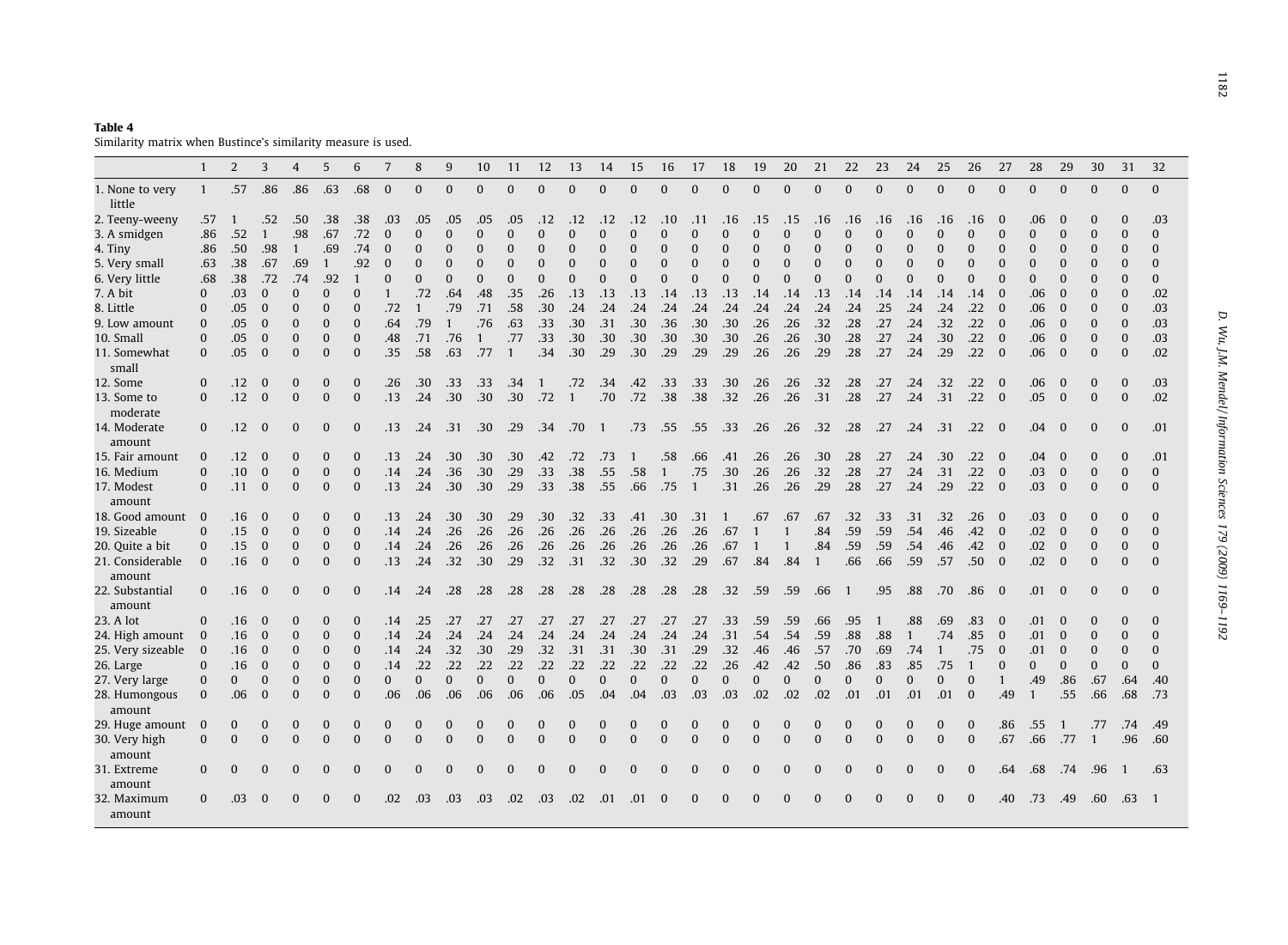<span id="page-14-0"></span>Similarity matrix when Zeng and Li's similarity measure is used.

|                           | $\mathbf{1}$ | 2   | 3   | $\overline{4}$ | 5            | 6   | $\overline{7}$ | $\mathbf{8}$ | $\mathbf{q}$ | 10           | 11           | 12  | 13           | 14             | 15  | 16           | 17  | 18  | 19           | 20           | 21  | 22  | 23  | 24           | 25  | 26           | 27           | 28  | 29  | 30  | 31  | 32             |
|---------------------------|--------------|-----|-----|----------------|--------------|-----|----------------|--------------|--------------|--------------|--------------|-----|--------------|----------------|-----|--------------|-----|-----|--------------|--------------|-----|-----|-----|--------------|-----|--------------|--------------|-----|-----|-----|-----|----------------|
| 1. None to very<br>little | $\mathbf{1}$ | .93 | .92 | .91            | .84          | .86 | .58            | .63          | .66          | .62          | .60          | .62 | .63          | .69            | .66 | .75          | .72 | .70 | .74          | .74          | .74 | .78 | .77 | .77          | .77 | .80          | .82          | .86 | .83 | .84 | .85 | .89            |
| 2. Teeny-weeny            | .93          | 1   | .88 | .87            | .79          | .80 | .62            | .66          | .69          | .65          | .63          | .64 | .65          | .70            | .68 | .77          | .74 | .72 | .75          | .75          | .75 | .79 | .79 | .78          | .79 | .81          | .83          | .87 | .85 | .86 | .86 | .90            |
| 3. A smidgen              | .92          | .88 | 1   | .99            | .92          | .93 | .61            | .65          | .69          | .65          | .62          | .63 | .63          | .66            | .64 | .72          | .70 | .68 | .72          | .72          | .72 | .76 | .75 | .75          | .75 | .78          | .80          | .84 | .81 | .83 | .83 | .87            |
| 4. Tiny                   | .91          | .87 | .99 | 1              | .92          | .94 | .61            | .65          | .69          | .65          | .62          | .63 | .62          | .66            | .64 | .72          | .70 | .68 | .71          | .71          | .72 | .75 | .75 | .75          | .75 | .77          | .80          | .84 | .81 | .82 | .83 | .87            |
| 5. Very small             | .84          | .79 | .92 | .92            | $\mathbf{1}$ | .97 | .56            | .61          | .65          | .61          | .57          | .60 | .60          | .64            | .61 | .70          | .67 | .66 | .70          | .70          | .70 | .74 | .73 | .73          | .73 | .76          | .78          | .82 | .79 | .81 | .81 | .85            |
| 6. Very little            | .86          | .80 | .93 | .94            | .97          | 1   | .58            | .63          | .67          | .63          | .59          | .61 | .60          | .64            | .62 | .70          | .67 | .66 | .70          | .70          | .70 | .74 | .73 | .73          | .73 | .76          | .78          | .82 | .79 | .81 | .81 | .85            |
| 7. A bit                  | .58          | .62 | .61 | .61            | .56          | .58 | $\mathbf{1}$   | .86          | .82          | .78          | .73          | .68 | .63          | .62            | .61 | .66          | .64 | .64 | .67          | .67          | .68 | .72 | .71 | .71          | .71 | .74          | .77          | .81 | .78 | .79 | .79 | .84            |
| 8. Little                 | .63          | .66 | .65 | .65            | .61          | .63 | .86            | $\mathbf{1}$ | .95          | .91          | .86          | .74 | .68          | .64            | .64 | .64          | .62 | .62 | .64          | .64          | .65 | .68 | .68 | .68          | .68 | .70          | .73          | .77 | .74 | .76 | .76 | .80            |
| 9. Low amount             | .66          | .69 | .69 | .69            | .65          | .67 | .82            | .95          | $\mathbf{1}$ | .94          | .87          | .75 | .69          | .65            | .65 | .66          | .63 | .63 | .65          | .65          | .65 | .69 | .69 | .68          | .69 | .71          | .74          | .78 | .75 | .76 | .77 | .81            |
| 10. Small                 | .62          | .65 | .65 | .65            | .61          | .63 | .78            | .91          | .94          | $\mathbf{1}$ | .90          | .76 | .69          | .65            | .64 | .64          | .62 | .62 | .64          | .64          | .64 | .68 | .68 | .67          | .67 | .70          | .73          | .76 | .74 | .75 | .75 | .79            |
| 11. Somewhat              | .60          | .63 | .62 | .62            | .57          | .59 | .73            | .86          | .87          | .90          | $\mathbf{1}$ | .79 | .70          | .65            | .65 | .64          | .62 | .62 | .64          | .64          | .65 | .69 | .69 | .68          | .68 | .71          | .74          | .78 | .75 | .76 | .77 | .81            |
| small                     |              |     |     |                |              |     |                |              |              |              |              |     |              |                |     |              |     |     |              |              |     |     |     |              |     |              |              |     |     |     |     |                |
| 12. Some                  | .62          | .64 | .63 | .63            | .60          | .61 | .68            | .74          | .75          | .76          | .79          |     | .89          | .84            | .82 | .77          | .76 | .70 | .65          | .65          | .65 | .63 | .63 | .62          | .62 | .62          | .62          | .66 | .63 | .64 | .64 | .69            |
| 13. Some to<br>moderate   | .63          | .65 | .63 | .62            | .60          | .60 | .63            | .68          | .69          | .69          | .70          | .89 | $\mathbf{1}$ | .91            | .89 | .81          | .82 | .73 | .67          | .67          | .67 | .64 | .63 | .63          | .63 | .63          | .62          | .66 | .63 | .64 | .65 | .69            |
| 14. Moderate<br>amount    | .69          | .70 | .66 | .66            | .64          | .64 | .62            | .64          | .65          | .65          | .65          | .84 | .91          | $\overline{1}$ | .92 | .86          | .86 | .74 | .67          | .67          | .67 | .63 | .63 | .62          | .63 | .62          | .62          | .67 | .63 | .65 | .66 | .71            |
| 15. Fair amount           | .66          | .68 | .64 | .64            | .61          | .62 | .61            | .64          | .65          | .64          | .65          | .82 | .89          | .92            | 1   | .83          | .89 | .77 | .69          | .69          | .69 | .64 | .64 | .63          | .64 | .63          | .61          | .66 | .62 | .64 | .64 | .69            |
| 16. Medium                | .75          | .77 | .72 | .72            | .70          | .70 | .66            | .64          | .66          | .64          | .64          | .77 | .81          | .86            | .83 | $\mathbf{1}$ | .91 | .76 | .67          | .67          | .67 | .64 | .64 | .63          | .64 | .64          | .66          | .72 | .68 | .70 | .71 | .77            |
| 17. Modest<br>amount      | .72          | .74 | .70 | .70            | .67          | .67 | .64            | .62          | .63          | .62          | .62          | .76 | .82          | .86            | .89 | .91          |     | .79 | .68          | .68          | .69 | .63 | .63 | .62          | .62 | .61          | .61          | .67 | .63 | .65 | .66 | .72            |
| 18. Good amount           | .70          | .72 | .68 | .68            | .66          | .66 | .64            | .62          | .63          | .62          | .62          | .70 | .73          | .74            | .77 | .76          | .79 | -1  | .86          | .86          | .85 | .75 | .75 | .74          | .74 | .72          | .59          | .64 | .60 | .62 | .62 | .62            |
| 19. Sizeable              | .74          | .75 | .72 | .71            | .70          | .70 | .67            | .64          | .65          | .64          | .64          | .65 | .67          | .67            | .69 | .67          | .68 | .86 | $\mathbf{1}$ | $\mathbf{1}$ | .96 | .81 | .81 | .80          | .80 | .76          | .59          | .64 | .60 | .62 | .62 | .62            |
| 20. Quite a bit           | .74          | .75 | .72 | .71            | .70          | .70 | .67            | .64          | .65          | .64          | .64          | .65 | .67          | .67            | .69 | .67          | .68 | .86 | 1            | $\mathbf{1}$ | .96 | .81 | .81 | .80          | .80 | .76          | .59          | .64 | .60 | .62 | .62 | .62            |
| 21. Considerable          | .74          | .75 | .72 | .72            | .70          | .70 | .68            | .65          | .65          | .64          | .65          | .65 | .67          | .67            | .69 | .67          | .69 | .85 | .96          | .96          | 1   | .84 | .84 | .83          | .83 | .80          | .60          | .66 | .62 | .64 | .64 | .63            |
| amount                    |              |     |     |                |              |     |                |              |              |              |              |     |              |                |     |              |     |     |              |              |     |     |     |              |     |              |              |     |     |     |     |                |
| 22. Substantial<br>amount | .78          | .79 | .76 | .75            | .74          | .74 | .72            | .68          | .69          | .68          | .69          | .63 | .64          | .63            | .64 | .64          | .63 | .75 | .81          | .81          | .84 |     | .99 | .98          | .96 | .90          | .63          | .69 | .64 | .67 | .67 | .63            |
| 23. A lot                 | .77          | .79 | .75 | .75            | .73          | .73 | .71            | .68          | .69          | .68          | .69          | .63 | .63          | .63            | .64 | .64          | .63 | .75 | .81          | .81          | .84 | .99 |     | .98          | .95 | .90          | .63          | .69 | .64 | .66 | .66 | .63            |
| 24. High amount           | .77          | .78 | .75 | .75            | .73          | .73 | .71            | .68          | .68          | .67          | .68          | .62 | .63          | .62            | .63 | .63          | .62 | .74 | .80          | .80          | .83 | .98 | .98 | $\mathbf{1}$ | .96 | .92          | .62          | .67 | .63 | .65 | .65 | .62            |
| 25. Very sizeable         | .77          | .79 | .75 | .75            | .73          | .73 | .71            | .68          | .69          | .67          | .68          | .62 | .63          | .63            | .64 | .64          | .62 | .74 | .80          | .80          | .83 | .96 | .95 | .96          | 1   | .90          | .65          | .69 | .65 | .67 | .67 | .63            |
| 26. Large                 | .80          | .81 | .78 | .77            | .76          | .76 | .74            | .70          | .71          | .70          | .71          | .62 | .63          | .62            | .63 | .64          | .61 | .72 | .76          | .76          | .80 | .90 | .90 | .92          | .90 | $\mathbf{1}$ | .61          | .67 | .62 | .64 | .64 | .62            |
| 27. Very large            | .82          | .83 | .80 | .80            | .78          | .78 | .77            | .73          | .74          | .73          | .74          | .62 | .62          | .62            | .61 | .66          | .61 | .59 | .59          | .59          | .60 | .63 | .63 | .62          | .65 | .61          | $\mathbf{1}$ | .86 | .96 | .91 | .90 | .74            |
| 28. Humongous             | .86          | .87 | .84 | .84            | .82          | .82 | .81            | .77          | .78          | .76          | .78          | .66 | .66          | .67            | .66 | .72          | .67 | .64 | .64          | .64          | .66 | .69 | .69 | .67          | .69 | .67          | .86          | 1   | .90 | .95 | .96 | .85            |
| amount                    |              |     |     |                |              |     |                |              |              |              |              |     |              |                |     |              |     |     |              |              |     |     |     |              |     |              |              |     |     |     |     |                |
| 29. Huge amount           | .83          | .85 | .81 | .81            | .79          | .79 | .78            | .74          | .75          | .74          | .75          | .63 | .63          | .63            | .62 | .68          | .63 | .60 | .60          | .60          | .62 | .64 | .64 | .63          | .65 | .62          | .96          | .90 |     | .95 | .94 | .78            |
| 30. Very high<br>amount   | .84          | .86 | .83 | .82            | .81          | .81 | .79            | .76          | .76          | .75          | .76          | .64 | .64          | .65            | .64 | .70          | .65 | .62 | .62          | .62          | .64 | .67 | .66 | .65          | .67 | .64          | .91          | .95 | .95 | 1   | .99 | .83            |
| 31. Extreme<br>amount     | .85          | .86 | .83 | .83            | .81          | .81 | .79            | .76          | .77          | .75          | .77          | .64 | .65          | .66            | .64 | .71          | .66 | .62 | .62          | .62          | .64 | .67 | .66 | .65          | .67 | .64          | .90          | .96 | .94 | .99 |     | .84            |
| 32. Maximum<br>amount     | .89          | .90 | .87 | .87            | .85          | .85 | .84            | .80          | .81          | .79          | .81          | .69 | .69          | .71            | .69 | .77          | .72 | .62 | .62          | .62          | .63 | .63 | .63 | .62          | .63 | .62          | .74          | .85 | .78 | .83 | .84 | $\overline{1}$ |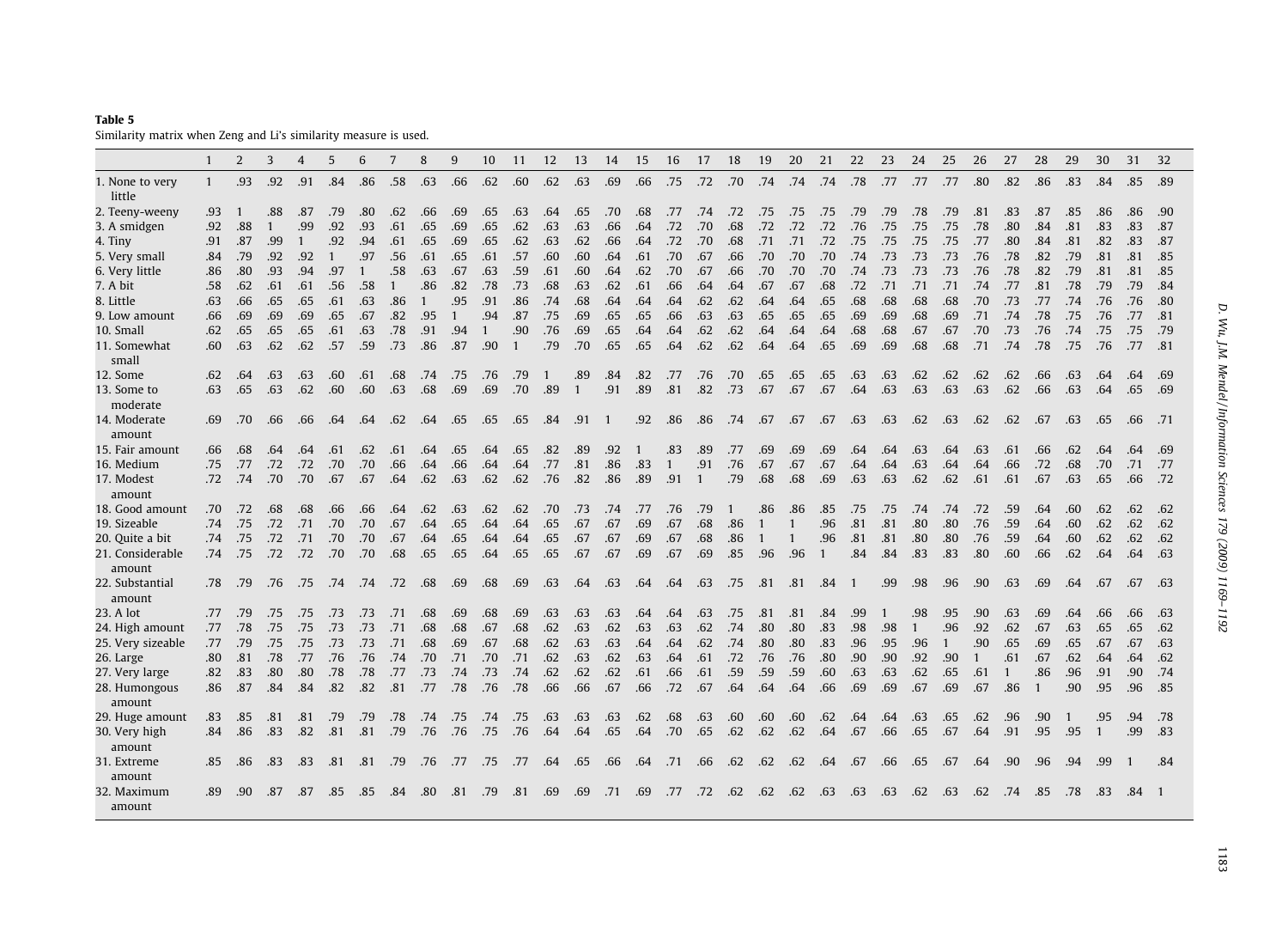<span id="page-15-0"></span>

| Table 6                                      |  |
|----------------------------------------------|--|
| Similarity matrix when the VSM [37] is used. |  |

|                         | $\mathbf{1}$ | $\overline{2}$ | 3        | $\overline{4}$ | 5            | 6        | 7        | 8        | 9        | 10           | 11          | 12  | 13  | 14       | 15  | 16           | 17       | 18  | 19       | 20       | 21       | 22       | 23          | 24       | 25       | 26       | 27  | 28  | 29  | 30         | 31       | 32           |
|-------------------------|--------------|----------------|----------|----------------|--------------|----------|----------|----------|----------|--------------|-------------|-----|-----|----------|-----|--------------|----------|-----|----------|----------|----------|----------|-------------|----------|----------|----------|-----|-----|-----|------------|----------|--------------|
| 1. None to very little  | $\mathbf{1}$ | .54            | .51      | .49            | .48          | .47      | .09      | .08      | .08      | .07          | .04         | .04 | .02 | .01      | .01 | $\Omega$     | $\Omega$ | .01 | $\Omega$ | $\Omega$ | $\Omega$ |          | $\mathbf 0$ | $\Omega$ | $\Omega$ | 0        |     |     |     | $\Omega$   | $\Omega$ | $\Omega$     |
| 2. Teeny-weeny          | .54          |                | .57      | .54            | .44          | .44      | .08      | .08      | .08      | .07          | .04         | .03 | .02 | .01      | .01 |              | $\Omega$ | .01 | $\Omega$ |          |          |          | $\Omega$    | $\Omega$ | $\Omega$ | 0        |     |     |     | 0          | $\Omega$ | $\Omega$     |
| 3. A smidgen            | .51          | .57            |          | .96            | .76          | .78      | .15      | .13      | .12      | .10          | .07         | .05 | .03 | .01      | .01 | $\Omega$     | $\Omega$ | .01 | $\Omega$ |          | 0        | $\Omega$ | $\Omega$    | $\Omega$ | $\Omega$ | 0        |     |     |     | 0          | $\Omega$ | $\Omega$     |
| 4. Tiny                 | .49          | .54            | .96      |                | .79          | .81      | .15      | .14      | .12      | .10          | .07         | .05 | .03 | .01      | .01 | $\Omega$     | $\Omega$ | .01 | $\Omega$ |          |          |          | $\Omega$    | $\Omega$ | $\Omega$ | 0        |     |     |     | $\sqrt{ }$ | $\Omega$ | $\Omega$     |
| 5. Very small           | .48          | .44            | .76      | .79            |              | .91      | .17      | .14      | .12      | .11          | .07         | .05 | .03 | .01      | .02 |              | $\Omega$ | .01 | $\Omega$ |          |          |          |             | $\Omega$ | $\Omega$ | 0        |     |     |     | $\sqrt{ }$ |          | $\Omega$     |
| 6. Very little          | .47          | .44            | .78      | .81            | $.9^{\circ}$ |          | .18      | .15      | .13      | .12          | .08         | .06 | .03 | .02      | .02 | $\mathbf{0}$ | $\Omega$ | .01 | $\Omega$ |          | $\Omega$ | $\Omega$ | $\sqrt{ }$  | $\Omega$ | $\Omega$ | 0        |     |     |     | $\sqrt{ }$ | n        | $\Omega$     |
| 7. A bit                | .09          | .08            | .15      | .15            | .17          | .18      |          | .43      | .35      | .32          | .25         | .11 | .07 | .04      | .04 | .01          | .01      | .02 | .01      | .01      | .01      | $\Omega$ | $\sqrt{ }$  | $\Omega$ | $\Omega$ | $\Omega$ |     |     |     | $\sqrt{ }$ | $\Omega$ | $\Omega$     |
| 8. Little               | .08          | .08            | .13      | .14            | .14          | .15      | .43      |          | .77      | .66          | .50         | .21 | .13 | .08      | .08 | .04          | .04      | .04 | .01      | .01      | .01      | .01      | .01         | .01      | .01      |          |     |     |     | $\Omega$   |          | $\Omega$     |
| 9. Low amount           | .08          | .08            | .12      | .12            | .12          | .13      | .35      | .77      |          | .80          | .55         | .23 | .15 | .10      | .09 | .05          | .05      | .04 | .02      | .02      | .02      | .01      | .01         | .01      | .01      | $\Omega$ |     |     |     | $\Omega$   | $\Omega$ | $\Omega$     |
| 10. Small               | .07          | .07            | .10      | .10            | .11          | .12      | .32      | .66      | .80      |              | .64         | .25 | .18 | .11      | .11 | .05          | .05      | .05 | .02      | .02      | .02      | .01      | .01         | .01      | .01      | $\Omega$ |     |     |     | $\Omega$   | $\Omega$ | $\Omega$     |
| 11. Somewhat small      | .04          | .04            | .07      | .07            | .07          | .08      | .25      | .50      | .55      | .64          |             | .24 | .18 | .11      |     | .05          | .05      | .05 | .02      | .02      | .02      | .01      | .01         | .01      | .01      |          |     |     |     | $\Omega$   |          | $\Omega$     |
| 12. Some                | .04          | .03            | .05      | .05            | .05          | .06      | .11      | .21      | .23      | .25          | .24         |     | .58 | .37      | .36 | .20          | .23      | .20 | .11      | .11      | .11      | .06      | .06         | .06      | .06      | .04      | .02 | .01 | .02 | .01        | .01      | .01          |
| 13. Some to moderate    | .02          | .02            | .03      | .03            | .03          | .03      | .07      | .13      | .15      | .18          | .18         | .58 |     | .57      | .60 | .31          | .34      | .29 | .16      | .16      | .16      | .09      | .09         | .08      | .08      | .06      | .02 | .02 | .02 | .02        | .02      | .01          |
| 14. Moderate amount     | .01          | .01            | .01      | .01            | .01          | .02      | .04      | .08      | .10      | .11          | .11         | .37 | .57 |          | .72 | .50          | .54      | .29 | .16      | .16      | .15      | .08      | .08         | .07      | .07      | .05      | .01 | .01 | .01 | .01        | .01      | $\mathbf{0}$ |
| 15. Fair amount         | .01          | .01            | .01      | .01            | .02          | .02      | .04      | .08      | .09      | .11          | .11         | .36 | .60 | .72      |     | .50          | .53      | .36 | .21      | .21      | .20      | .11      | .11         | .10      | .10      | .07      | .02 | .02 | .02 | .02        | .02      | .01          |
| 16. Medium              | $\Omega$     | $\Omega$       | $\Omega$ | $\Omega$       |              |          | .01      | .04      | .05      | .05          | .05         | .20 | .31 | .50      | .50 |              | .61      | .20 | .12      | .12      | .11      | .06      | .06         | .05      | .05      | .03      | .01 | .01 | .01 | .01        | .01      | $\Omega$     |
| 17. Modest amount       | $\Omega$     | $\Omega$       | $\Omega$ |                |              |          | .01      | .04      | .05      | .05          | .05         | .23 | .34 | .54      | .53 | .61          |          | .30 | .18      | .18      | .16      | .09      | .09         | .08      | .08      | .05      | .01 | .01 | .01 | .01        | .01      | $\mathbf{0}$ |
| 18. Good amount         | .01          | .01            | .01      | .01            | .01          | .01      | .02      | .04      | .04      | .05          | .05         | .20 | .29 | .29      | .36 | 20           | .30      |     | .50      | .50      | .50      | .27      | .27         | .25      | .25      | .18      | .07 | .05 | .06 | .05        | .05      | .02          |
| 19. Sizeable            | $\Omega$     | $\Omega$       | $\Omega$ | $\Omega$       | $\Omega$     | $\Omega$ | .01      | .01      | .02      | .02          | .02         | .11 | .16 | .16      | .21 | .12          | .18      | .50 |          |          | .84      | .47      | .47         | .43      | .42      | .32      | .09 | .07 | .08 | .08        | .07      | .03          |
| 20. Quite a bit         | $\Omega$     | $\Omega$       | $\Omega$ | 0              |              |          | .01      | .01      | .02      | .02          | .02         | .11 | .16 | .16      | .21 | .12          | .18      | .50 |          |          | .84      | .47      | .47         | .43      | .42      | .32      | .09 | .07 | .08 | .08        | .07      | .03          |
| 21. Considerable amount | $\Omega$     | $\Omega$       | $\Omega$ | 0              |              |          | .01      | .01      | .02      | .02          | .02         | .11 | .16 | .15      | .20 | .11          | .16      | .50 | .84      | .84      |          | .49      | .49         | .44      | .45      | .32      | .09 | .08 | .08 | .08        | .08      | .03          |
| 22. Substantial amount  | $\Omega$     | $\Omega$       | $\Omega$ | $\Omega$       |              |          |          | .01      | .01      | .01          | .01         | .06 | .09 | .08      | .11 | .06          | .09      | .27 | .47      | .47      | .49      |          | .98         | .82      | .79      | .63      | .15 | .13 | .14 | .14        | .13      | .05          |
| 23. A lot               | $\Omega$     | $\Omega$       | $\Omega$ | 0              |              |          |          | .01      | .01      | .01          | .01         | .06 | .09 | .08      | .11 | .06          | .09      | .27 | .47      | .47      | .49      | .98      |             | .83      | .79      | .63      | .15 | .13 | .14 | .13        | .13      | .05          |
| 24. High amount         | $\Omega$     | $\Omega$       | $\Omega$ | $\Omega$       |              | $\Omega$ |          | .01      | .01      | .01          | .01         | .06 | .08 | .07      | .10 | .05          | .08      | .25 | .43      | .43      | .44      | .82      | .83         |          | .89      | .70      | .17 | .14 | .16 | .15        | .14      | .06          |
| 25. Very sizeable       | $\Omega$     | $\Omega$       | $\Omega$ | $\Omega$       | 0            | $\Omega$ | $\bf{0}$ | .01      | .01      | .01          | .01         | .06 | .08 | .07      | .10 | .05          | .08      | .25 | .42      | .42      | .45      | .79      | .79         | .89      |          | .64      | .15 | .14 | .14 | .13        | .13      | .05          |
| 26. Large               | $\Omega$     | $\Omega$       | $\Omega$ | $\Omega$       | 0            | $\Omega$ | $\Omega$ | $\Omega$ | $\Omega$ | $\Omega$     | 0           | .04 | .06 | .05      | .07 | .03          | .05      | .18 | .32      | .32      | .32      | .63      | .63         | .70      | .64      |          | .17 | .15 | .16 | .15        | .15      | .05          |
| 27. Very large          | $\Omega$     | $\Omega$       | $\Omega$ | 0              |              |          |          | $\Omega$ | $\Omega$ | $\Omega$     | 0           | .02 | .02 | .01      | .02 | .01          | .01      | .07 | .09      | .09      | .09      | .15      | .15         | .17      | .15      | .17      |     | .67 | .86 | .70        | .68      | .21          |
| 28. Humongous amount    | $\mathbf{0}$ | $\Omega$       | $\Omega$ | $\Omega$       |              | $\Omega$ | $\Omega$ | $\Omega$ | $\Omega$ | $\Omega$     | $\Omega$    | .01 | .02 | .01      | .02 | .01          | .01      | .05 | .07      | .07      | .08      | .13      | .13         | .14      | .14      | .15      | .67 |     | .66 | .68        | .68      | .22          |
| 29. Huge amount         | $\mathbf{0}$ | $\Omega$       | $\Omega$ | $\Omega$       |              |          |          | $\Omega$ | $\Omega$ | $\Omega$     | $\mathbf 0$ | .02 | .02 | .01      | .02 | .01          | .01      | .06 | .08      | .08      | .08      | .14      | .14         | .16      | .14      | .16      | .86 | .66 |     | .83        | .80      | .25          |
| 30. Very high amount    | $\bf{0}$     | $\Omega$       | $\Omega$ | 0              |              | $\Omega$ |          | $\Omega$ | $\Omega$ | $\Omega$     | $\Omega$    | .01 | .02 | .01      | .02 | .01          | .01      | .05 | .08      | .08      | .08      | .14      | .13         | .15      | .13      | .15      | .70 | .68 | .83 |            | .96      | .25          |
| 31. Extreme amount      | $\mathbf{0}$ | $\Omega$       | $\Omega$ | $\Omega$       |              |          |          | $\Omega$ | $\Omega$ | $\mathbf{0}$ | $\Omega$    | .01 | .02 | .01      | .02 | .01          | .01      | .05 | .07      | .07      | .08      | .13      | .13         | .14      | .13      | .15      | .68 | .68 | .80 | .96        |          | .26          |
| 32. Maximum amount      | $\Omega$     | $\Omega$       | $\Omega$ | $\Omega$       |              |          |          | $\Omega$ |          | $\Omega$     | $\Omega$    | .01 | .01 | $\Omega$ | .01 | $\Omega$     | $\Omega$ | .02 | .03      | .03      | .03      | .05      | .05         | .06      | .05      | .05      | .21 | .22 | .25 | .25        | .26      |              |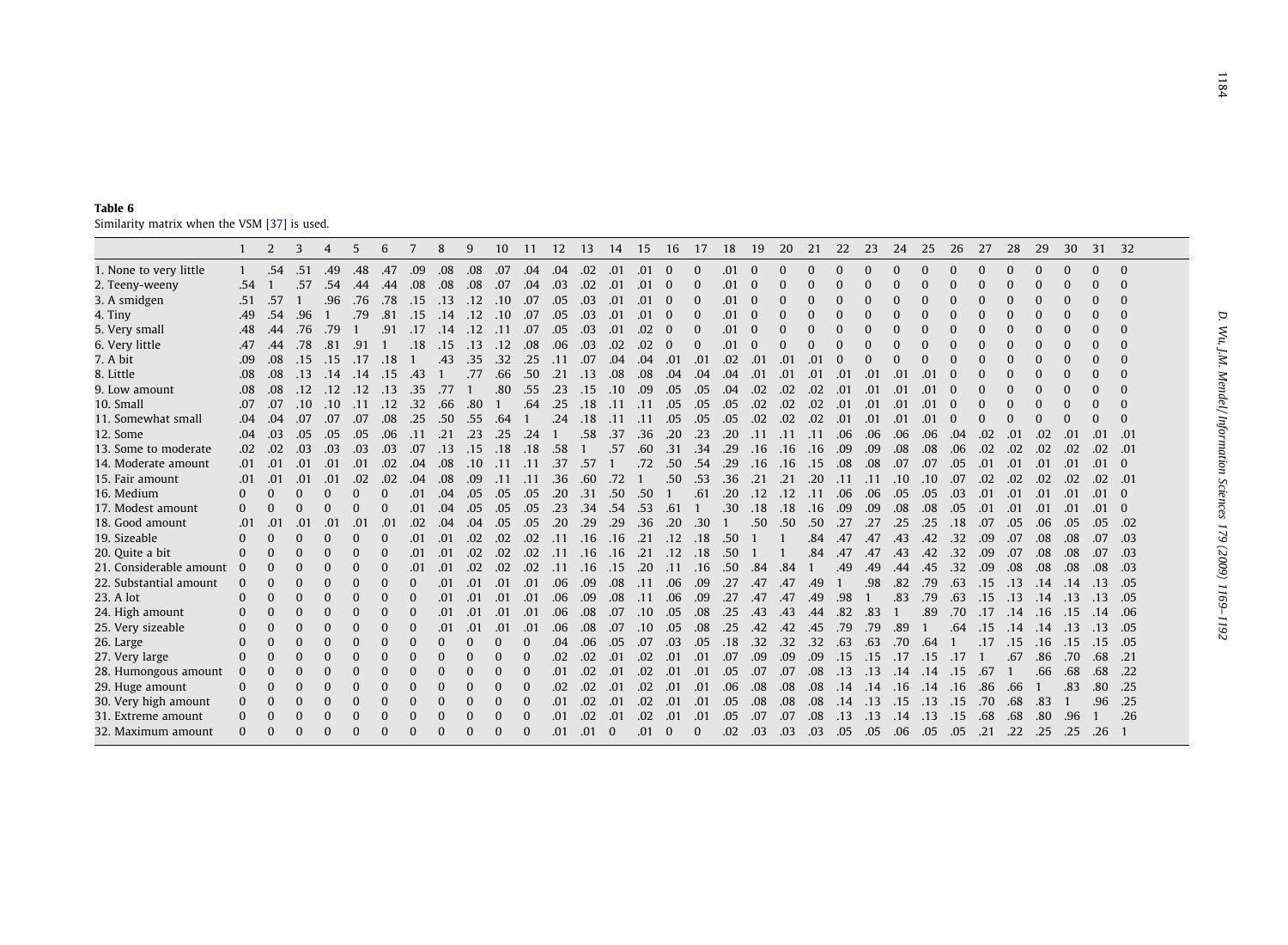<span id="page-16-0"></span>

| Table 7                                                        |  |  |  |  |
|----------------------------------------------------------------|--|--|--|--|
| Similarity matrix when the Jaccard similarity measure is used. |  |  |  |  |

|                         | $\mathbf{1}$ | 2            | 3        | $\overline{4}$ | 5        | 6        |          | 8              | 9        | 10             | 11       | 12       | 13       | 14         | 15  | 16       | 17       | 18       | 19       | 20       | 21       | 22       | 23       | 24       | 25             | 26           | 27           | 28           | 29           | 30       | 31       | 32           |
|-------------------------|--------------|--------------|----------|----------------|----------|----------|----------|----------------|----------|----------------|----------|----------|----------|------------|-----|----------|----------|----------|----------|----------|----------|----------|----------|----------|----------------|--------------|--------------|--------------|--------------|----------|----------|--------------|
| 1. None to very little  | 1            | .80          | .77      | .75            | .64      | .65      | .11      | .11            | .16      | .13            | .08      | .05      | .01      | $\Omega$   | O   | $\Omega$ | $\Omega$ | $\Omega$ | $\Omega$ | $\Omega$ | $\Omega$ | $\Omega$ | $\Omega$ | $\Omega$ | $\mathbf{0}$   | $\mathbf{0}$ | $\mathbf{0}$ | $\mathbf{0}$ | $\mathbf{0}$ | $\Omega$ | $\Omega$ | $\mathbf{0}$ |
| 2. Teeny-weeny          | .80          |              | .63      | .61            | .51      | .51      | .12      | .12            | .17      | .14            | .08      | .05      | .01      |            |     |          |          |          |          |          |          |          |          |          |                |              |              |              |              |          |          | $\Omega$     |
| 3. A smidgen            | .77          | .63          |          | .97            | .80      | .82      | .19      | .18            | .24      | .21            | .14      | .09      | .04      |            |     |          |          |          |          |          |          |          |          |          |                |              |              |              |              |          |          | $\Omega$     |
| 4. Tiny                 | .75          | .61          | .97      |                | .81      | .84      | .20      | .19            | .24      | .21            | .14      | .09      | .04      |            |     |          |          |          |          |          |          |          |          |          |                |              |              |              |              |          |          | $\Omega$     |
| 5. Very small           | .64          | .51          | .80      | .81            |          | .92      | .18      | .17            | .23      | .19            | .13      | .08      | .03      | $\sqrt{ }$ |     |          |          |          |          |          |          |          |          |          |                |              |              | $\Omega$     |              |          |          | $\Omega$     |
| 6. Very little          | .65          | .51          | .82      | .84            | .92      |          | .20      | .19            | .25      | .21            | .14      | .09      | .04      |            |     |          |          |          |          |          |          |          |          |          |                |              | 0            | $\Omega$     |              |          |          | $\Omega$     |
| 7. A bit                | .11          | .12          | .19      | .20            | .18      | .20      |          | .62            | .51      | .46            | .40      | .21      | .11      | .02        | .04 |          |          |          |          |          |          |          |          |          |                |              |              |              |              |          |          | $\Omega$     |
| 8. Little               | .11          | .12          | .18      | .19            | .17      | .19      | .62      |                | .85      | .77            | .66      | .35      | .22      | .10        | .12 | .03      | .03      | .03      |          |          |          |          |          |          |                |              |              |              |              |          |          | $\Omega$     |
| 9. Low amount           | .16          | .17          | .24      | .24            | .23      | .25      | .51      | .85            |          | .83            | .65      | .35      | .21      | .10        | .12 | .03      | .03      | .03      |          |          |          |          |          |          |                |              |              |              |              |          |          | $\Omega$     |
| 10. Small               | .13          | .14          | .21      | .21            | .19      | .21      | .46      | .77            | .83      | $\overline{1}$ | .74      | .39      | .24      | .11        | .13 | .04      | .03      | .03      | $\Omega$ |          |          |          |          |          |                | $\Omega$     | $\Omega$     | $\Omega$     | $\Omega$     | $\Omega$ |          | $\mathbf{0}$ |
| 11. Somewhat small      | .08          | .08          | .14      | .14            | .13      | .14      | .40      | .66            | .65      | .74            |          | .43      | .26      | .12        | .13 | .03      | .03      | .02      |          |          |          |          |          |          |                |              |              |              |              |          |          | $\Omega$     |
| 12. Some                | .05          | .05          | .09      | .09            | .08      | .09      | .21      | .35            | .35      | .39            | .43      |          | .71      | .56        | .54 | .37      | .38      | .26      | .16      | .16      | .16      | .08      | .08      | .08      | .08            | .05          |              |              |              |          |          | $\Omega$     |
| 13. Some to moderate    | .01          | .01          | .04      | .04            | .03      | .04      | .11      | .22            | .21      | .24            | .26      | .71      |          | .75        | .70 | .45      | .51      | .33      | .19      | .19      | .19      | .10      | .10      | .09      | .10            | .06          |              |              |              |          |          | $\Omega$     |
| 14. Moderate amount     | $\mathbf{0}$ | $\mathbf{0}$ | $\Omega$ | $\Omega$       | $\Omega$ | $\Omega$ | .02      | .10            | .10      | .11            | .12      | .56      | .75      |            | .79 | .60      | .63      | .37      | .21      | .21      | .21      | .10      | .10      | .10      | .10            | .06          |              |              |              |          |          | $\Omega$     |
| 15. Fair amount         | $\Omega$     | $\Omega$     | $\Omega$ | $\Omega$       | $\Omega$ | $\Omega$ | .04      | .12            | .12      | .13            | .13      | .54      | .70      | .79        |     | 52       | .69      | .42      | .25      | .25      | .25      | .12      | .12      | .12      | .12            | .08          |              |              |              |          |          | $\Omega$     |
| 16. Medium              | $\Omega$     | $\Omega$     | $\Omega$ | $\Omega$       | 0        | $\Omega$ | 0        | .03            | .03      | .04            | .03      | .37      | .45      | .60        | .52 |          | .76      | .37      | .19      | .19      | .19      | .07      | .07      | .07      | .07            | .03          |              |              |              |          |          | $\Omega$     |
| 17. Modest amount       | $\Omega$     |              |          |                |          |          | O        | .03            | .03      | .03            | .03      | .38      | .51      | .63        | .69 | .76      |          | .46      | .26      | .26      | .25      | .11      | .11      | .11      | .11            | .07          |              |              |              |          |          | $\Omega$     |
| 18. Good amount         | $\Omega$     | $\Omega$     | $\Omega$ | $\Omega$       | $\Omega$ | $\Omega$ | 0        | .03            | .03      | .03            | .02      | 26       | .33      | .37        | .42 | .37      | .46      |          | .64      | .64      | .63      | .40      | .39      | .38      | .39            | .32          | .10          | .10          | .10          |          | .10      | .03          |
| 19. Sizeable            | $\Omega$     | $\Omega$     | $\Omega$ | $\Omega$       | $\Omega$ | $\Omega$ | $\Omega$ | $\Omega$       | $\Omega$ | $\Omega$       | $\Omega$ | .16      | .19      | .21        | .25 | .19      | .26      | .64      |          |          | .90      | .52      | .52      | .51      | .50            | .43          | .11          | .12          |              |          |          | .02          |
| 20. Quite a bit         | $\Omega$     | $\Omega$     | $\Omega$ | $\Omega$       | $\Omega$ | $\Omega$ | $\Omega$ | ſ              |          | $\sqrt{ }$     | $\Omega$ | .16      | .19      | .21        | .25 | .19      | .26      | .64      |          |          | .90      | .52      | .52      | .51      | .50            | .43          | .11          | .12          | .11          | .11      | .11      | .02          |
| 21. Considerable amount |              |              | $\Omega$ | $\Omega$       | $\Omega$ | $\Omega$ | 0        |                |          | 0              | $\Omega$ | .16      | .19      | .21        | .25 | .19      | .25      | .63      | .90      | .90      |          | .60      | .60      | .58      | .58            | .50          | .14          | .15          | .14          | .14      | .14      | .04          |
| 22. Substantial amount  | $\Omega$     | $\Omega$     | $\Omega$ | $\Omega$       | $\Omega$ | $\Omega$ | $\Omega$ | ſ              | $\Omega$ | $\Omega$       | $\Omega$ | .08      | .10      | .10        | .12 | .07      | .11      | .40      | .52      | .52      | .60      |          | .99      | .95      | .88            | .73          | .22          | .23          | .22          | .22      | .22      | .08          |
| 23. A lot               | $\Omega$     | $\Omega$     | $\Omega$ | $\Omega$       | $\Omega$ | $\Omega$ | $\Omega$ | $\Omega$       | $\Omega$ | $\Omega$       | $\Omega$ | .08      | .10      | .10        | .12 | .07      | .11      | .39      | .52      | .52      | .60      | .99      |          | .94      | .87            | .72          | .22          | .23          | .22          | .22      | .22      | .08          |
| 24. High amount         | $\Omega$     | $\Omega$     | $\Omega$ | $\Omega$       | $\Omega$ | $\Omega$ | $\Omega$ | $\Omega$       | $\Omega$ | $\Omega$       | $\Omega$ | .08      | .09      | .10        | .12 | .07      | .11      | .38      | .51      | .51      | .58      | .95      | .94      |          | .90            | .77          | .22          | .22          | .21          | .21      | .21      | .07          |
| 25. Very sizeable       | $\Omega$     | $\Omega$     | $\Omega$ | $\Omega$       | $\Omega$ | $\Omega$ | $\Omega$ | $\Omega$       | $\Omega$ | $\Omega$       | $\Omega$ | .08      | .10      | .10        | .12 | .07      | .11      | .39      | .50      | .50      | .58      | .88      | .87      | .90      | $\overline{1}$ | .72          | .25          | .24          | .24          | .24      | .23      | .08          |
| 26. Large               |              | $\Omega$     | $\Omega$ | $\Omega$       | $\Omega$ | $\Omega$ | 0        |                |          |                | $\Omega$ | .05      | .06      | .06        | .08 | .03      | .07      | 32       | .43      | .43      | .50      | .73      | .72      | .77      | .72            |              | .21          | .20          | .19          | .20      | .19      | .05          |
| 27. Very large          |              |              |          |                | $\Omega$ |          |          |                |          | ſ              | $\Omega$ | $\Omega$ | $\Omega$ |            |     |          | $\Omega$ | .10      | 11       | .11      | .14      | .22      | .22      | .22      | .25            | .21          |              | .67          | .91          | .79      | .76      | .40          |
| 28. Humongous amount    | $\bf{0}$     | $\Omega$     | $\Omega$ | $\Omega$       | $\Omega$ | $\Omega$ | $\Omega$ | $\Omega$       | $\Omega$ | $\Omega$       | $\Omega$ | $\Omega$ |          |            |     |          |          | .10      | .12      | .12      | .15      | .23      | .23      | .22      | .24            | .20          | .67          |              | .74          | .85      | .88      | .52          |
| 29. Huge amount         | $\Omega$     | $\Omega$     | $\Omega$ | $\Omega$       | $\Omega$ | $\Omega$ | $\Omega$ | $\overline{0}$ |          |                |          |          |          |            |     |          | $\Omega$ | .10      | .11      | .11      | .14      | .22      | .22      | .21      | .24            | .19          | .91          | .74          |              | .87      | .84      | .44          |
| 30. Very high amount    | $\Omega$     | $\Omega$     | $\Omega$ | $\Omega$       | $\Omega$ | $\Omega$ | $\Omega$ |                |          |                |          |          |          |            |     |          | $\Omega$ | .10      | .11      | .11      | .14      | .22      | .22      | .21      | .24            | .20          | .79          | .85          | .87          |          | .97      | .50          |
| 31. Extreme amount      | $\Omega$     |              |          |                |          |          |          |                |          |                |          |          |          |            |     |          |          | .10      |          |          | .14      | .22      | .22      | .21      | .23            | .19          | .76          | .88          | .84          | .97      |          | .52          |
| 32. Maximum amount      | $\Omega$     | $\Omega$     |          |                |          |          |          |                |          |                |          |          |          |            |     |          | $\Omega$ | .03      | .02      | .02      | .04      | .08      | .08      | .07      | .08            | .05          | .40          | .52          | .44          | .50      | .52      |              |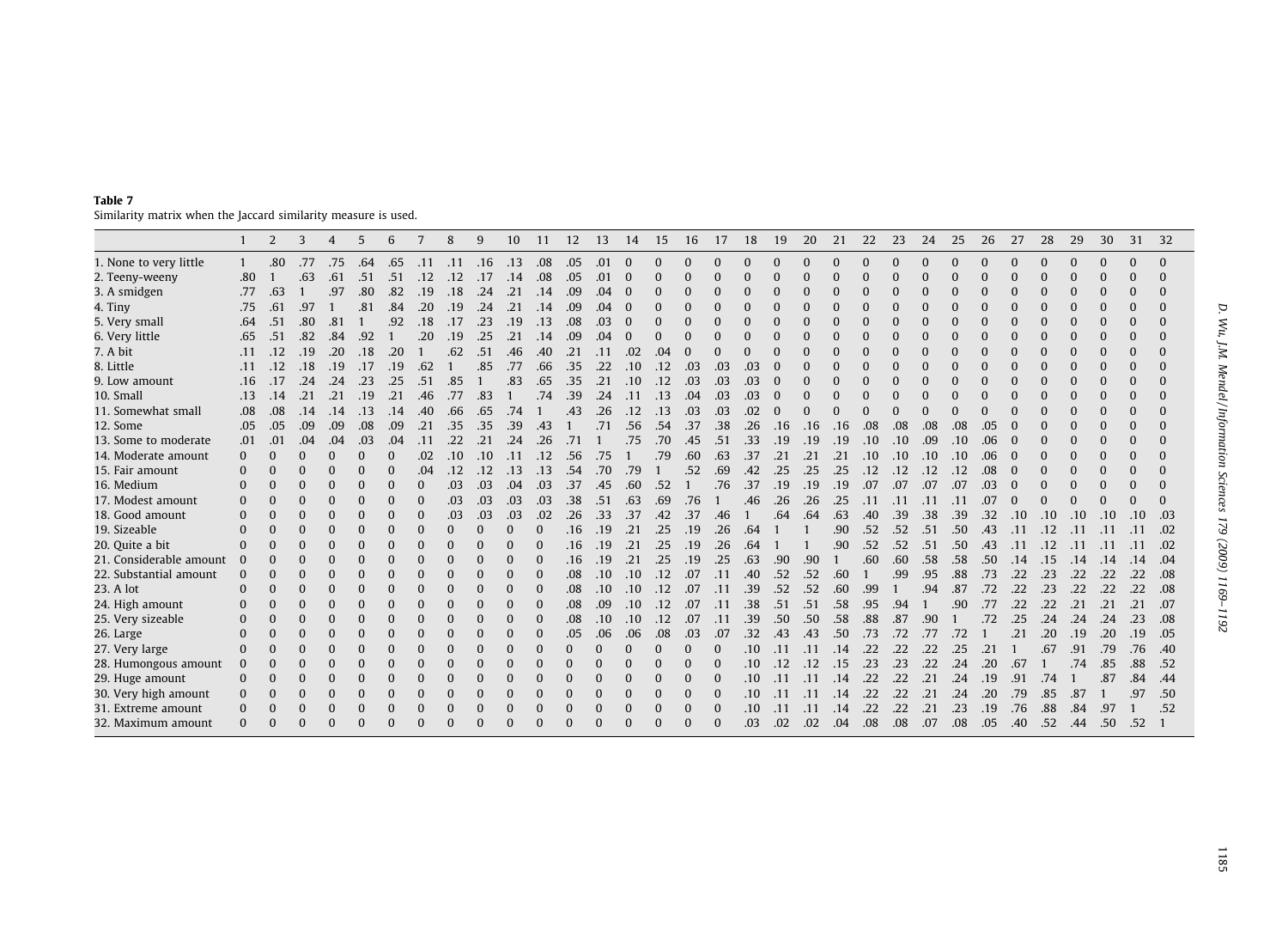<span id="page-17-0"></span>Groups of similar words when the Jaccard similarity measure is used. All words to the left of or in the column of sj, i.e., s<sub>J</sub>  $\geq$  s<sub>j</sub>, are similar to a (numbered) word<br>at a similarity value that is *at least s*j.

| Word                            | $s_J \geqslant 0.9$                          | $s_J \ge 0s.8$                     | $s_J \ge 0.7$                                               | $s_J \ge 0.6$                                  | $s_I \ge 0.5$                                               |
|---------------------------------|----------------------------------------------|------------------------------------|-------------------------------------------------------------|------------------------------------------------|-------------------------------------------------------------|
| 1. None to very little          |                                              |                                    | Teeny-weeny<br>A smidgen                                    | Very little<br>Very small                      |                                                             |
| 2. Teeny-weeny                  |                                              |                                    | Tiny<br>None to very little                                 | A smidgen<br>Tiny                              | Very little<br>Very small                                   |
| 3. A smidgen                    | Tiny                                         | Very little                        | Very small<br>None to very little                           | Teeny-weeny                                    |                                                             |
| 4. Tiny                         | A smidgen                                    | Very little<br>Very small          | None to very little                                         | Teeny-weeny                                    |                                                             |
| 5. Very small<br>6. Very little | Very little<br>Very small                    | Tiny<br>Tiny<br>A smidgen          | A smidgen                                                   | None to very little<br>None to very little     | Teeny-weeny<br>Teeny-weeny                                  |
| 7. A bit<br>8. Little           |                                              | Low amount                         | Small                                                       | Little<br>Somewhat small<br>A bit              | Low amount                                                  |
| 9. Low amount                   |                                              | Little<br>Small                    |                                                             | Somewhat small                                 | A bit                                                       |
| 10. Small                       |                                              | Low amount                         | Little<br>Somewhat small                                    |                                                |                                                             |
| 11. Somewhat small              |                                              |                                    | Small                                                       | Little<br>Low amount                           |                                                             |
| 12. Some                        |                                              |                                    | Some to moderate                                            |                                                | Moderate amount<br>Fair amount                              |
| 13. Some to moderate            |                                              |                                    | Moderate amount<br>Some                                     | Fair amount                                    | Modest amount                                               |
| 14. Moderate amount             |                                              |                                    | Fair amount<br>Some to moderate                             | Modest amount                                  | Medium<br>Some                                              |
| 15. Fair amount                 |                                              |                                    | Moderate amount                                             | Some to moderate<br>Modest amount              | Some<br>Medium                                              |
| 16. Medium                      |                                              |                                    | Modest amount                                               |                                                | Moderate amount<br>Fair amount                              |
| 17. Modest amount               |                                              |                                    | Medium                                                      | Fair amount<br>Moderate amount                 | Some to moderate                                            |
| 18. Good amount                 |                                              |                                    |                                                             | Sizeable<br>Quite a bit<br>Considerable amount |                                                             |
| 19. Sizeable                    |                                              | Considerable amount                |                                                             | Good amount                                    | A lot<br>Substantial amount<br>High amount<br>Very sizeable |
| 20. Quite a bit                 |                                              | Considerable amount                |                                                             | Good amount                                    | A lot<br>Substantial amount<br>High amount<br>Very sizeable |
| 21. Considerable amount         |                                              | Sizeable<br>Quite a bit            |                                                             | Good amount                                    | Substantial amount<br>A lot<br>High amount<br>Very sizeable |
| 22. Substantial amount          | A lot<br>High amount                         | Very sizeable                      | Large                                                       |                                                | Considerable amount<br>Sizeable<br>Quite a bit              |
| 23. A lot                       | Substantial amount<br>High amount            | Very sizeable                      | Large                                                       |                                                | Considerable amount<br>Sizeable<br>Quite a bit              |
| 24. High amount                 | Substantial amount<br>A lot<br>Very sizeable |                                    | Large                                                       |                                                | Considerable amount<br>Sizeable<br>Quite a bit              |
| 25. Very sizeable               | High amount                                  | Substantial amount<br>A lot        | Large                                                       |                                                | Considerable amount<br>Sizeable<br>Quite a bit              |
| 26. Large                       |                                              |                                    | High amount<br>Substantial amount<br>Very sizeable<br>A lot |                                                |                                                             |
| 27. Very large                  | Huge amount                                  |                                    | Very high amount<br>Extreme amount                          | Humongous amount                               |                                                             |
| 28. Humongous amount            |                                              | Extreme amount<br>Very high amount | Huge amount                                                 | Very large                                     | Maximum amount                                              |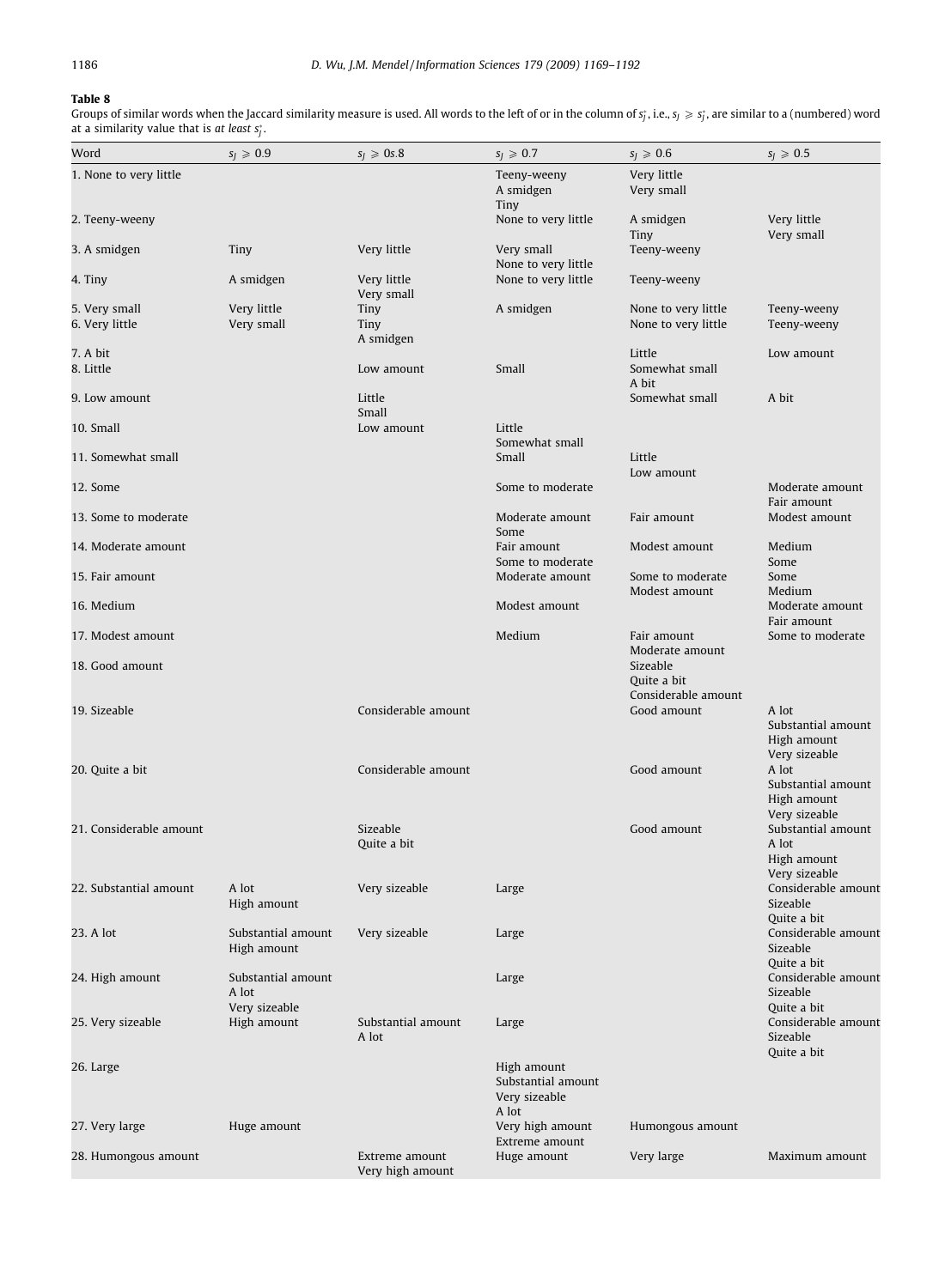<span id="page-18-0"></span>

| <b>Tabel 8</b> (continued) |                     |                                    |                     |                     |                                                        |
|----------------------------|---------------------|------------------------------------|---------------------|---------------------|--------------------------------------------------------|
| Word                       | $s_i \geqslant 0.9$ | $s_i \ge 0s.8$                     | $s_l \geqslant 0.7$ | $s_I \geqslant 0.6$ | $s_l \geqslant 0.5$                                    |
| 29. Huge amount            | Very large          | Very high amount<br>Extreme amount | Humongous amount    |                     |                                                        |
| 30. Very high amount       | Extreme amount      | Huge amount<br>Humongous amount    | Very large          |                     | Maximum amount                                         |
| 31. Extreme amount         | Very high amount    | Humongous amount<br>Huge amount    | Very large          |                     | Maximum amount                                         |
| 32. Maximum amount         |                     |                                    |                     |                     | Extreme amount<br>Humongous amount<br>Very high amount |

To begin, we review how cardinality, fuzziness, variance and skewness can be computed for an IT2 FS. In Sections 5.1–5.4 results are stated without proofs, because the latter can be found in [\[34\]](#page-23-0).

#### 5.1. Cardinality of an IT2 FS

Szmidt and Kacprzyk [\[27\]](#page-22-0) derived an interval cardinality for intuitionistic fuzzy sets (IFS) [\[1\].](#page-22-0) Though IFSs are different from IT2 FSs, Atanassov and Gargov [\[1\]](#page-22-0) showed that every IFS can be mapped to an interval valued FS, which is an IT2 FS under a different name. Using Atanassov and Gargov's mapping, Szmidt and Kacprzyk's interval cardinality for an IT2 FS e A is

$$
P_{SK}(\tilde{A}) = [p_{DT}(LMF(\tilde{A})), p_{DT}(UMF(\tilde{A}))]
$$
\n(33)

where  $p_{DT}(A)$  is De Luca and Termini's [\[4\]](#page-22-0) definition of T1 FS cardinality, i.e.,

$$
p_{DT}(A) = \int_X \mu_A(x) dx.
$$
 (34)

A normalized cardinality for a T1 FS is used in this paper, and it is defined by discretizing  $p_{DT}(A)$ , i.e.,

$$
p(A) = \frac{|X|}{N} \sum_{i=1}^{N} \mu_A(x_i).
$$
 (35)

where  $|X| = x_N - x_1$  is the length of the universe of discourse used in the computation.

**Definition 4.** The cardinality of an IT2 FS A is the union of all cardinalities of its embedded T1 FSs  $A_e$ , i.e.,

$$
P(\widetilde{A}) \equiv \bigcup_{\forall A_e} p(A_e) = [p_i(\widetilde{A}), p_r(\widetilde{A})],\tag{36}
$$

where

 $p_l(A) = \min_{\forall A_e}$  $p(A_e)$  (37)

$$
p_r(A) = \max_{\forall A_e} p(A_e). \tag{38}
$$

**Theorem 3.**  $p_l(A)$  and  $p_r(A)$  in (37) and (38) can be computed as

$$
p_t(\widetilde{A}) = p(LMF(\widetilde{A}))
$$
\n
$$
p_r(\widetilde{A}) = p(UMF(\widetilde{A})).
$$
\n(39)

Observe that  $P(A)$  is very similar to  $P_{SK}(A)$ , except that a different T1 FS cardinality definition is used.

Another useful concept is the *average cardinality* of A, which is defined as the average of its minimum and maximum cardinalities, i.e.,

$$
p(\widetilde{A}) = \frac{p(LMF(\widetilde{A})) + p(UMF(\widetilde{A}))}{2}.
$$
\n(41)

 $p(A)$  has been used in Section 4 to define the VSM and Jaccard's similarity measure.

# 5.2. Fuzziness (entropy) of an IT2 FS

The fuzziness (entropy) of an IT2 FS quantifies the amount of vagueness in it.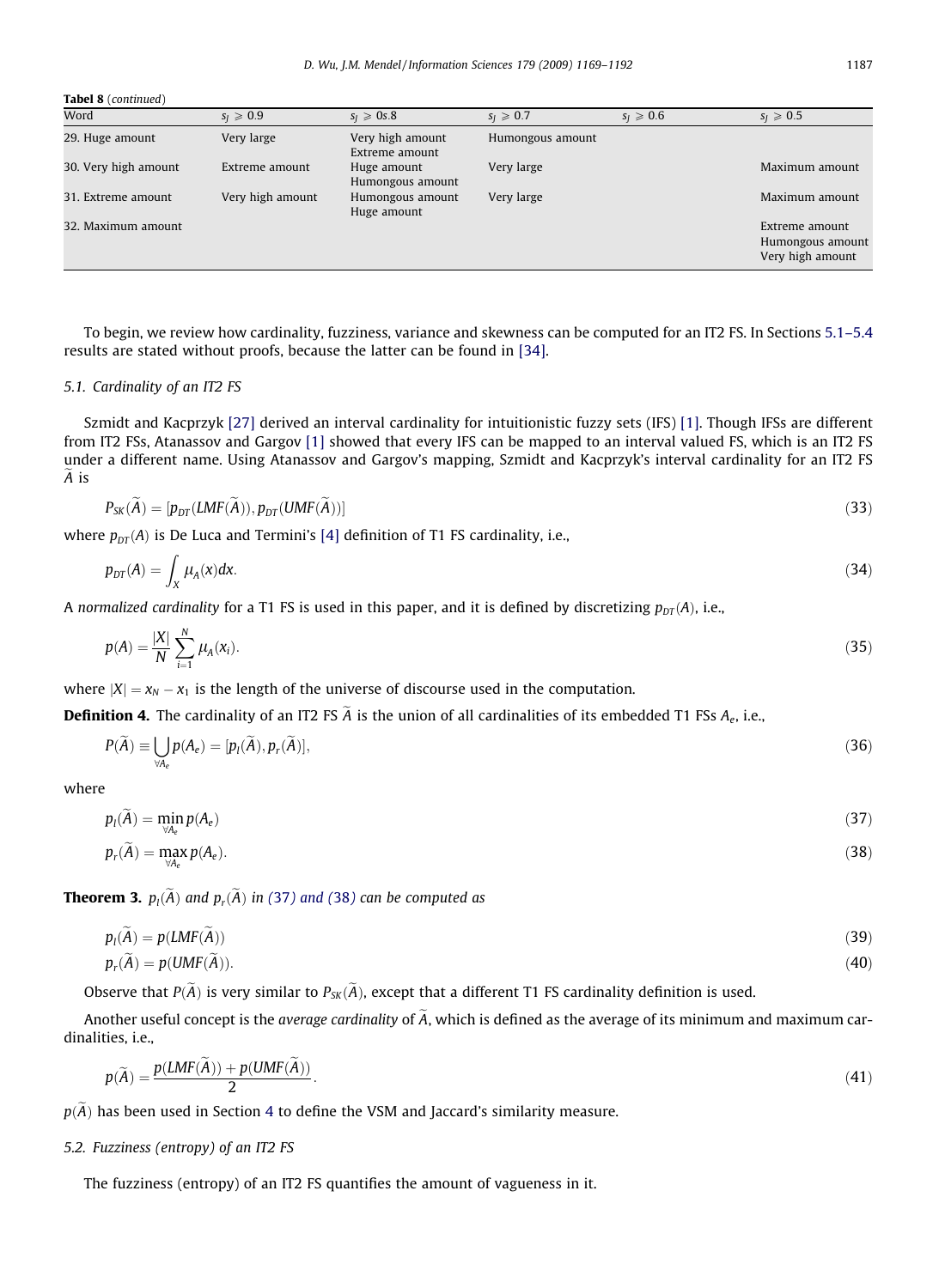**Definition 5.** The fuzziness  $F(A)$  of an IT2 FS A is the union of the fuzziness of all its embedded T1 FSs  $A_e$ , i.e.,

$$
F(\widetilde{A}) \equiv \bigcup_{\forall A_e} f(A_e) = [f_l(\widetilde{A}), f_r(\widetilde{A})],\tag{42}
$$

where  $f_i(A)$  and  $f_r(A)$  are the minimum and maximum of the fuzziness of all  $A_e$ , respectively, i.e.

$$
f_l(A) = \min_{\forall A_e} f(A_e) \tag{43}
$$

$$
f_r(A) = \max_{\forall A_e} f(A_e). \tag{44}
$$

**Theorem 4.** Let  $f(A_e)$  be Yager's fuzziness measure [[40](#page-23-0)]:

$$
f(A_e) = 1 - \frac{1}{N} \sum_{i=1}^{N} |2\mu_A(x_i) - 1)|,
$$
\n(45)

Additionally, let  $A_{e1}$  be defined as

$$
\mu_{A_{e1}}(x) = \begin{cases} \bar{\mu}_{\widetilde{A}}(x), & \bar{\mu}_{\widetilde{A}}(x) \text{ is further away from 0.5 than } \underline{\mu}_{\widetilde{A}}(x) \\ \underline{\mu}_{\widetilde{A}}(x), & \text{otherwise} \end{cases}
$$
(46)

and  $A_{e2}$  be defined as

$$
\mu_{A_{e2}}(x) = \begin{cases} \bar{\mu}_{\widetilde{A}}(x), & \text{both } \bar{\mu}_{\widetilde{A}}(x) \text{ and } \underline{\mu}_{\widetilde{A}}(x) \text{ are} \text{below 0.5} \\ \underline{\mu}_{\widetilde{A}}(x), & \text{both } \bar{\mu}_{\widetilde{A}}(x) \text{ and } \underline{\mu}_{\widetilde{A}}(x) \text{ are} \text{above 0.5} \\ 0.5, & \text{otherwise} \end{cases}
$$
(47)

Then (43) and (44) can be computed as

$$
f_{I}(\widetilde{A}) = f(A_{e1})
$$
\n
$$
f_{I}(\widetilde{A}) = f(A_{e2}).
$$
\n(48)

#### 5.3. Variance of an IT2 FS

The variance of a T1 FS A measures its compactness, i.e. a smaller (larger) variance means A is more (less) compact. **Definition 6.** The relative variance of an embedded T1 FS  $A_e$  to an IT2 FS  $\widetilde{A}$ ,  $\nu_{\widetilde{A}}(A_e)$ , is defined as

$$
\nu_{\widetilde{A}}(A_e) = \frac{\sum_{i=1}^{N} [x_i - c(\widetilde{A})]^2 \mu_{A_e}(x_i)}{\sum_{i=1}^{N} \mu_{A_e}(x_i)},
$$
\n(50)

where  $c(A)$  is the average centroid of A (see [\(9\)\)](#page-5-0).

**Definition 7.** The variance of an IT2 FS A,  $V(A)$ , is the union of relative variance of all its embedded T1 FSs  $A_e$ , i.e.,

$$
V(\widetilde{A}) \equiv \bigcup_{\forall A_e} \nu_{\widetilde{A}}(A_e) = [\nu_I(\widetilde{A}), \nu_r(\widetilde{A})],\tag{51}
$$

where  $v_l(\widetilde{A})$  and  $v_r(\widetilde{A})$  are the minimum and maximum relative variance of all  $A_e$ , respectively, i.e.

$$
\nu_{l}(\widetilde{A}) = \min_{\forall A_e} \nu_{\widetilde{A}}(A_e)
$$
\n
$$
\nu_{r}(\widetilde{A}) = \max_{\forall A_e} \nu_{\widetilde{A}}(A_e).
$$
\n(52)

 $v_l(\widetilde{A})$  and  $v_r(\widetilde{A})$  can be computed by KM algorithms.

## 5.4. Skewness of an IT2 FS

The skewness of a T1 FS A,  $s(A)$ , is an indicator of its symmetry.  $s(A)$  is smaller than zero when A skews to the right, is larger than zero when A skews to the left, and is equal to zero when A is symmetrical.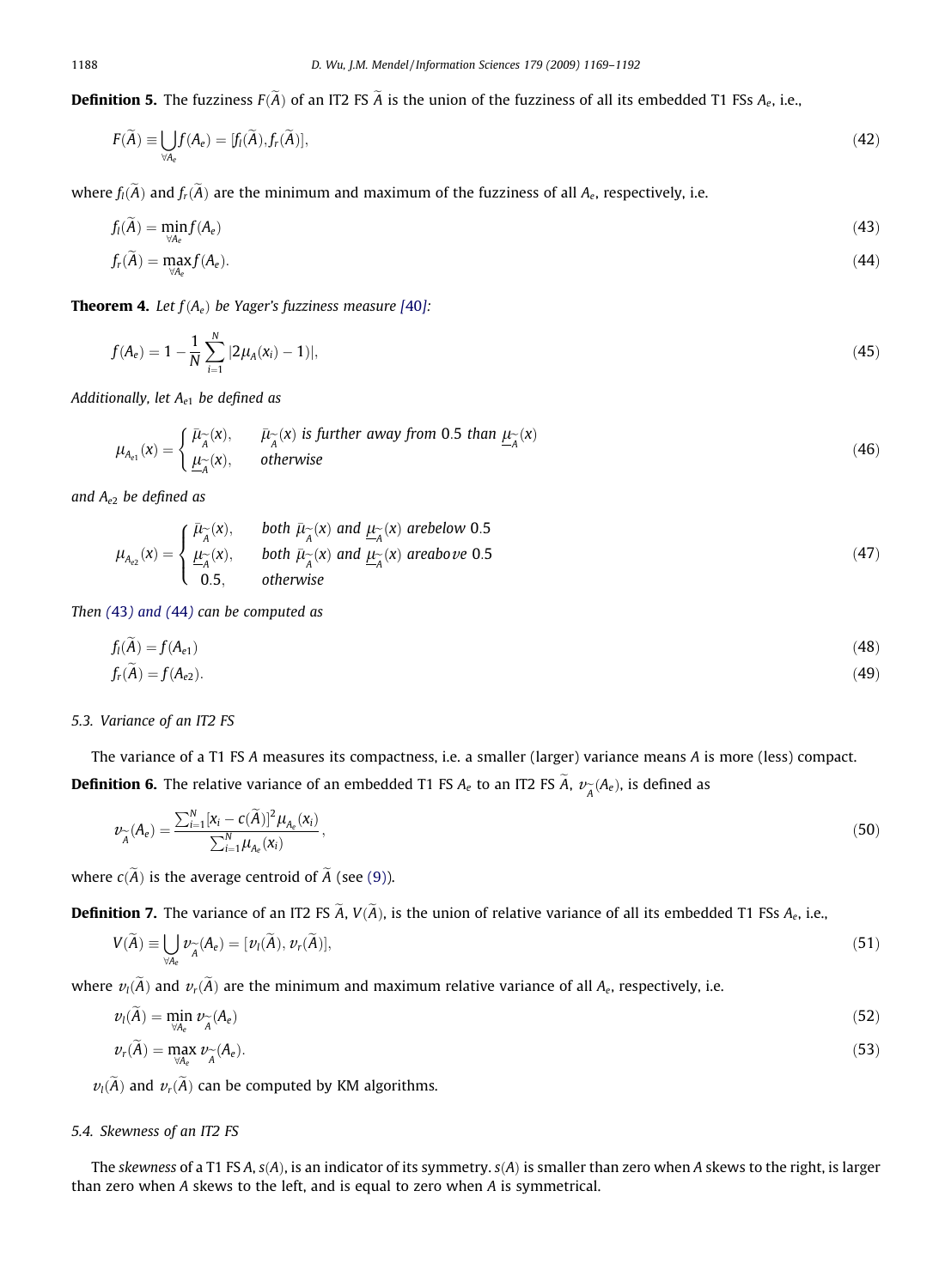| Table 9                                    |  |  |  |
|--------------------------------------------|--|--|--|
| Uncertainty measures for the 32 word FOUs. |  |  |  |

| Word                    | Area of FOU | $C(\widetilde{A})$ | $P(\widetilde{A})$ | $F(\widetilde{A})$ | $V(\widetilde{A})$ | $S(\widetilde{A})$ |
|-------------------------|-------------|--------------------|--------------------|--------------------|--------------------|--------------------|
| 1. None to very little  | 0.70        | [0.22, 0.73]       | [0.35, 1.05]       | [0.06, 0.66]       | [0.06, 0.38]       | $[-0.03, 0.31]$    |
| 2. Teeny-weeny          | 0.98        | [0.05, 1.07]       | [0.07, 1.05]       | [0, 0.74]          | [0.06, 0.74]       | $[-0.14, 0.61]$    |
| 3. A smidgen            | 1.11        | [0.21, 1.05]       | [0.33, 1.44]       | [0.02, 0.70]       | [0.10, 0.83]       | $[-0.10, 0.95]$    |
| 4. Tiny                 | 1.16        | [0.21, 1.06]       | [0.33, 1.49]       | [0.01, 0.71]       | [0.10, 0.85]       | $[-0.10, 0.96]$    |
| 5. Very small           | 0.92        | [0.39, 0.93]       | [0.62, 1.55]       | [0.04, 0.67]       | [0.11, 0.52]       | $[-0.07, 0.47]$    |
| 6. Very little          | 1.09        | [0.33, 1.01]       | [0.53, 1.63]       | [0.02, 0.69]       | [0.11, 0.68]       | $[-0.08, 0.71]$    |
| 7. A bit                | 1.13        | [1.42, 2.08]       | [0.53, 1.66]       | [0.09, 0.75]       | [0.09, 0.52]       | $[-0.16, 0.43]$    |
| 8. Little               | 2.32        | [1.31, 2.95]       | [0.30, 2.62]       | [0.02, 0.81]       | [0.10, 1.73]       | $[-1.03, 2.77]$    |
| 9. Low amount           | 2.81        | [0.92, 3.46]       | [0.08, 2.89]       | [0, 0.82]          | [0.02, 2.63]       | $[-3.30, 4.58]$    |
| 10. Small               | 2.81        | [1.29, 3.34]       | [0.20, 3.01]       | [0, 0.83]          | [0.03, 2.06]       | $[-2.66, 2.85]$    |
| 11. Somewhat small      | 2.34        | [1.76, 3.43]       | [0.19, 2.53]       | [0, 0.83]          | [0.03, 1.43]       | $[-1.80, 1.35]$    |
| 12. Some                | 4.74        | [2.04, 5.77]       | [0.23, 4.97]       | [0, 0.83]          | [0.08, 6.29]       | $[-12.43, 16.59]$  |
| 13. Some to moderate    | 4.07        | [3.02, 6.11]       | [0.26, 4.33]       | [0, 0.82]          | [0.05, 4.58]       | $[-9.72, 8.47]$    |
| 14. Moderate amount     | 3.09        | [3.74, 6.16]       | [0.17, 3.26]       | [0, 0.82]          | [0.03, 2.74]       | $[-3.55, 4.83]$    |
| 15. Fair amount         | 3.45        | [3.85, 6.41]       | [0.25, 3.70]       | [0, 0.82]          | [0.06, 3.25]       | $[-6.13, 4.59]$    |
| 16. Medium              | 2.00        | [4.19, 6.19]       | [0.04, 2.03]       | [0, 0.80]          | [0.01, 1.52]       | $[-1.56, 1.91]$    |
| 17. Modest amount       | 2.34        | [4.57, 6.24]       | [0.19, 2.53]       | [0, 0.83]          | [0.03, 1.43]       | $[-1.35, 1.80]$    |
| 18. Good amount         | 3.83        | [5.11, 7.89]       | [0.29, 4.12]       | [0, 0.83]          | [0.05, 3.85]       | $[-7.03, 7.03]$    |
| 19. Sizeable            | 2.92        | [6.17, 8.15]       | [0.35, 3.26]       | [0, 0.82]          | [0.10, 2.30]       | $[-4.00, 2.21]$    |
| 20. Ouite a bit         | 2.92        | [6.17, 8.15]       | [0.35, 3.26]       | [0, 0.82]          | [0.10, 2.30]       | $[-4.00, 2.21]$    |
| 21. Considerable amount | 3.31        | [5.97, 8.52]       | [0.19, 3.49]       | [0, 0.83]          | [0.08, 3.09]       | $[-6.07, 3.62]$    |
| 22. Substantial amount  | 2.61        | [6.95, 8.86]       | [0.23, 2.84]       | [0, 0.82]          | [0.08, 2.01]       | $[-3.36, 1.61]$    |
| 23. A lot               | 2.59        | [6.99, 8.83]       | [0.26, 2.85]       | [0, 0.82]          | [0.07, 1.92]       | $[-3.16, 1.55]$    |
| 24. High amount         | 2.46        | [7.19, 8.82]       | [0.38, 2.84]       | [0.02, 0.82]       | [0.13, 1.83]       | $[-3.00, 1.08]$    |
| 25. Very sizeable       | 2.79        | [6.95, 9.10]       | [0.17, 2.96]       | [0, 0.83]          | [0.13, 2.50]       | $[-4.49, 1.69]$    |
| 26. Large               | 1.87        | [7.50, 8.75]       | [0.32, 2.19]       | [0.04, 0.80]       | [0.10, 1.18]       | $[-1.55, 0.47]$    |
| 27. Very large          | 0.92        | [9.03, 9.57]       | [0.68, 1.60]       | [0.06, 0.66]       | [0.12, 0.57]       | $[-0.55, 0.08]$    |
| 28. Humongous amount    | 1.27        | [8.70, 9.91]       | [0.13, 1.40]       | [0, 0.73]          | [0.10, 1.18]       | $[-1.33, 0.23]$    |
| 29. Huge amount         | 0.96        | [9.03, 9.65]       | [0.55, 1.51]       | [0.05, 0.67]       | [0.11, 0.63]       | $[-0.66, 0.08]$    |
| 30. Very high amount    | 1.09        | [8.96, 9.78]       | [0.35, 1.44]       | [0.02, 0.70]       | [0.10, 0.82]       | $[-0.92, 0.09]$    |
| 31. Extreme amount      | 1.07        | [8.96, 9.79]       | [0.33, 1.40]       | [0.03, 0.69]       | [0.10, 0.83]       | $[-0.94, 0.09]$    |
| 32. Maximum amount      | 0.50        | [9.50, 9.87]       | [0.21, 0.70]       | [0.04, 0.67]       | [0.03, 0.18]       | $[-0.10, 0.01]$    |

**Definition 8.** The relative skewness of an embedded T1 FS  $A_e$  to an IT2 FS  $A$ ,  $s_{\widetilde{A}}(A_e)$ , is defined as

$$
s_{\widetilde{A}}(A_e) = \frac{\sum_{i=1}^{N} [x_i - c(\widetilde{A})]^3 \mu_{A_e}(x_i)}{\sum_{i=1}^{N} \mu_{A_e}(x_i)},
$$
(54)

where  $c(A)$  is the average centroid of A (see [\(9\)](#page-5-0)).

**Definition 9.** The skewness of an IT2 FS A, S(A), is the union of relative skewness of all its embedded T1 FSs  $A_e$ , i.e.,

$$
S(\widetilde{A}) \equiv \bigcup_{\forall A_e} s_{\widetilde{A}}(A_e) = [s_I(\widetilde{A}), s_r(\widetilde{A})],\tag{55}
$$

where  $s_l(A)$  and  $s_r(A)$  are the minimum and maximum relative skewness of all  $A_e$ , respectively, i.e.

$$
s_l(A) = \min_{\forall A_e} s_{\widetilde{A}}(A_e) \tag{56}
$$

$$
s_r(A) = \max_{\forall A_e} s_{\widetilde{A}}(A_e). \tag{57}
$$

 $s_l(A)$  and  $s_r(A)$  can be computed by KM algorithms.

## 5.5. Comparative studies

The areas of the 32 word FOUs, as well as the five uncertainty measures for them, are summarized in Table 9. Clearly, it is difficult to know what to do with all these measures. In this section, we study whether or not all are needed.

Average cardinality,  $p(A)$ , has been defined in [\(41\)](#page-18-0). Additionally, we introduce the following quantities that are functions of our uncertainty measures $11$ :

 $^{11}$  In probability theory, the mean of a random variable is not an uncertainty measure. Analogously, we may view the average centroid  $c(\widetilde{A})$  as the "mean" of  $\widetilde{A}$ , which indicates whether A is "large" or "small" but is not an uncertainty measure.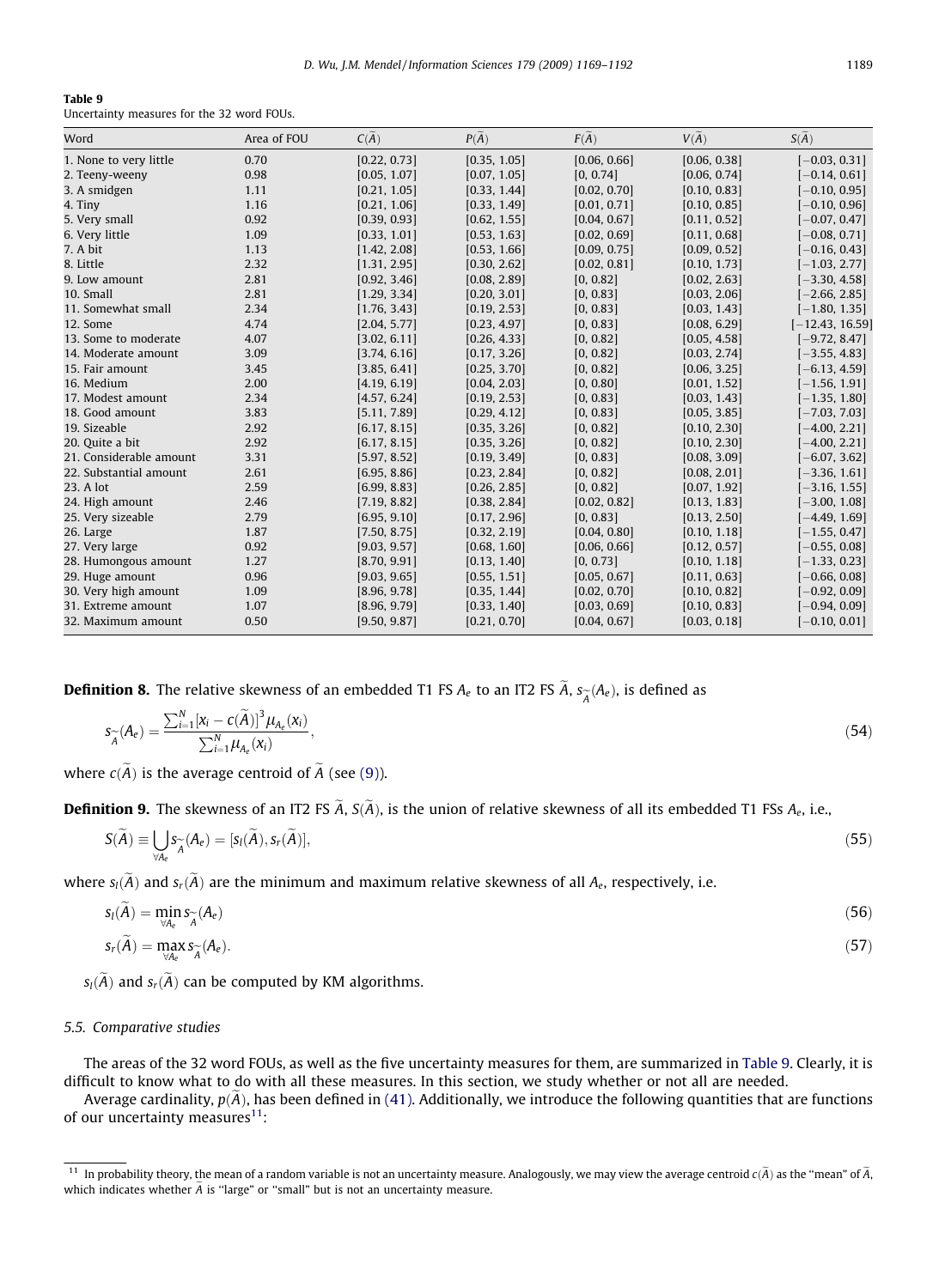Correlations among different uncertainty measures.

| Area                | Area |      | Intra-personal |          |      | Inter-personal |               |               |                           |                                  |
|---------------------|------|------|----------------|----------|------|----------------|---------------|---------------|---------------------------|----------------------------------|
|                     |      | p(A) | f(A)           | $\nu(A)$ | s(A) | $\delta_c(A)$  | $\delta_p(A)$ | $\delta_f(A)$ | $\delta_{\nu}(\tilde{A})$ | $\delta_{\rm S}(\tilde{\bm{A}})$ |
|                     |      | .99  | .91            | .98      | .88  |                |               | .93           | .97                       | .88                              |
| p(A)                | .99  |      | .95            | .95      | .84  | .97            | .99           | .96           | .94                       | .84                              |
| f(A)                | .91  | .95  |                | .84      | .67  | .90            | .91           |               | .81                       | .67                              |
| $\nu(A)$            | .98  | .95  | .84            |          | .96  | .98            | .98           | .86           |                           | .96                              |
| s(A)                | .88  | .84  | .67            | .96      |      | .89            | .88           | .69           | .97                       |                                  |
| $\delta_c(A)$       |      | .97  | .90            | .98      | .89  |                |               | .92           | .97                       | .89                              |
| $\delta_p(A)$       |      | .99  | .91            | .98      | .88  |                |               | .93           | .97                       | .88                              |
| $\delta_f(A)$       | .93  | .96  |                | .86      | .69  | .92            | .93           |               | .83                       | .69                              |
| $\delta_{v}(A)$     | .97  | .94  | .81            |          | .97  | .97            | .97           | .83           |                           | .97                              |
| $\delta_{\rm s}(A)$ | .88  | .84  | .67            | .96      |      | .89            | .88           | .69           | .97                       |                                  |

| $f(\widetilde{A}) \equiv \frac{f_r(\widetilde{A}) + f_l(\widetilde{A})}{2}$       | (58) |
|-----------------------------------------------------------------------------------|------|
| $v(\widetilde{A}) \equiv \frac{v_r(\widetilde{A}) + v_l(\widetilde{A})}{2}$       | (59) |
| $ s(\widetilde{A})  \equiv \frac{ s_r(\widetilde{A})  +  s_l(\widetilde{A}) }{2}$ | (60) |
| $\delta_c(\widetilde{A}) \equiv c_r(\widetilde{A}) - c_l(\widetilde{A})$          | (61) |
| $\delta_p(\widetilde{A}) \equiv p_r(\widetilde{A}) - p_l(\widetilde{A})$          | (62) |
| $\delta_f(\widetilde{A}) \equiv f_r(\widetilde{A}) - f_l(\widetilde{A})$          | (63) |
| $\delta_{\nu}(\tilde{A}) \equiv \nu_r(\tilde{A}) - \nu_l(\tilde{A})$              | (64) |

$$
\delta_{s}(\widetilde{A}) \equiv s_{r}(\widetilde{A}) - s_{l}(\widetilde{A}) \tag{65}
$$

Observe that:

- (i)  $p(\widetilde{A}),f(\widetilde{A}),\,v(\widetilde{A})$  and  $|s(\widetilde{A})|$  are intra-personal uncertainty measures $^{12}$ , because they measure the average uncertainties of the embedded T1 FSs; and
- (ii)  $\delta_c(A)$ ,  $\delta_p(A)$ ,  $\delta_f(A)$ ,  $\delta_v(A)$  and  $\delta_s(A)$  are inter-personal uncertainty measures, because they indicate how the embedded T1 FSs are different from each other.

The correlation between any two of these nine quantities (called  $q_1$  and  $q_2$ ) is computed as

$$
correlation(q_1, q_2) = \frac{\sum_{i=1}^{32} q_1(\widetilde{A}_i) q_2(\widetilde{A}_i)}{\sqrt{\left[\sum_{i=1}^{32} q_1^2(\widetilde{A}_i)\right] \left[\sum_{j=1}^{32} q_2^2(\widetilde{A}_j)\right]}}
$$
(66)

and all correlations are summarized in Table 10, along with the areas of the FOUs. Observe that:

- (i) All nine quantities have strong correlation with the area of the FOU (see the area row and column). This is because as the area of the FOU increases, both intra-personal and inter-personal uncertainties increase.
- (ii) Among the four intra-personal uncertainty measures (see the  $4 \times 4$  matrix in the intra-personal sub-table), average cardinality  $p(\widetilde{A})$  and average variance  $v(\widetilde{A})$  have the strongest correlation with all other intra-personal uncertainty  $m$ easures; hence, they are the most representative<sup>13</sup> intra-personal uncertainty measures.
- (iii) Among the five inter-personal uncertainty measures (see the 5  $\times$  5 matrix in the inter-personal sub-table),  $\delta_c(A)$  and  $\delta_p(A)$  have correlation 1, and both of them have the strongest correlation with all other inter-personal uncertainty measures; hence, they are the most representative inter-personal uncertainty measures.

In summary, cardinality is the most important uncertainty measure for an IT2 FS: its center is a representative intra-personal uncertainty measure, and its length is a representative inter-personal uncertainty measure.

<sup>&</sup>lt;sup>12</sup> Any value within the interval [p<sub>l</sub> $(\widetilde{A})$ , p<sub>r</sub> $(\widetilde{A})$ ] is an intra-personal uncertainty measure because it corresponds to the cardinality of an embedded T1 FS, i.e., a

single person's opinion; however,  $p(A)$  is used because it is the most representative one. The other three quantities can be understood in a similar way. <sup>13</sup> By representative we mean that when  $p(\widetilde{A})$  or  $v(\widetilde{A})$  is large, we have high confidence that the other three intra-personal uncertainty measures are also large; hence, only  $p(A)$  or  $v(A)$  needs to be computed for intra-personal uncertainty.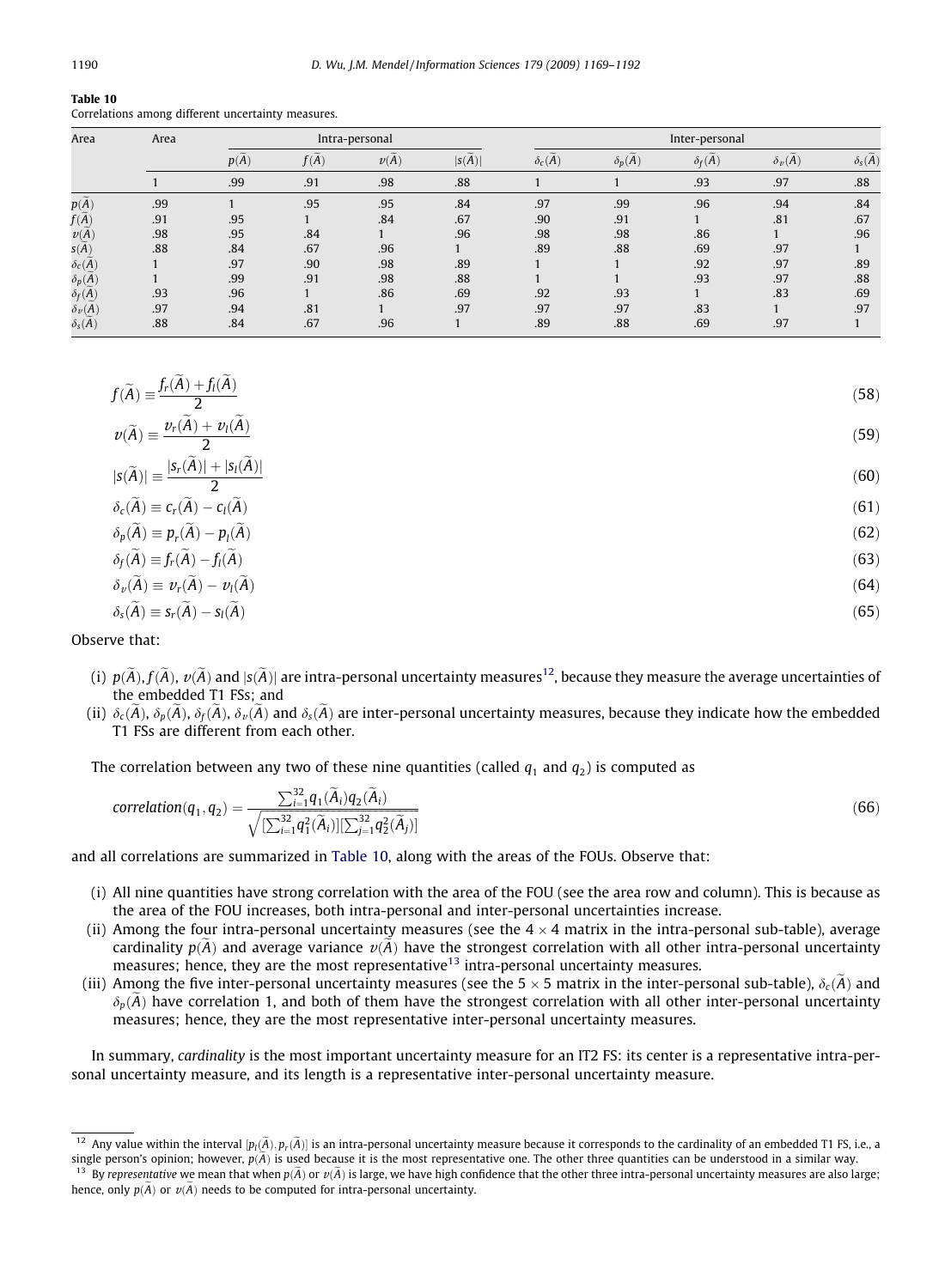<span id="page-22-0"></span>Because the length of the centroid is a representative inter-personal uncertainty measure, and the average centroid can be used in ranking IT2 FSs, the centroid is also a very important characteristic of IT2 FSs.

## 6. Conclusions

In this paper, several ranking methods, similarity measures and uncertainty measures for IT2 FSs have been evaluated using real survey data. It has been shown that:

- (i) Our new centroid-based ranking method is better than Mitchell's ranking method for IT2 FSs.
- (ii) The Jaccard similarity measure is better than all other similarity measures for IT2 FSs.
- (iii) Cardinality is the most representative uncertainty measure for an IT2 FS: its center is a representative intra-personal uncertainty measure, and its length is a representative inter-personal uncertainty measure.
- (iv) Centroid is a very important characteristic for IT2 FSs: its center can be used in ranking, and its length is a representative inter-personal uncertainty measure.

These results, which can easily be re-done for new data sets that a reader collects, should help people better understand the uncertainties associated with linguistic terms and hence how to use the uncertainties effectively in survey design and linguistic information processing.

#### Acknowledgements

This work was supported by the 2007 IEEE Computational Intelligence Society Walter Karplus Summer Research Grant. The authors would like to thank Professor David V. Budescu, University of Illinois at Urbana-Champaign, for his very helpful comments.

#### References

- [1] K. Atanassov, G. Gargov, Interval valued intuitionistic fuzzy sets, Fuzzy Sets and Systems 31 (1989) 343–349.
- [2] J.J. Buckley, T. Feuring, Computing with words in control, in: L.A. Zadeh, J. Kacprzyk (Eds.), Computing with Words in Information/Intelligent Systems 2: Applications, Physica-Verlag, Heidelberg, 1999, pp. 289–304.
- [3] H. Bustince, Indicator of inclusion grade for interval-valued fuzzy sets. Application to approximate reasoning based on interval-valued fuzzy sets, International Journal of Approximate Reasoning 23 (3) (2000) 137–209.
- [4] A. De Luca, S. Termini, A definition of nonprobabilistic entropy in the setting of fuzzy sets theory, Information and Computation 20 (1972) 301–312.
- [5] M.B. Gorzalczany, A method of inference in approximate reasoning based on interval-valued fuzzy sets, Fuzzy Sets and Systems 21 (1987) 1–17.
- [6] D. Harmanec, Measures of uncertainty and information, [<http://www.sipta.org/documentation/summary\\_measures/main.html>](http://www.sipta.org/documentation/summary_measures/main.html), 1999.
- [7] P. Jaccard, Nouvelles recherches sur la distribution florale, Bulletin de la Societe de Vaud des Sciences Naturelles 44 (1908) 223.
- [8] N.N. Karnik, J.M. Mendel, Centroid of a type-2 fuzzy set, Information Sciences 132 (2001) 195–220.
- [9] G.J. Klir, Principles of uncertainty: what are they? why do we need them?, Fuzzy Sets and Systems 74 (1995) 15–31
- [10] G.J. Klir, B. Yuan, Fuzzy Sets and Fuzzy Logic: Theory and Applications, Prentice-Hall, Upper Saddle River, NJ, 1995.
- [11] F. Liu, J.M. Mendel, Encoding words into interval type-2 fuzzy sets using an interval approach, IEEE Transactions on Fuzzy Systems 16 (6) (2008) 1503– 1521.
- [12] M. Margaliot, G. Langholz, Fuzzy control of a benchmark problem: a computing with wordsapproach, in: Joint 9th IFSA World Congress and 20th NAFIPS International Conference, vol. 5, Vancouver, Canada, 2001, pp. 3065–3069.
- [13] J.M. Mendel, Uncertain Rule-Based Fuzzy Logic Systems: Introduction and New Directions, Prentice-Hall, Upper Saddle River, NJ, 2001.
- [14] J.M. Mendel, Computing with words, when words can mean different things to different people, in: Proceedings third International ICSC Symposium on Fuzzy Logic and Applications, Rochester, NY, 1999, pp. 158–164.
- [15] J.M. Mendel, The perceptual computer: an architecture for computing with words, in: Proceedings of the FUZZ-IEEE, Melbourne, Australia, 2001, pp. 35–38.
- [16] J.M. Mendel, An architecture for making judgments using computing with words, International Journal of Applied Mathematics and Computer Science 12 (3) (2002) 325–335.
- [17] J.M. Mendel, Computing with words and its relationships with fuzzistics, Information Sciences 177 (2007) 988–1006.
- [18] J.M. Mendel, D. Wu, Perceptual reasoning: a new computing with words engine, in: Proceedings of the IEEE International Conference on Granular Computing, Silicon Valley, CA, 2007, pp. 446–451.
- [19] J.M. Mendel, D. Wu, Perceptual reasoning for perceptual computing, IEEE Transactions on Fuzzy systems 16 (6) (2008) 1550-1564.
- [20] J.M. Mendel, H. Wu, Type-2 fuzzistics for symmetric interval type-2 fuzzy sets: Part 1, forward problems, IEEE Transactions on Fuzzy Systems 14 (6) (2006) 781–792.
- [21] J.M. Mendel, H. Wu, New results about the centroid of an interval type-2 fuzzy set,including the centroid of a fuzzy granule, Information Sciences 177 (2007) 360–377.
- [22] J.M. Mendel, H. Wu, Type-2 fuzzistics for non-symmetric interval type-2 fuzzy sets: forward problems, IEEE Transactions on Fuzzy Systems 15 (5) (2007) 916–930.
- [23] H.B. Mitchell, Pattern recognition using type-II fuzzy sets, Information Sciences 170 (2-4) (2005) 409-418.
- [24] H.B. Mitchell, Ranking type-2 fuzzy numbers, IEEE Transactions on Fuzzy Systems 14 (2) (2006) 287–294.
- [25] V. Novák, Mathematical fuzzy logic in modeling of natural language semantics, in: P. Wang, D. Ruan, E. Kerre (Eds.), Fuzzy Logic A Spectrum of Theoretical and Practical Issues, Elsevier, Berlin, 2007, pp. 145–182.
- [26] K.S. Schmucker, Fuzzy Sets, Natural Language Computations, and Risk Analysis, Computer Science Press, Rockville, MD, 1984.
- [27] E. Szmidt, J. Kacprzyk, Entropy for intuitionistic fuzzy sets, Fuzzy Sets and Systems 118 (2001) 467–477.
- [28] R.M. Tong, P.P. Bonissone, A linguistic approach to decision making with fuzzy sets, IEEE Transactions on Systems, Man, and Cybernetics 10 (1980) 716–723.
- [29] T.S. Wallsten, D.V. Budescu, A review of human linguistic probability processing: general principles and empirical evidence, The Knowledge Engineering Review 10 (1) (1995) 43–62.
- [30] X. Wang, E.E. Kerre, Reasonable properties for the ordering of fuzzy quantities (I), Fuzzy Sets and Systems 118 (2001) 375–387.